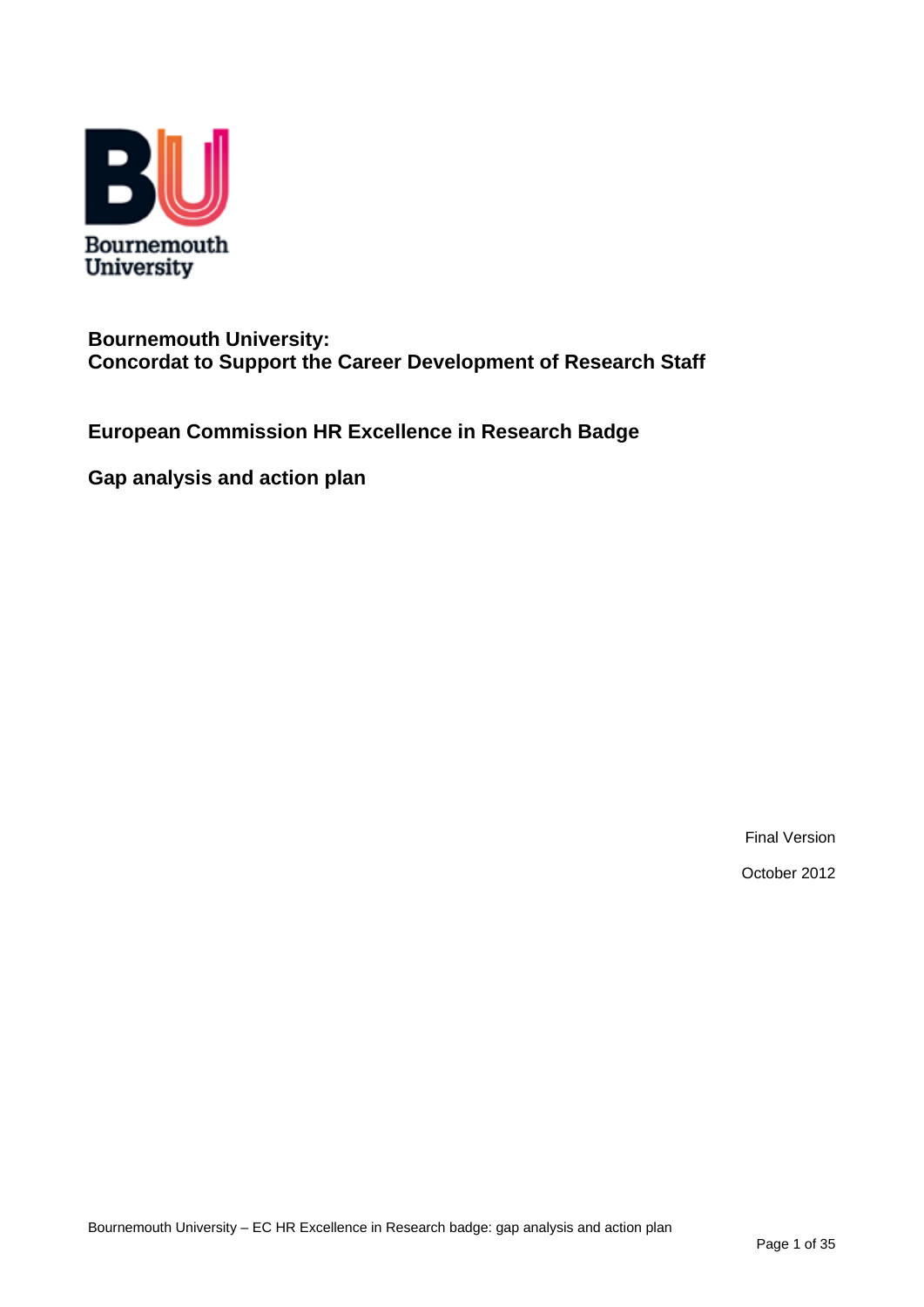### <span id="page-1-0"></span>**Table of contents**

## **List of tables and figures**

# **Glossary of abbreviations**

| BU            | <b>Bournemouth University</b>                          |
|---------------|--------------------------------------------------------|
| <b>CPD</b>    | Continuing professional development                    |
| <b>CROS</b>   | Careers in Research Online Survey                      |
| <b>DVC</b>    | Deputy-Vice Chancellor                                 |
| <b>ECR</b>    | Early career researcher                                |
| EU            | European Union                                         |
| <b>HEFCE</b>  | Higher Education Funding Council for England           |
| HR.           | Human Resources                                        |
| HR&OD         | Human Resources and Organisational Development         |
| <b>JNCHES</b> | Joint Negotiating Committee for Higher Education Staff |
| <b>NSS</b>    | National single spine                                  |
| <b>PG</b>     | Postgraduate                                           |
| <b>PIRLS</b>  | Principal Investigators and Research Leaders Survey    |
| <b>PVC</b>    | Pro-Vice Chancellor                                    |
| R&KEO         | Research and Knowledge Exchange Office                 |
| <b>REF</b>    | Research Excellence Framework                          |
| <b>UKBA</b>   | <b>UK Border Agency</b>                                |
| VC            | <b>Vice Chancellor</b>                                 |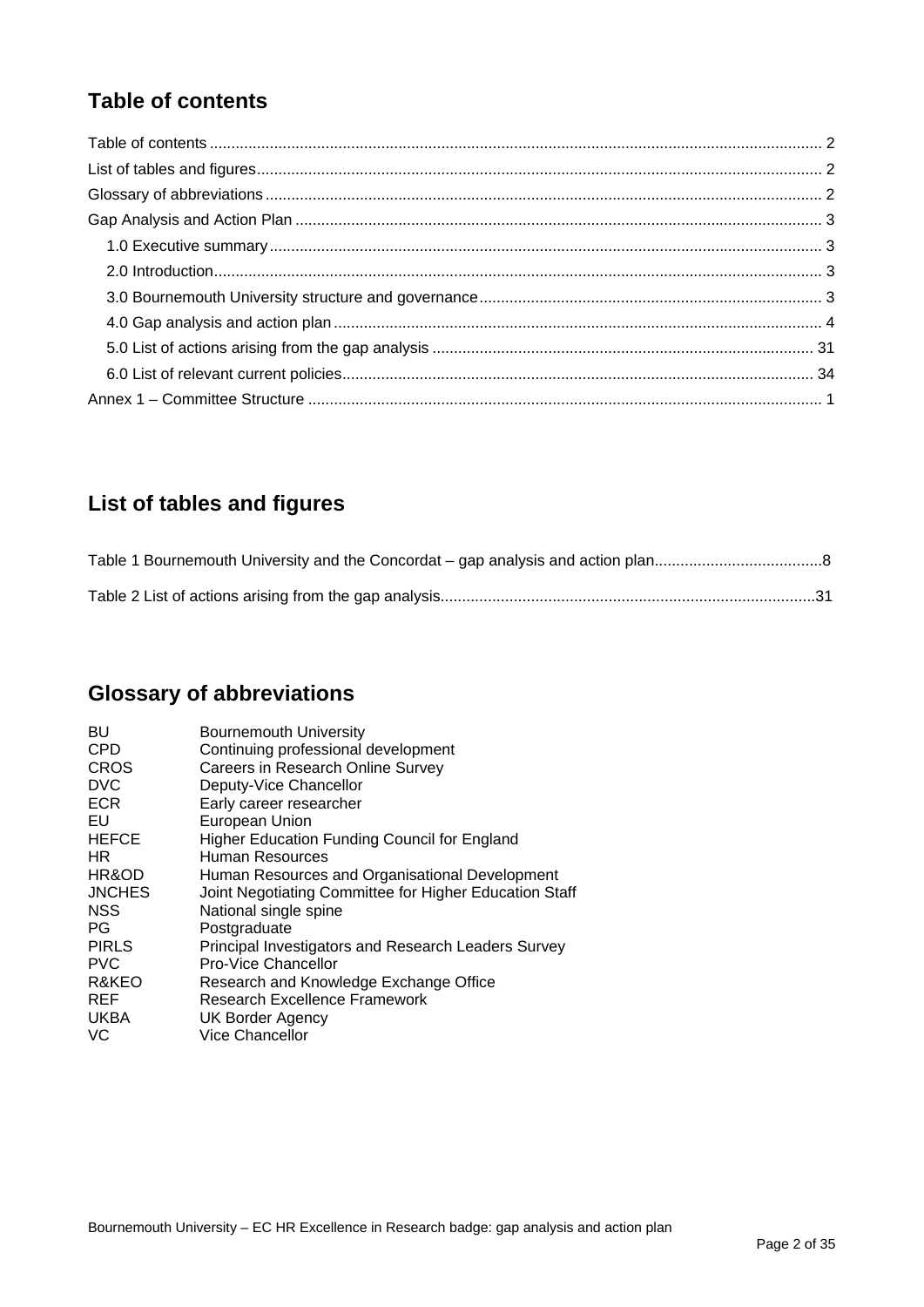### <span id="page-2-0"></span>**Bournemouth University Concordat to Support the Career Development of Research Staff European Commission HR Excellent in Research Badge**

### **Gap Analysis and Action Plan**

#### **1.0 Executive summary**

This document presents Bournemouth University's current compliance with the principles of the Concordat to Support the Career Development of Researchers and identifies actions for improving adherence to the Concordat. A gap analysis of current institutional policy and practice was conducted by key stakeholders between June and October 2012 and remedial actions identified. On the whole the University already has a significant number of policies and practices that adhere to the Concordat, putting it in a strong position to continue to build alignment. The action plan provides a framework for key University departments to work together with academics and researchers to increase the attractiveness of Bournemouth University to current and new researchers, to increase the vitality and sustainability of the research environment, and to improve the quantity, quality and impact of research undertaken by academics and researchers at the University.

#### **2.0 Introduction**

Bournemouth University has over 17,000 students with a reputation as one of the leading post-1992 universities.<sup>[1](#page-2-1)</sup> The University undertakes research across a wide range of disciplines including computer animation, environmental sciences, and nursing and midwifery, and in the RAE 2008 the University was the fourth most improved institution in the UK for the quality of its research. The current strategic plan (2012- 2018) identifies research that is led by societal need as a key activity and the University aims to undertake research regionally, nationally and internationally.<sup>[2](#page-2-2)</sup> The University's research and knowledge exchange income for 2011-12 totalled £7.5 million, of which £2.0 million was received in HEFCE research funding and £5.5 million was from externally-funded grants and contracts. Research is primarily undertaken by the University's academic staff (*c.* 470 FTE) based in the University's six academic Schools and supported to undertake research by the central Research and Knowledge Exchange Office. In addition the University currently employs a small number of research staff (*c.* 20 FTE in total, spread across all six academic Schools), many of whom are linked to externally-funded grants and contracts. Numbers of researchers are increasing and the University aspires to increase numbers significantly over the duration of the strategic plan to *c.* 65 FTE by 2018.

The University strongly supports and welcomes the Concordat to Support the Career Development of Research Staff and the principles have been embedded into the strategic documents.<sup>[3](#page-2-3)</sup> In addition the University has existing policies and practices in place that are consistent with the career development, support and fair employment of researchers. The University greatly values its research staff and actively seeks to enhance the environment for researchers to develop their careers; recently implemented initiatives to support researcher development include introducing Vitae's Researcher Development Framework and holding regular researcher forums. The Graduate School currently provides a comprehensive development programme for postgraduate researchers which covers three major components: research skills training, personal development planning and internationalised student experience.

This document compares the current policy and practice for supporting the career development of research staff at Bournemouth University with the principles set out in the Concordat. Where the exercise has recognised that the University's policies and practices would benefit researchers and the University if they were more strongly aligned with the promotion of the principles of the Concordat then actions have been identified to strengthen the alignment.

#### **3.0 Bournemouth University structure and governance**

The majority of standard policies, procedures and practices at the University are determined centrally with the academic Schools responsible for setting and delivering their own research strategies (aligned to the University's strategic plan) and budgets, and managing academic staffing, with support from the central University where appropriate.

The central University provides an overall framework of policies and processes for the employment of staff. Changes to these policies and procedures are ratified by the HR Policies Committee which convenes when

 $\overline{a}$ 1 Bournemouth University was placed 55<sup>th</sup> in the Guardian University Guide 2013

<span id="page-2-2"></span><span id="page-2-1"></span>Available from: [http://www.bournemouth.ac.uk/about/vision\\_and\\_values/vision\\_and\\_values.html](http://www.bournemouth.ac.uk/about/vision_and_values/vision_and_values.html)

<span id="page-2-3"></span>Available from: <http://www.vitae.ac.uk/CMS/files/upload/Vitae-Concordat-2011.pdf>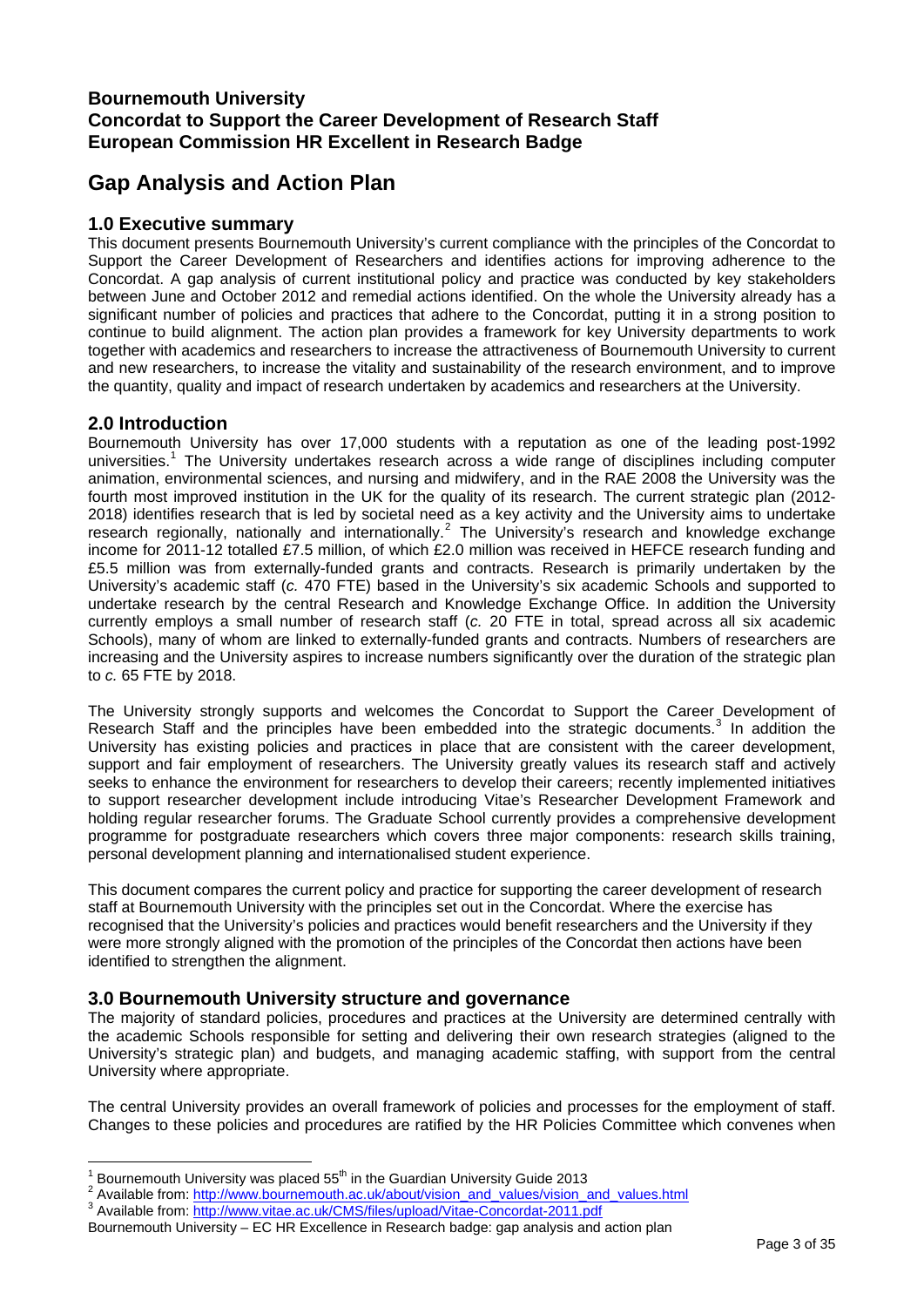<span id="page-3-0"></span>required. If necessary then changes are made in consultation with staff, primarily through the University's Information and Consultation of Employees Forum. Presently there are no policies developed specifically for researchers and the University recognises that having dedicated researcher policies and career pathways, where appropriate, would strengthen alignment to the principles of the Concordat, enable the University to more successfully implement the Concordat, and provide an enhanced working environment for researchers. Plans to develop this documentation are detailed in the action plan.

The structure of the University for supporting research is primarily centralised with academic Schools supported by central Professional Service departments including Human Resources and Organisational Development,<sup>[4](#page-3-0)</sup> the Research and Knowledge Exchange Office,<sup>[5](#page-3-0)</sup> and the Graduate Careers Service,<sup>[6](#page-3-0)</sup> in addition to other Professional Services that provide support, such as the Library, Finance and Performance, and IT Services.

The University is engaging with the Athena Swan scheme to promote equality for women in science, engineering and technology, and the School of Applied Science and the School of Design, Engineering and Computing are being encouraged and supported by the Equality and Diversity Adviser to submit applications for a silver award over the next few years.

#### **4.0 Gap analysis and action plan**

During the early part of 2011 the Vice Chancellor led a process of engaging with all staff to create a new vision for the University and establish a series of Values. This new Vision and Values was approved by the University Board in July 2011 and provided the foundation for a new strategic plan BU2018 approved by the Board in February 2012. As part of the Vision and Values work a series of staff 'Conversation Events' for all staff were held. The events were attended by *c.* 260 University staff including 90 academics and academic leaders (*c.* 20% of the academic body) who were invited to join with members of the University Leadership Team to initiate a discussion on the principles and values that will support the vision in the long-term. These events provided a rich seam of information with which to conduct this gap analysis and lay the foundations for the action plan presented in this document.

The discussions informed the development of the BU2018 strategic plan which was approved in early 2012 and which more closely aligned to the principles of the Concordat than the previous plan. Between June and October 2012 a gap analysis exercise was undertaken of how current policies and practices align to the Concordat and identified areas that could be improved. The gap analysis was undertaken by key stakeholders in research, researcher development and HR for researchers at the University. University staff who have contributed to this exercise include:

- Pro-Vice Chancellor (Research, Enterprise and Internationalisation)
- Deputy Director of Human Resources
- Head of Organisational and Staff Development
- Head of Research and Knowledge Exchange
- HR Manager
- Organisational Development Manager
- Organisational Development Adviser
- Equality and Diversity Adviser
- Recruitment and Selection Adviser
- Research Development Officer (Research Conduct)
- Research Development Officer (Public Engagement)
- Commercialisation and KTP Officer

In addition to the staff listed the gap analysis and action plan were reviewed by the members of the Senate Research and Knowledge Exchange Committee which is chaired by the Pro-Vice Chancellor (Research, Enterprise and Internationalisation) and includes the following staff members:

- An external member from the governing body
- A Dean from an academic School
- All Deputy Deans (Research and Knowledge Exchange) from the academic Schools
- All of the academic staff responsible for leading units of assessment for the forthcoming submission to the Research Excellence Framework
- Head of the Graduate School

 $\overline{a}$  $4$  For HR matters, staff development, and equality and diversity.

<sup>&</sup>lt;sup>5</sup> For all aspects of research support including pre- and post-award administration, external research assessment, ethics and governance, public engagement, research systems and processes, a central Graduate School, etcetera. <sup>6</sup> For careers advice and guidance.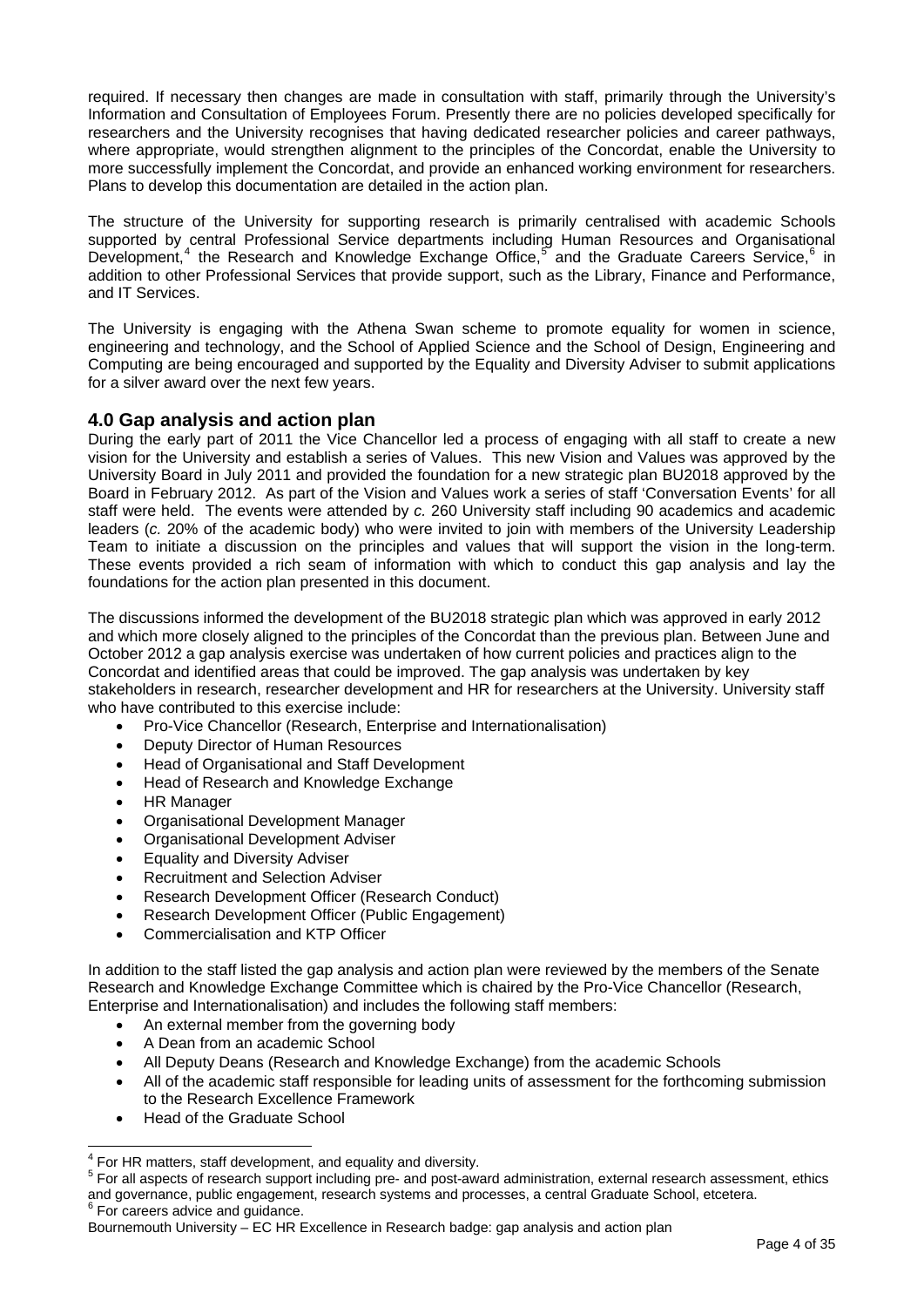<span id="page-4-0"></span>• Head of Research and Knowledge Exchange

These staff members provided suggestions for improving the action plan as well as information about local practices and researcher experiences within the Schools.

As Bournemouth University has not yet taken part in Careers in Research Online Survey (CROS) or Principal Investigators and Research Leaders Survey (PIRLS), as part of the gap analysis staff on researcher contracts were contacted by the Research and Knowledge Exchange Office and asked to confidentially feedback on their experiences of being a researcher at the University, how well they felt the Concordat was being implemented, suggestions for improvement, etcetera. All 18 current researchers were contacted; the response rate was 56% and included researchers from three of the six academic Schools. The feedback was used to inform the gap analysis and shape the action plan, and specific reference has been made to this feedback throughout the gap analysis. Responses were fed back to researchers, along with a copy of the gap analysis and action plan.

The University is committed to taking part in CROS and PIRLS for the first time in 2013 and will use the results to shape priorities, identify new areas for consideration, and enhance the action plan in future. The CROS results will also be used to ascertain whether researchers feel the Concordat is being successfully implemented, whether the initiatives in the University's action plan are making a positive impact, identify gaps in the action plan, and ultimately whether they feel the University is providing a supportive environment for researchers. The PIRLS results will be used to inform the action plan with respect to academic research managers and principal investigators, for example whether they are have access to appropriate training and development opportunities. A process has already been agreed between the Research and Knowledge Exchange Office and Human Resources and Organisational Development as to how these surveys will be conducted in 2013.

The Concordat and Vitae briefing guides have been sent to all current staff researchers, managers of researchers, staff in Human Resources and Organisational Development (including Staff Development), and careers advisers in the Graduate Employment Service. A process has been established to ensure the Concordat and relevant Vitae briefing guide are sent to all new researchers and managers of researchers as part of their induction when they join the University. A reminder of the Concordat and relevant Vitae briefing document will be sent periodically to Human Resources and Organisational Development (including Staff Development), and careers advisers in the Graduate Employment Service.

The implementation of the Concordat and therefore the action plan is overseen by the Senate Research and Knowledge Exchange Committee, a sub-committee of Senate, which includes representatives from all of the academic Schools and an external Board member. The Committee meets monthly and the action plan will be a standing agenda item for discussion on a termly basis, or more frequently if necessary. From October 2012 the Committee will also have a researcher representative as part of the membership to be involved in the monitoring and development of the action plan, as well as to contribute to other agenda items discussed by the Committee. The action plan will be monitored between meetings by the Research and Knowledge Exchange Office in liaison with Human Resources and Organisational Development. The Pro-Vice Chancellor (Research, Enterprise and Internationalisation) is ultimately responsible for the implementation of the action plan. A diagram of the University's governance structure, clearly showing the relationship between the Senate Research and Knowledge Exchange Committee, other committees, Senate and the Board is available in Annex 1.

Internal communication of the progress with action plan will be communicated to researchers, academics and other staff through the BU Research Blog.<sup>[7](#page-4-0)</sup> 90% of researchers surveyed as part of the gap analysis said they were subscribed to the Blog or regularly read the information posted. The Research and Knowledge Exchange Office has created a dedicated section focused on researcher development that was launched in October 2012 as a portal through which to communicate with researchers, advertise training and development opportunities, and promote both the Concordat and the information and projects resulting from the action plan. The Concordat has been profiled on the BU Research Blog and the gap analysis and action plan document are also available from this website;<sup>[8](#page-4-0)</sup> information and documentation on the Blog is available globally and there are no restrictions on access.

The gap analysis and action plan is presented in Table 1. Each principle of the Concordat is presented alongside evidence of current compliance and actions planned to strengthen compliance. Each principle is

 $\overline{a}$ 7 Available from: <http://blogs.bournemouth.ac.uk/research/><br><sup>8</sup> Available from: http://blogs.bournemouth.co.uk/research/

Available from: [http://blogs.bournemouth.ac.uk/research/files/2012/10/BU-EC-HREiR-badge-gap-analysis-and-action](http://blogs.bournemouth.ac.uk/research/files/2012/10/BU-EC-HREiR-badge-gap-analysis-and-action-plan-FINAL.docx)[plan-FINAL.docx](http://blogs.bournemouth.ac.uk/research/files/2012/10/BU-EC-HREiR-badge-gap-analysis-and-action-plan-FINAL.docx)

Bournemouth University – EC HR Excellence in Research badge: gap analysis and action plan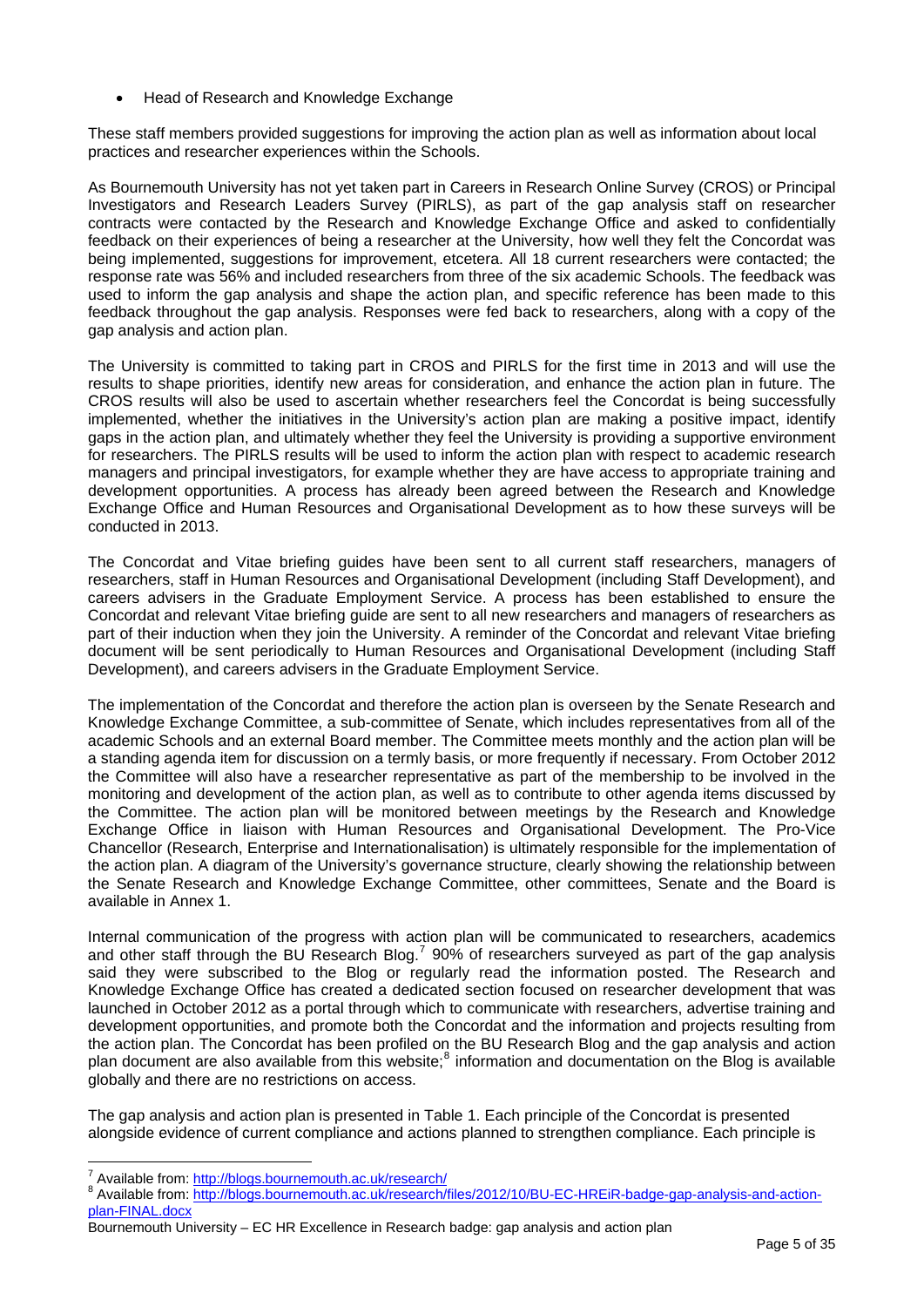given a status of either 'A' for Achieved, 'P' for partially met or 'O' for outstanding. The actions are numbered to reflect the sub-principle of the Concordat to which they relate. Each action is allocated to the department(s) that will lead on the successful delivery of the action and, wherever possible, a delivery timescale is given. Some actions do not have defined delivery dates as they relate to areas of continuous support, reinforcement and/or improvement and these have been given a timescale of 'ongoing'.

A summary of all of the actions is provided in Section 5 and a list of all referenced current policies and documents is provided in Section 6.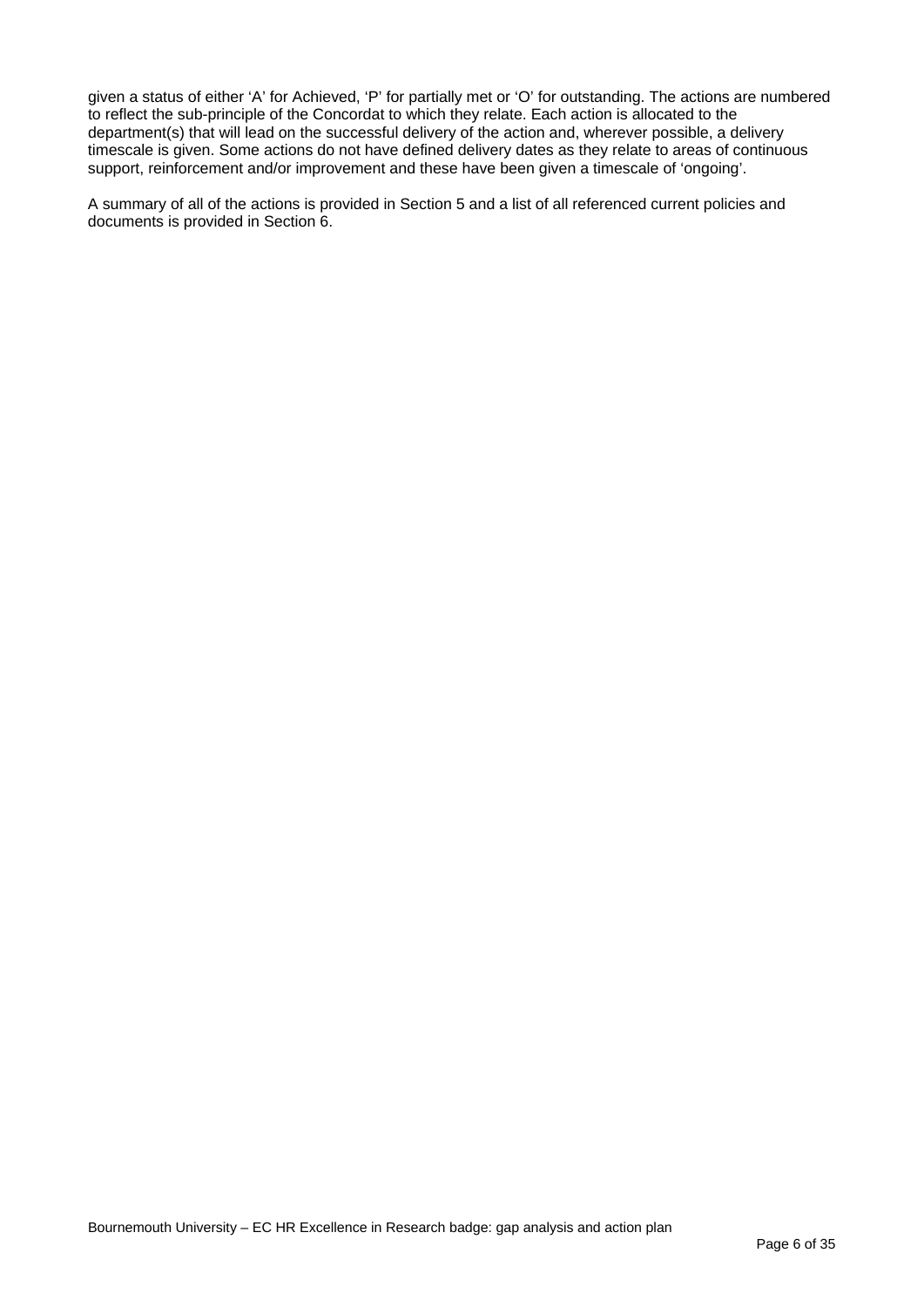|     | A. Recruitment and Selection                                                                                                                                                                                                                                                                                                                                                              |                                                                                                                                                                                                                                                                                                                                                                                                                                                                                                                                                                                                                                                                                                                                                                                                                                                                                                                                                                                                                                                                                                                                                                                                                                                                                                                                                       |   |                     |             |  |  |  |
|-----|-------------------------------------------------------------------------------------------------------------------------------------------------------------------------------------------------------------------------------------------------------------------------------------------------------------------------------------------------------------------------------------------|-------------------------------------------------------------------------------------------------------------------------------------------------------------------------------------------------------------------------------------------------------------------------------------------------------------------------------------------------------------------------------------------------------------------------------------------------------------------------------------------------------------------------------------------------------------------------------------------------------------------------------------------------------------------------------------------------------------------------------------------------------------------------------------------------------------------------------------------------------------------------------------------------------------------------------------------------------------------------------------------------------------------------------------------------------------------------------------------------------------------------------------------------------------------------------------------------------------------------------------------------------------------------------------------------------------------------------------------------------|---|---------------------|-------------|--|--|--|
|     | <b>PRINCIPLE 1</b>                                                                                                                                                                                                                                                                                                                                                                        |                                                                                                                                                                                                                                                                                                                                                                                                                                                                                                                                                                                                                                                                                                                                                                                                                                                                                                                                                                                                                                                                                                                                                                                                                                                                                                                                                       |   |                     |             |  |  |  |
|     | Recognition of the importance of recruiting, selecting and retaining researchers with the highest potential to achieve<br>excellence in research                                                                                                                                                                                                                                          |                                                                                                                                                                                                                                                                                                                                                                                                                                                                                                                                                                                                                                                                                                                                                                                                                                                                                                                                                                                                                                                                                                                                                                                                                                                                                                                                                       |   |                     |             |  |  |  |
|     | <b>Concordat</b><br><b>Timescale</b><br>Evidence of current compliance and required actions<br><b>Status</b><br>Lead                                                                                                                                                                                                                                                                      |                                                                                                                                                                                                                                                                                                                                                                                                                                                                                                                                                                                                                                                                                                                                                                                                                                                                                                                                                                                                                                                                                                                                                                                                                                                                                                                                                       |   |                     |             |  |  |  |
| 1.1 | All members of the UK research<br>community should understand that<br>researchers are chosen primarily for<br>their ability to advance research at<br>the institution                                                                                                                                                                                                                     | Recruiting and retaining high quality researchers and academics forms a<br>key part of the University's Strategic Plan 2012-18 (P1 - 'Recruit, retain,<br>recognise and develop a high performing workforce').<br>The University's Recruitment and Selection Policy and Procedures clearly<br>sets out the institutional policy and guidance on the recruitment and<br>selection of all roles and requires all staff involved in a recruitment decision<br>to 'follow a systematic and objective process aiming to attract and select the<br>best person for the job'. All interviews are structured around the selection<br>criteria and follow a consistent format.<br>All selection panels must be chaired by someone who has undertaken<br>mandatory recruitment and selection training, which covers selecting the<br>best candidate for the post and employment law. All line managers are also<br>required to undertake this training prior to being involved in the recruitment<br>and selection procedure. It is also normal practice and strongly encouraged<br>for other panel members to undertake the training. This training is regularly<br>delivered by Human Resources and Organisational Development who also<br>keep the training under review in light of legislative and internal changes,<br>and good practice from the sector. | A |                     |             |  |  |  |
| 1.2 | Employers should strive to attract<br>excellence and respect diversity.<br>Recruitment and selection<br>procedures should be informative,<br>transparent and open to all qualified<br>applicants regardless of background.<br>Person and vacancy specifications<br>must clearly identify the skills<br>required for the post and these<br>requirements should be relevant to<br>the role. | Recruiting a diverse workforce is a feature of the <i>University's Strategic Plan</i><br>2012-18 (P3D - 'we will aim to create an increasingly diverse workforce at<br>all levels in BU by encouraging the recruitment, development and support<br>for staff from under-represented groups'). The Director of Human Resources<br>is responsible for ensuring all HR policies, practices and procedures,<br>including those pertaining to recruitment and selection, embody the<br>University's commitment to the principles of dignity, diversity and equality.<br>The annual BU Equality and Diversity Report (part of the BU Annual<br>Review) provides an overview of activities to promote diversity and an<br>indication of how equality, diversity and inclusion are embedded throughout<br>the University.                                                                                                                                                                                                                                                                                                                                                                                                                                                                                                                                     | P | HR&OD<br>&<br>R&KEO | Summer 2013 |  |  |  |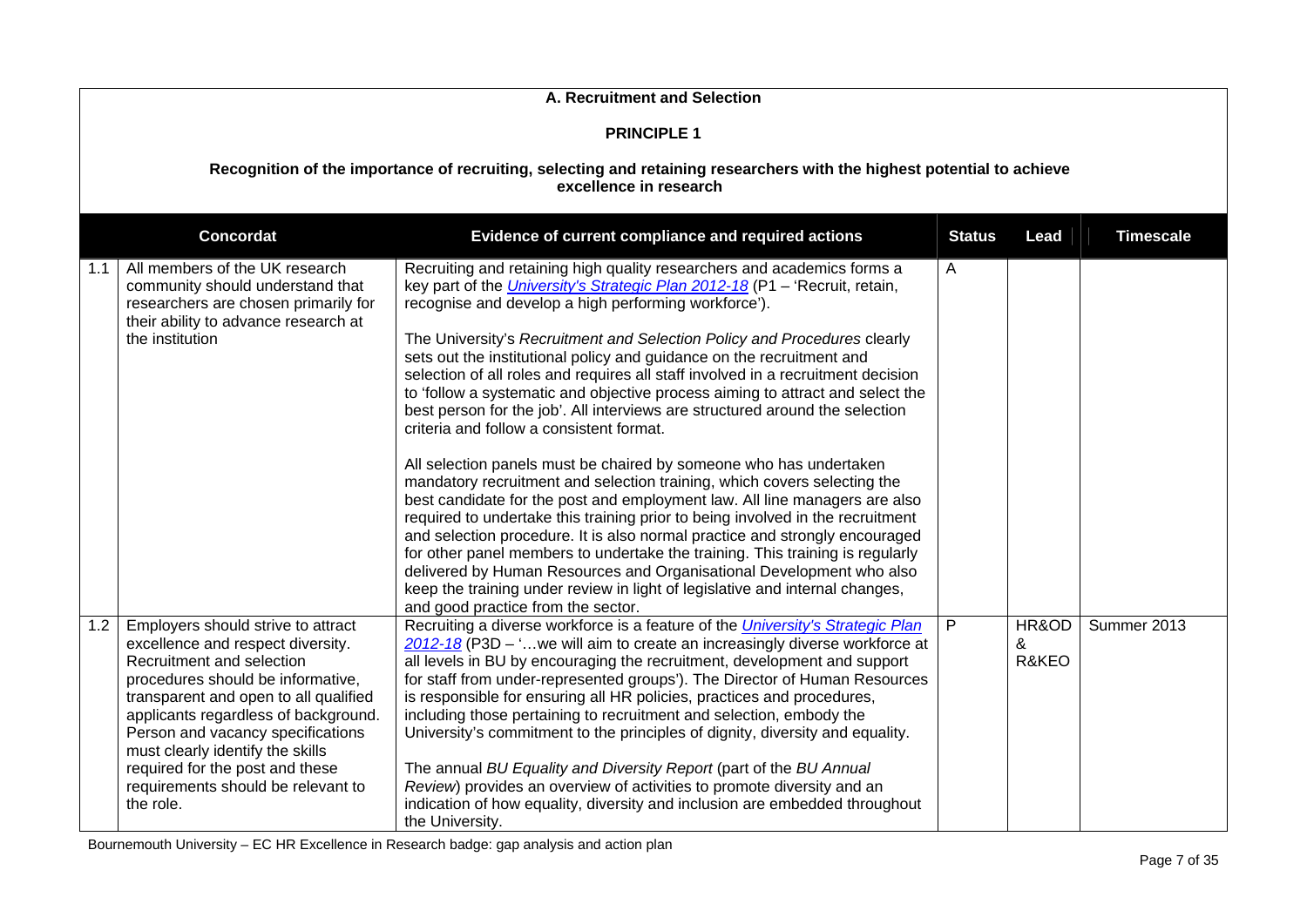|     |                                                                              | BU has achieved 'Disability Two Ticks Status', for the positive commitment<br>made regarding the employment, retention, development and career<br>development of disabled employees. BU is committed to interviewing all                                                                                            |   |  |
|-----|------------------------------------------------------------------------------|---------------------------------------------------------------------------------------------------------------------------------------------------------------------------------------------------------------------------------------------------------------------------------------------------------------------|---|--|
|     |                                                                              | disabled applicants who meet the essential criteria for a job vacancy and to<br>consider them on their abilities, reviewing the development needs of<br>employees with disabilities at least once a year, and making every effort to<br>ensure employees can stay in employment if they become disabled.            |   |  |
|     |                                                                              |                                                                                                                                                                                                                                                                                                                     |   |  |
|     |                                                                              | The Disability Two Tick symbol appears on the 'Job vacancies' website and<br>on all our recruitment literature, including job adverts and application forms.<br>The symbol and associated responsibilities apply to all University vacancies.                                                                       |   |  |
|     |                                                                              | All posts are advertised with comprehensive job descriptions detailing the<br>role, and which include person specifications detailing the knowledge, skills<br>and attributes required for the post. All jobs are reviewed and graded by<br>Human Resources and Organisational Development prior to advertising the |   |  |
|     |                                                                              | vacancy. Broad grade descriptors for the relative levels of work involved for<br>researchers and academics on the Academic Career Pathway (NSS Grades<br>6-9) are clearly identified in the BU Framework Agreement (June 2008) and                                                                                  |   |  |
|     |                                                                              | form the basis of job description and person specification documentation for<br>researcher / academic roles. There are generic job descriptions and person<br>specifications for most researcher and academic roles, and these tend to be<br>tailored to the specifics of individual roles.                         |   |  |
|     |                                                                              | The number of available positions is always included in the advert.  Where<br>possible the date for the selection process is included in the advert.                                                                                                                                                                |   |  |
|     |                                                                              | 1.2a Action – to improve the standard job descriptions for researcher posts,<br>evaluated by Human Resources and Organisational Development via the                                                                                                                                                                 |   |  |
|     |                                                                              | Hay job evaluation scheme, and to train research administrators to advise<br>principal investigators and academic managers how to use these as<br>appropriate.                                                                                                                                                      |   |  |
|     |                                                                              | 1.2b Action - to further develop the 'Working for BU' area of the website to<br>incorporate information on life at BU, pay, reward and benefits, and<br>promotional opportunities.                                                                                                                                  |   |  |
| 1.3 | Research posts should only be                                                | The University abides by the provisions of the Fixed-Term Employees                                                                                                                                                                                                                                                 | A |  |
|     | advertised as a fixed-term post where<br>there is a recorded and justifiable | (Prevention of Less Favourable Treatment) Regulations (2002) and is<br>committed to ensuring the proper use of fixed-term contracts. The                                                                                                                                                                            |   |  |
|     | reason.                                                                      | University's Code of Practice - Use of Fixed-Term Contracts provides clear                                                                                                                                                                                                                                          |   |  |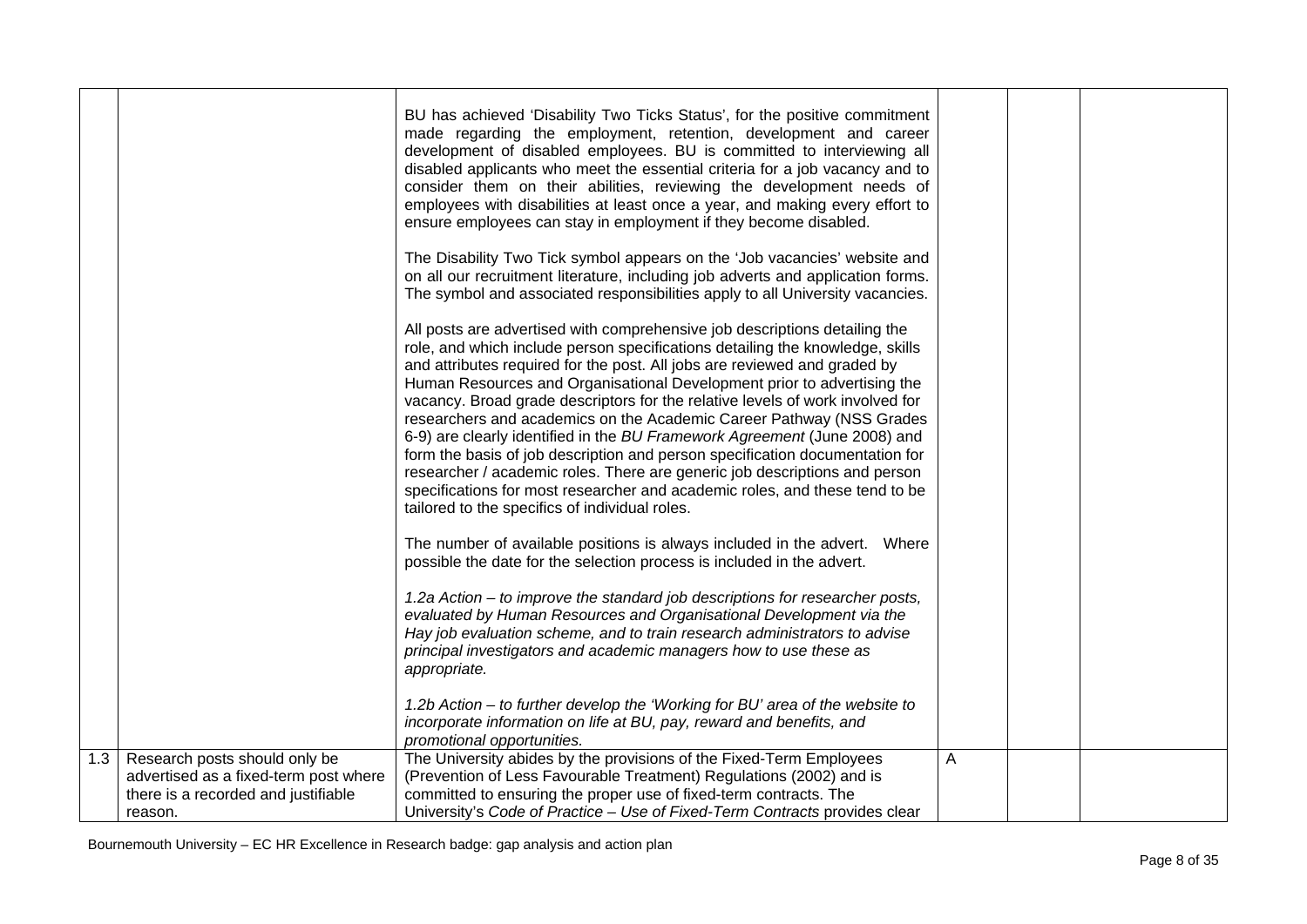|     |                                        | guidelines as to when it is appropriate to use a fixed-term contract. Where  |   |                  |             |
|-----|----------------------------------------|------------------------------------------------------------------------------|---|------------------|-------------|
|     |                                        | an appointment on, or an extension to, a fixed term contract is sought this  |   |                  |             |
|     |                                        | should be fair and justifiable on objective grounds and is reviewed by       |   |                  |             |
|     |                                        | Human Resources and Organisational Development.                              |   |                  |             |
| 1.4 | To assure fairness, consistency and    | Recruitment and selection training is mandatory for those who chair          | P | 1.4a             | Summer 2013 |
|     | the best assessment of the             | interview panels and is strongly advised for those who sit on panels.        |   | HR&OD            |             |
|     | candidates' potential, recruitment and | Employment law, equal opportunities, and panel diversity are included in     |   | &                |             |
|     | progression panels should reflect      | this training.                                                               |   | R&KEO            |             |
|     | diversity as well as a range of        |                                                                              |   |                  | Summer 2013 |
|     | experience and expertise. In order to  | Panel composition for Researcher, Lecturer and Senior Lecturer includes      |   | 1.4 <sub>b</sub> |             |
|     | promote these values, individuals      | the Dean of the School and a member of the Professoriate. Normal practice    |   | HR&OD            |             |
|     | who are members of recruitment and     | is for a Dean from another School to be included on the panel. Panel         |   |                  | Ongoing     |
|     | promotion panels should have           | composition for Grade 9s includes the Pro Vice-Chancellor, Dean of the       |   | 1.4c             |             |
|     | received relevant recent training.     | School and Dean from another BU School. All Associate Professor and          |   | HR&OD            |             |
|     | Unsuccessful applicants should be      | Professor appointments include the VC or nominee, the PVC or DVC, the        |   |                  |             |
|     | given appropriate feedback if          | Dean of the School and a Professor from the academic group and an            |   |                  |             |
|     | requested as this may be of            | external panel member. The external panel member should be a Professor       |   |                  |             |
|     | assistance to the researcher in        |                                                                              |   |                  |             |
|     |                                        | from another University who is an expert in the academic subject area (See   |   |                  |             |
|     | considering their further career       | Prof process). All external panel members are approved by the Pro Vice-      |   |                  |             |
|     | development.                           | Chancellor. Written reports from an external assessor are also used to       |   |                  |             |
|     |                                        | assess candidates at Professorial level when relevant.                       |   |                  |             |
|     |                                        | BU recognises that providing feedback is essential to candidates in career   |   |                  |             |
|     |                                        | development and all candidates receive feedback from the chair of the        |   |                  |             |
|     |                                        | panel, regardless of whether they were successful. Written feedback is kept  |   |                  |             |
|     |                                        | by Human Resources and Organisational Development and can be                 |   |                  |             |
|     |                                        |                                                                              |   |                  |             |
|     |                                        | requested by candidates after the interview. All internal candidates not     |   |                  |             |
|     |                                        | short-listed for interview receive feedback from the chair of the panel.     |   |                  |             |
|     |                                        | 1.4a Action - BU has not previously submitted to PIRLS and plans to do so    |   |                  |             |
|     |                                        | in 2013. Data collected will be used to assess current training available to |   |                  |             |
|     |                                        | principal investigators.                                                     |   |                  |             |
|     |                                        |                                                                              |   |                  |             |
|     |                                        | 1.4b Action – where possible the University attempts to include              |   |                  |             |
|     |                                        | representatives from both genders on selection panels however this is an     |   |                  |             |
|     |                                        | area which could be more proactively monitored and developed.                |   |                  |             |
|     |                                        |                                                                              |   |                  |             |
|     |                                        | 1.4c Action – BU will raise awareness with line managers of the importance   |   |                  |             |
|     |                                        | of panel diversity and the benefits to recruitment and selection.            |   |                  |             |
| 1.5 | The level of pay or grade for          | Researchers must be paid on the BU National Single Spine scale and are       | A |                  |             |
|     | researchers should be determined       | entitled to in-scale incremental salary progression on the same basis as     |   |                  |             |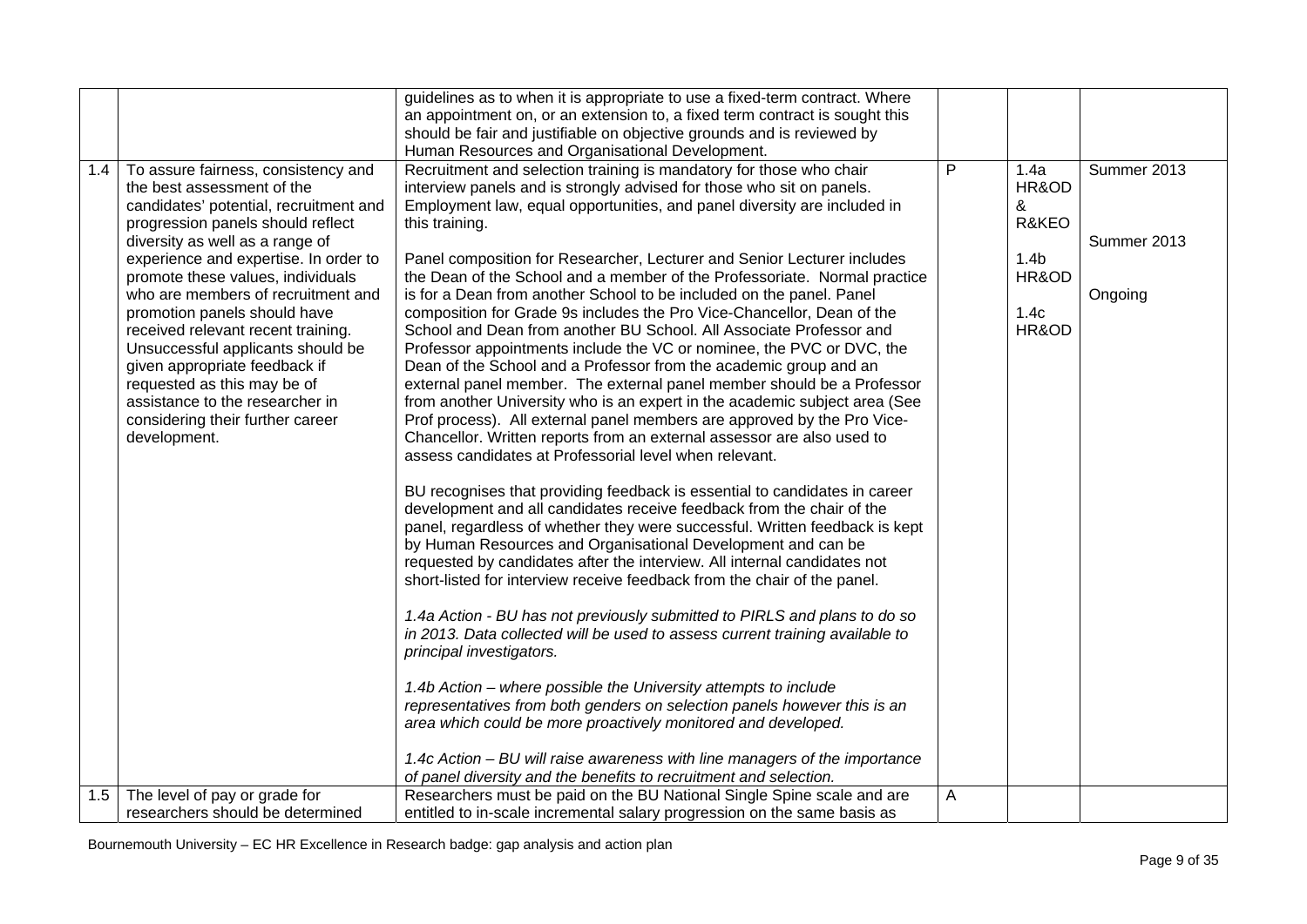| according to the requirements of the<br>post, consistent with the pay and<br>grading arrangements of the research<br>organisation. | other staff. Salary scale revisions are applied to all staff, including<br>researchers.<br>All posts are graded using the Hay job evaluation scheme and the grading<br>of role profiles is undertaken only by trained staff in Human Resources and<br>Organisational Development. This ensures fairness to all staff and ensures<br>a consistent and transparent approach to pay and grading according to the<br>requirements of the post.<br>Researchers are eligible to be considered for promotion and merit pay (such<br>as honoraria) in the same way as other staff.                                                                                                                                                                                                                                                                     |          |                     |             |
|------------------------------------------------------------------------------------------------------------------------------------|------------------------------------------------------------------------------------------------------------------------------------------------------------------------------------------------------------------------------------------------------------------------------------------------------------------------------------------------------------------------------------------------------------------------------------------------------------------------------------------------------------------------------------------------------------------------------------------------------------------------------------------------------------------------------------------------------------------------------------------------------------------------------------------------------------------------------------------------|----------|---------------------|-------------|
| Principle 1 – general action                                                                                                       | 1.0a Action – the University doesn't currently have a specific code of<br>practice for the employment and career development of research staff and it<br>is recognised that this would be beneficial. A code, with the Concordat<br>embedded within in, will be developed in 2012-13 and communicated<br>throughout the University. Staff researchers will be involved in the<br>development of this code of practice.<br>1.0b Action – for the University to find ways of improving its database to<br>maintain accurate and current data on staff researchers and their line<br>managers. It is often difficult to identify researchers and their line managers<br>and to obtain an accurate picture of the cohort overall. Providing accurate<br>information means departments will be able to communicate effectively with<br>researchers. | $\Omega$ | HR&OD<br>&<br>R&KEO | Summer 2013 |

|     | <b>B. Recognition and Value</b>                                                                                                                                                                                                 |                                                                                                                                                                                    |        |       |                  |  |  |
|-----|---------------------------------------------------------------------------------------------------------------------------------------------------------------------------------------------------------------------------------|------------------------------------------------------------------------------------------------------------------------------------------------------------------------------------|--------|-------|------------------|--|--|
|     | <b>PRINCIPLE 2</b>                                                                                                                                                                                                              |                                                                                                                                                                                    |        |       |                  |  |  |
|     | Researchers are recognised and valued by their employing organisation as an essential part of their organisation's human<br>resources and a key component of their overall strategy to develop and deliver world-class research |                                                                                                                                                                                    |        |       |                  |  |  |
|     | <b>Concordat</b>                                                                                                                                                                                                                | <b>Evidence of current compliance and required actions</b>                                                                                                                         | Status | Lead  | <b>Timescale</b> |  |  |
| 2.1 | Employers are encouraged to value<br>and afford equal treatment to all<br>researchers, regardless of whether<br>they are employed on a fixed-term or<br>similar contract. In particular,                                        | Researchers are entitled to the same conditions of service as other staff in<br>relation to (some of the values are variable between pay grades):<br>Hours of work<br>Annual leave | P      | R&KEO | Ongoing          |  |  |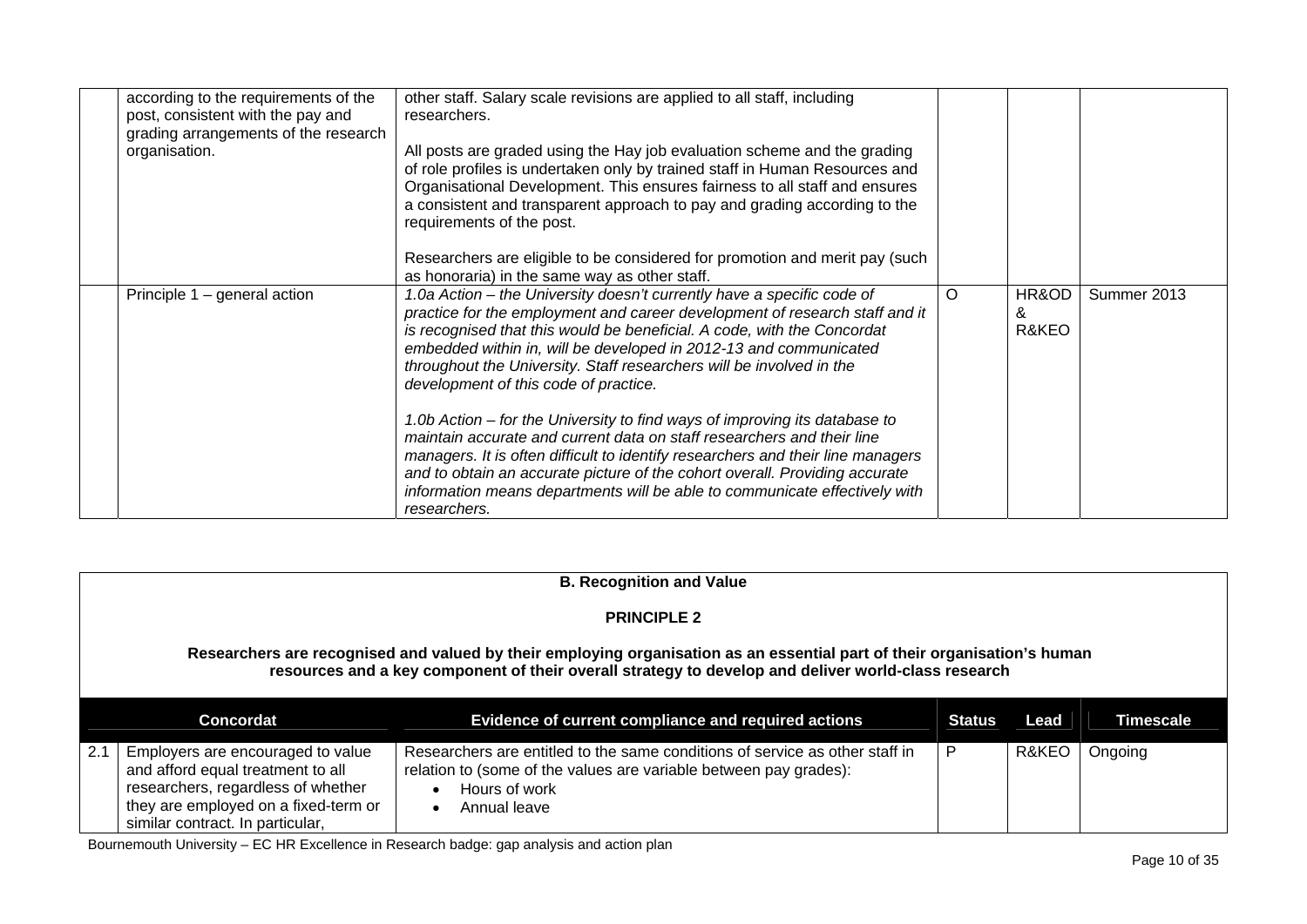| employers should ensure that the     | Leave for long service<br>$\bullet$                                                                                                                                                                                                                                                                                                                                                                                                                                                                                                                                                                                                                                                              |  |  |
|--------------------------------------|--------------------------------------------------------------------------------------------------------------------------------------------------------------------------------------------------------------------------------------------------------------------------------------------------------------------------------------------------------------------------------------------------------------------------------------------------------------------------------------------------------------------------------------------------------------------------------------------------------------------------------------------------------------------------------------------------|--|--|
| development of researchers is not    | Membership of the appropriate staff pension scheme                                                                                                                                                                                                                                                                                                                                                                                                                                                                                                                                                                                                                                               |  |  |
| undermined by instability of         | Disciplinary and grievance provisions                                                                                                                                                                                                                                                                                                                                                                                                                                                                                                                                                                                                                                                            |  |  |
| employment contracts. This approach  | Union representation and time off for union duties                                                                                                                                                                                                                                                                                                                                                                                                                                                                                                                                                                                                                                               |  |  |
| should be embedded throughout all    |                                                                                                                                                                                                                                                                                                                                                                                                                                                                                                                                                                                                                                                                                                  |  |  |
| departmental structures and systems. | Researchers are entitled to the same provisions as other staff for:                                                                                                                                                                                                                                                                                                                                                                                                                                                                                                                                                                                                                              |  |  |
|                                      | Sick leave<br>$\bullet$                                                                                                                                                                                                                                                                                                                                                                                                                                                                                                                                                                                                                                                                          |  |  |
|                                      | Sick pay<br>$\bullet$                                                                                                                                                                                                                                                                                                                                                                                                                                                                                                                                                                                                                                                                            |  |  |
|                                      | Maternity and paternity leave                                                                                                                                                                                                                                                                                                                                                                                                                                                                                                                                                                                                                                                                    |  |  |
|                                      |                                                                                                                                                                                                                                                                                                                                                                                                                                                                                                                                                                                                                                                                                                  |  |  |
|                                      | Research staff on fixed-term contracts are able to access the same career                                                                                                                                                                                                                                                                                                                                                                                                                                                                                                                                                                                                                        |  |  |
|                                      | development opportunities as staff on permanent contracts. Research staff                                                                                                                                                                                                                                                                                                                                                                                                                                                                                                                                                                                                                        |  |  |
|                                      | have access to career development opportunities via two main departments                                                                                                                                                                                                                                                                                                                                                                                                                                                                                                                                                                                                                         |  |  |
|                                      | - Staff Development and the Research and Knowledge Exchange Office.                                                                                                                                                                                                                                                                                                                                                                                                                                                                                                                                                                                                                              |  |  |
|                                      |                                                                                                                                                                                                                                                                                                                                                                                                                                                                                                                                                                                                                                                                                                  |  |  |
|                                      | The <b>BU Research Excellence Framework 2014 Code of Practice</b> on<br>selecting outputs and staff for submission states 'Staff on part-time and/or                                                                                                                                                                                                                                                                                                                                                                                                                                                                                                                                             |  |  |
|                                      | fixed term contracts and in post on the census date (31 October 2013) will                                                                                                                                                                                                                                                                                                                                                                                                                                                                                                                                                                                                                       |  |  |
|                                      | be considered for inclusion alongside and using the same criteria as for staff                                                                                                                                                                                                                                                                                                                                                                                                                                                                                                                                                                                                                   |  |  |
|                                      | on permanent contracts'. The Code of Practice was approved by the REF                                                                                                                                                                                                                                                                                                                                                                                                                                                                                                                                                                                                                            |  |  |
|                                      | Team based at HEFCE in June 2012.                                                                                                                                                                                                                                                                                                                                                                                                                                                                                                                                                                                                                                                                |  |  |
|                                      |                                                                                                                                                                                                                                                                                                                                                                                                                                                                                                                                                                                                                                                                                                  |  |  |
|                                      | All staff at the University are required to undertake an online e-learning                                                                                                                                                                                                                                                                                                                                                                                                                                                                                                                                                                                                                       |  |  |
|                                      | module on equality and diversity (Marshall's ACM) when they join the                                                                                                                                                                                                                                                                                                                                                                                                                                                                                                                                                                                                                             |  |  |
|                                      | University. Staff who will be involved in selection decisions for the REF 2014                                                                                                                                                                                                                                                                                                                                                                                                                                                                                                                                                                                                                   |  |  |
|                                      | exercise will all receive comprehensive, dedicated REF Equality and                                                                                                                                                                                                                                                                                                                                                                                                                                                                                                                                                                                                                              |  |  |
|                                      | Diversity training, as detailed in the BU REF 2014 Code of Practice.                                                                                                                                                                                                                                                                                                                                                                                                                                                                                                                                                                                                                             |  |  |
|                                      |                                                                                                                                                                                                                                                                                                                                                                                                                                                                                                                                                                                                                                                                                                  |  |  |
|                                      | 2.1 Action - 30% of current researchers reported feeling undervalued by the                                                                                                                                                                                                                                                                                                                                                                                                                                                                                                                                                                                                                      |  |  |
|                                      | University, and 40% felt that how the University values researchers depends                                                                                                                                                                                                                                                                                                                                                                                                                                                                                                                                                                                                                      |  |  |
|                                      | on a number of factors including how the School values researchers, how                                                                                                                                                                                                                                                                                                                                                                                                                                                                                                                                                                                                                          |  |  |
|                                      | the researcher's post was funded (with researchers funded by external                                                                                                                                                                                                                                                                                                                                                                                                                                                                                                                                                                                                                            |  |  |
|                                      |                                                                                                                                                                                                                                                                                                                                                                                                                                                                                                                                                                                                                                                                                                  |  |  |
|                                      |                                                                                                                                                                                                                                                                                                                                                                                                                                                                                                                                                                                                                                                                                                  |  |  |
|                                      |                                                                                                                                                                                                                                                                                                                                                                                                                                                                                                                                                                                                                                                                                                  |  |  |
|                                      |                                                                                                                                                                                                                                                                                                                                                                                                                                                                                                                                                                                                                                                                                                  |  |  |
|                                      |                                                                                                                                                                                                                                                                                                                                                                                                                                                                                                                                                                                                                                                                                                  |  |  |
|                                      |                                                                                                                                                                                                                                                                                                                                                                                                                                                                                                                                                                                                                                                                                                  |  |  |
|                                      |                                                                                                                                                                                                                                                                                                                                                                                                                                                                                                                                                                                                                                                                                                  |  |  |
|                                      |                                                                                                                                                                                                                                                                                                                                                                                                                                                                                                                                                                                                                                                                                                  |  |  |
|                                      | sources being perceived as more valued than internally funded<br>researchers), contractual status (i.e. established, fixed-term or casual) and<br>whether the researcher undertook other duties such as teaching. The<br>University will review current and new ways of engaging with researchers as<br>a group to optimise development and engagement and to provide a forum<br>for researchers to express their views. Work will also be undertaken with<br>other colleagues to ensure thorough understanding of the value of<br>researchers to undertaking high quality research, building a strong research<br>environment, and achieving the goals of the institution. This work is core to |  |  |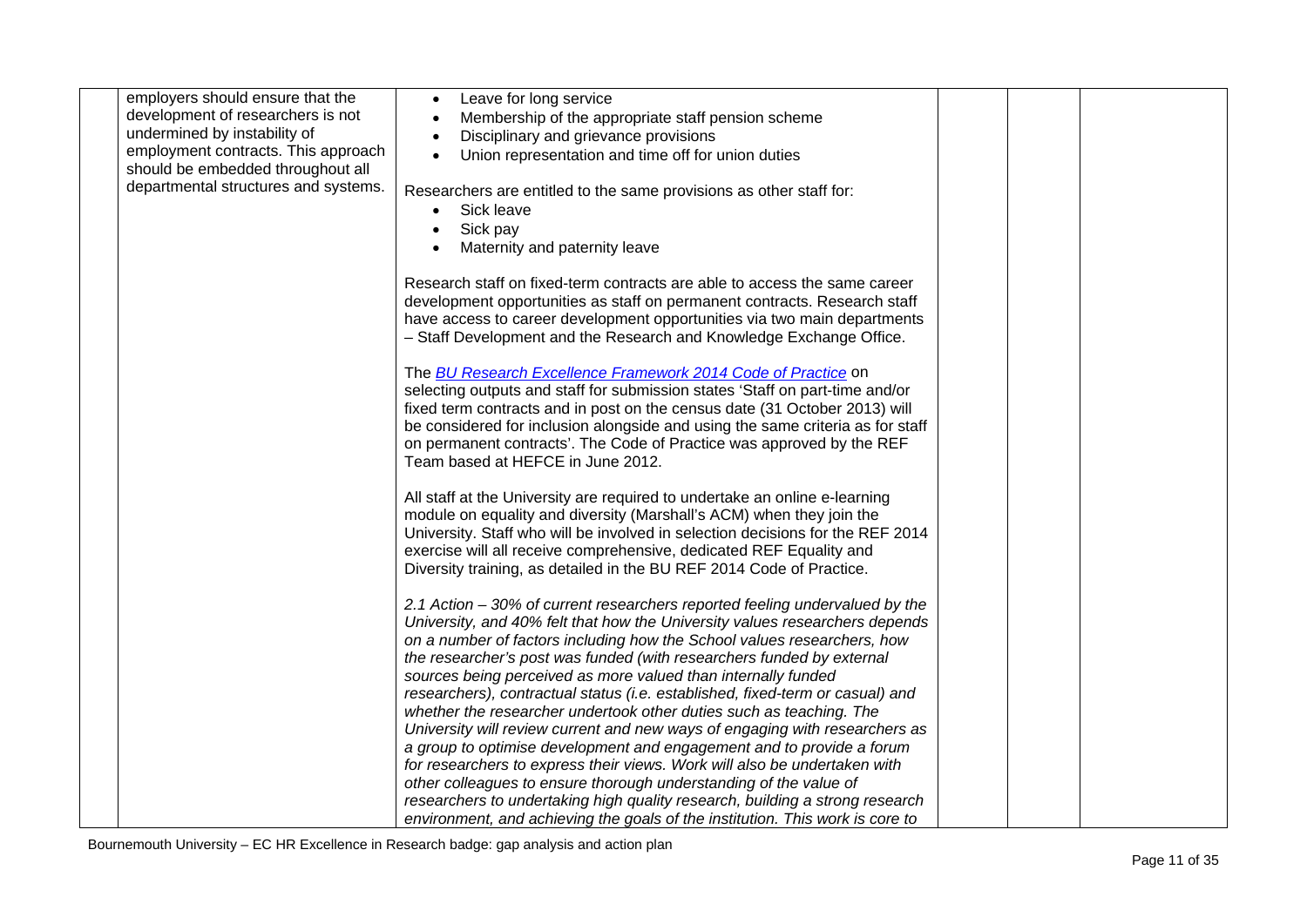|     |                                                                                                                                                                                                                                                                                                                                                                                                                                                                                                          | BU2018.                                                                                                                                                                                                                                                                                                                                                                                                                                                                                                                                                                                                                                                                                                                                                                                                                                                                                                                                                                                                                                                                                                                                                                                                                                                                                                                                                                                                                                                                                                                                                                                                                                                                                                                                     |   |                     |             |
|-----|----------------------------------------------------------------------------------------------------------------------------------------------------------------------------------------------------------------------------------------------------------------------------------------------------------------------------------------------------------------------------------------------------------------------------------------------------------------------------------------------------------|---------------------------------------------------------------------------------------------------------------------------------------------------------------------------------------------------------------------------------------------------------------------------------------------------------------------------------------------------------------------------------------------------------------------------------------------------------------------------------------------------------------------------------------------------------------------------------------------------------------------------------------------------------------------------------------------------------------------------------------------------------------------------------------------------------------------------------------------------------------------------------------------------------------------------------------------------------------------------------------------------------------------------------------------------------------------------------------------------------------------------------------------------------------------------------------------------------------------------------------------------------------------------------------------------------------------------------------------------------------------------------------------------------------------------------------------------------------------------------------------------------------------------------------------------------------------------------------------------------------------------------------------------------------------------------------------------------------------------------------------|---|---------------------|-------------|
| 2.2 | Commitment by everyone involved to<br>improving the stability of employment<br>conditions for researchers and<br>implementing and abiding by the<br>principles and terms laid down in the<br>Fixed Term Employees (Prevention of<br>Less Favourable Treatment)<br>Regulations (2002) and Joint<br>Negotiating Committee for Higher<br>Education Staff (JNCHES) guidance<br>on the use of fixed-term contracts will<br>provide benefits for researchers,<br>research managers, and their<br>organisation. | As per 1.3, the University abides by the provisions of the Fixed-Term<br>Employees (Prevention of Less Favourable Treatment) Regulations (2002)<br>in ensuring equal treatment of all staff, including those on fixed-term<br>contracts. Fixed-term contracts are only used where there is a justifiable<br>reason.<br>The University's Code of Practice - Use of Fixed-Term Contracts states that<br>other than in exceptional circumstances, the University will transfer fixed-<br>term staff to established status after four years.<br>Where a researcher is appointed on a fixed-term contract and the contract<br>comes to an end the researcher is automatically added to the University's<br>redeployment register by Human Resources and Organisational<br>Development.<br>2.2 Action - A small proportion of the current University researchers<br>surveyed raised concerns that prior to being given fixed-term contracts they<br>were employed on full-time hours for significant periods of time on casual,<br>hourly paid contracts (in one case this was a succession of short-term<br>contracts for a combined period of c. two years). The University will review<br>the use of casual, hourly paid contracts and provide clearer advice and<br>guidance to line managers on how this can and should be used. The<br>University recognised that its overhead model and focus on the recovery of<br>full economic costs often drives non-desirable behaviour in this area,<br>something which it is actively reviewing. In addition, a review of researchers<br>currently on casual, hourly paid contracts will be undertaken to ascertain<br>whether this practice is still ongoing and appropriate action will be taken. | P | HR&OD<br>&<br>R&KEO | Spring 2014 |
| 2.3 | Research management should be<br>required to participate in active<br>performance management, including<br>career development guidance, and<br>supervision of those who work in their<br>teams. Employers should ensure that<br>research managers are made aware<br>of, and understand their<br>responsibilities for the management<br>of researchers and should provide<br>training opportunities, including<br>equality and diversity training, to<br>support research managers in doing               | A project initiation meeting is held for all projects that have research staff<br>working on them. The aim of these meetings is to explain the purpose and<br>aim of the project, to ensure roles and responsibilities are understood and<br>communicated, and to determine administrative procedures and an internal<br>governance structure. These meetings are attended by the principal<br>investigator, project researchers, and colleagues from the Research and<br>Knowledge Exchange Office. Depending on the project colleagues from<br>other departments, such as Human Resources and Organisational<br>Development or Legal Services, may also attend the meeting. After this<br>initial meeting academic research managers are expected to hold regular<br>one-to-one meetings with their researchers to discuss individual<br>development needs and progress with the delivery of the project. During<br>these meetings academic research managers are expected to provide                                                                                                                                                                                                                                                                                                                                                                                                                                                                                                                                                                                                                                                                                                                                                     | P | R&KEO<br>&<br>HR&OD | Summer 2013 |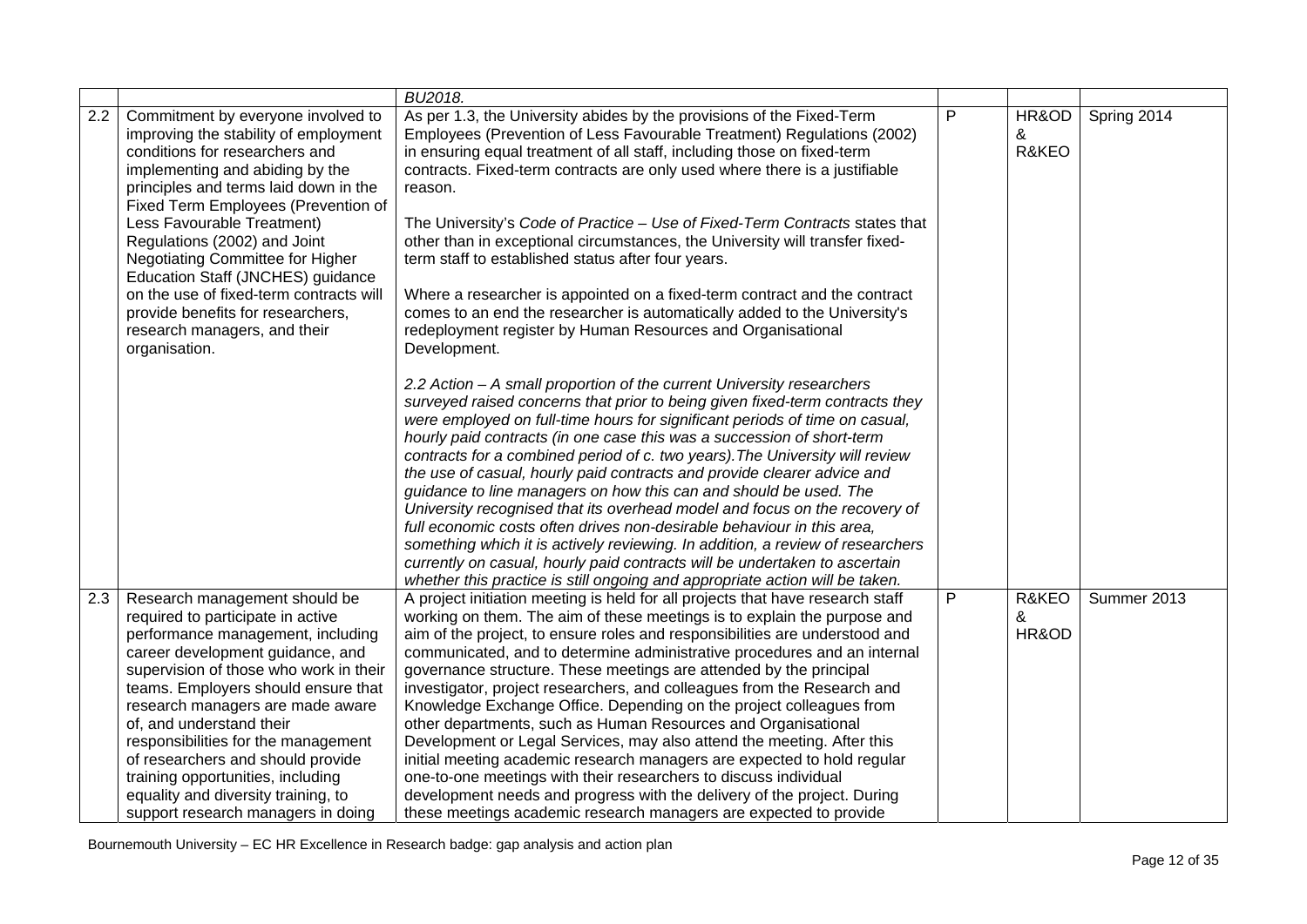|     | this. Institutions will wish to consider<br>how research managers'<br>performance in these areas is<br>developed, assessed and rewarded,<br>and how effectively this supports<br>good research management.                                                                                                                           | guidance and advice regarding career development, training opportunities,<br>and performance.<br>The annual appraisal cycle is used to identify longer term development<br>needs and a personal and professional development plan is agreed during<br>the meeting. This is monitored throughout the year at regular meetings                                                                                                                                                                                                                                                                                                                                                                                                                                                                                                                                                                                                                                          |   |       |             |
|-----|--------------------------------------------------------------------------------------------------------------------------------------------------------------------------------------------------------------------------------------------------------------------------------------------------------------------------------------|-----------------------------------------------------------------------------------------------------------------------------------------------------------------------------------------------------------------------------------------------------------------------------------------------------------------------------------------------------------------------------------------------------------------------------------------------------------------------------------------------------------------------------------------------------------------------------------------------------------------------------------------------------------------------------------------------------------------------------------------------------------------------------------------------------------------------------------------------------------------------------------------------------------------------------------------------------------------------|---|-------|-------------|
|     |                                                                                                                                                                                                                                                                                                                                      | between the academic research manager and the researcher.<br>Staff Development run three leadership programmes (Leadership<br>Essentials, Inspiring Leaders, and the Associate Professors Programme)<br>and strongly encourage academics with management responsibilities to<br>attend. There are also a number of HR development sessions held<br>throughout the year covering topics such as bullying and harassment,<br>managing conflict, and recruitment and selection. Staff, including academic<br>research managers, also have access to two online resources to support<br>leadership development (Good Practice Toolkit for all Leaders and Epigeum<br>University Leadership and Management).                                                                                                                                                                                                                                                               |   |       |             |
|     |                                                                                                                                                                                                                                                                                                                                      | The Research & Knowledge Exchange Office regularly promote Vitae's<br>Leadership Development for Principal Investigators and all new principal<br>investigators with limited experience are invited to join the University's<br>Grants Academy scheme (strand 3 – post-award) whereby they receive<br>post-award support in the form of direct mentorship from a colleague with<br>significant experience of managing research projects. This scheme is based<br>on Vitae's Leadership Development for Principal Investigators and mentee's<br>are required to complete the Vitae online resource and discuss progress<br>with their mentor, who will advise where they might benefit from additional<br>training to obtain the skills required to further develop their career.<br>See Action 1.4a – the University will submit to PIRLS 2013 and will use the<br>response data to inform the provision of development opportunities for<br>principal investigators. |   |       |             |
| 2.4 | Organisational systems must be<br>capable of supporting continuity of<br>employment for researchers, such as<br>funding between grants, other<br>schemes for supporting time between<br>grant funding, or systems for<br>redeploying researchers within<br>organisations where resources allow.<br>Funders are expected to make it a | The University expects all researchers to be kept informed about the state of  <br>funding for their post and project, and about the likelihood of future funding<br>and/or potential contract extensions. These discussions are led by the<br>academic research manager responsible for line managing the researcher<br>and are expected to take place well before the end of the contract, and<br>certainly no later than three months prior to the contract end date. Academic<br>research managers advise researchers on all career options, including<br>those that exist outside of academia as well as within.                                                                                                                                                                                                                                                                                                                                                 | P | HR&OD | Summer 2013 |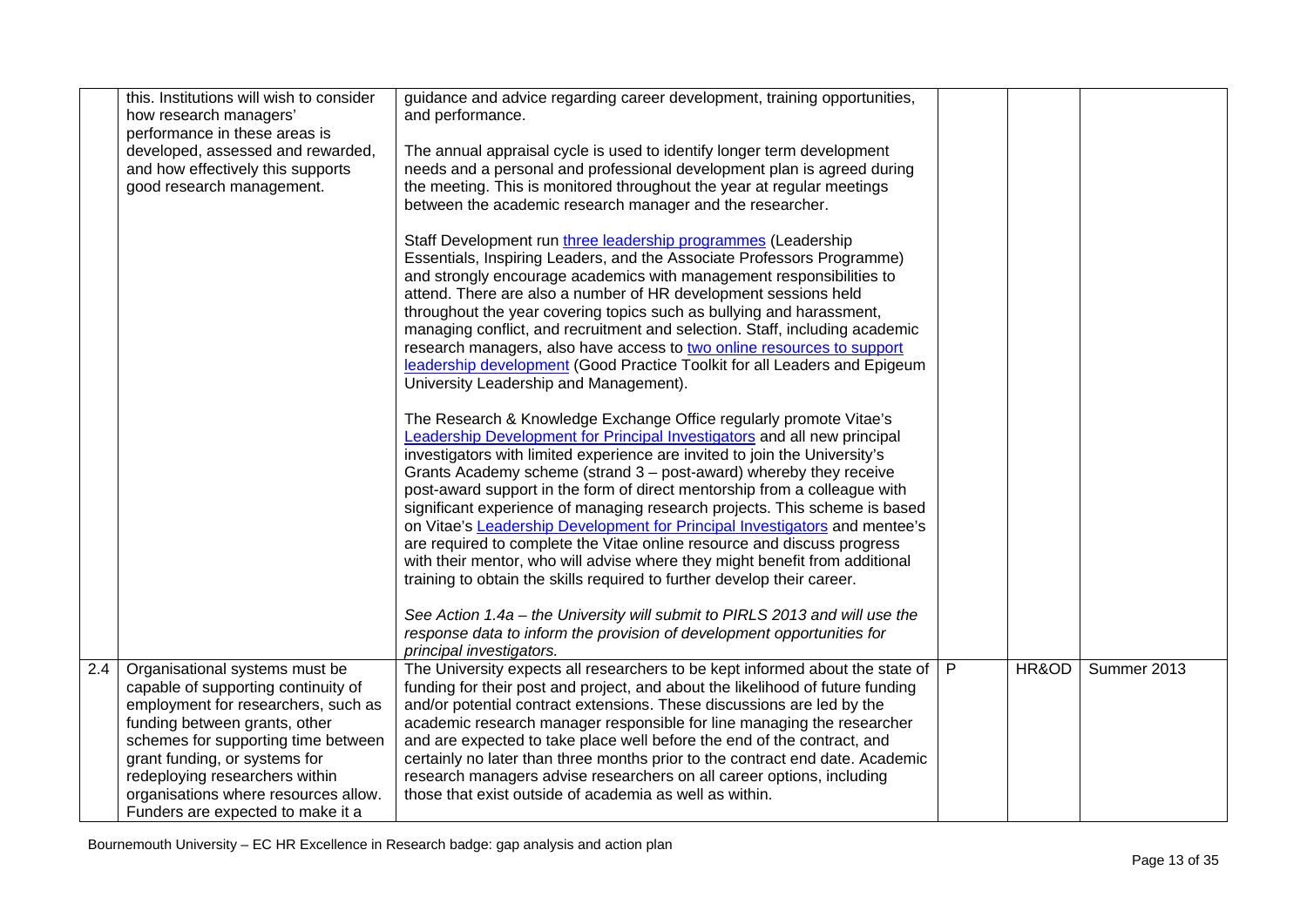|     | priority to consider how their policies,<br>guidance and funding can be<br>enhanced to help employers to<br>achieve this objective.                                                                                                                                                                                                                                            | Decisions regarding supporting researchers between grant funding are<br>currently undertaken at local level within the Academic Schools when the<br>situation arises and decisions are made on a case by case basis. The<br>University's Code of Practice - Use of Fixed-Term Contracts states that<br>other than in exceptional circumstances, the University will transfer fixed-<br>term staff to established status after four years. Where a researcher is<br>appointed on a fixed-term contract and the contract comes to an end with no<br>further grant funding to cover further employment the researcher is<br>automatically added to the University's redeployment register by Human<br>Resources and Organisational Development. |   |                     |             |
|-----|--------------------------------------------------------------------------------------------------------------------------------------------------------------------------------------------------------------------------------------------------------------------------------------------------------------------------------------------------------------------------------|----------------------------------------------------------------------------------------------------------------------------------------------------------------------------------------------------------------------------------------------------------------------------------------------------------------------------------------------------------------------------------------------------------------------------------------------------------------------------------------------------------------------------------------------------------------------------------------------------------------------------------------------------------------------------------------------------------------------------------------------|---|---------------------|-------------|
|     |                                                                                                                                                                                                                                                                                                                                                                                | 2.4 Action – production of central advice and guidance on how to manage<br>this situation to ensure consistency and fairness to all researchers on fixed-<br>term contracts.                                                                                                                                                                                                                                                                                                                                                                                                                                                                                                                                                                 |   |                     |             |
| 2.5 | Pay progression for researchers<br>should be transparent and in<br>accordance with procedures agreed<br>between the relevant trade unions<br>and the employers nationally and<br>locally. In HEIs, pay progression will<br>be in accordance with the Framework<br>Agreement, though recognising the<br>flexibility that institutions have in<br>implementing the Framework.    | Pay progression for all staff is transparent and in accordance with the<br>JNCHES National Pay Framework Agreement. Pay progression guidelines,<br>including clear criteria for progression, are available to all staff on the<br>University's I-drive: I:\Personnel\Public\Pay Progression.                                                                                                                                                                                                                                                                                                                                                                                                                                                 | A |                     |             |
| 2.6 | Researchers need to be offered<br>opportunities to develop their own<br>careers as well as having access to<br>additional pay progression. Promotion<br>opportunities should be transparent,<br>effectively communicated and open to<br>all staff. It is helpful if clear career<br>frameworks for early stage<br>researchers are outlined in<br>organisational HR strategies. | Opportunities for promotion are advertised on the University's main website<br>and are open to all staff who meet the essential criteria set out in the person<br>specification.<br>2.6 Action – to develop clear career progression frameworks for researchers<br>and to actively promote these to academic research managers and<br>researchers. To raise awareness of these opportunities via the regular ECR<br>Forum meetings and BU Research Blog.                                                                                                                                                                                                                                                                                     | P | HR&OD<br>&<br>R&KEO | Autumn 2013 |

**C. Support and Career Development** 

#### **PRINCIPLE 3**

#### **Researchers are equipped and supported to be adaptable and flexible in an increasingly diverse, mobile, global research**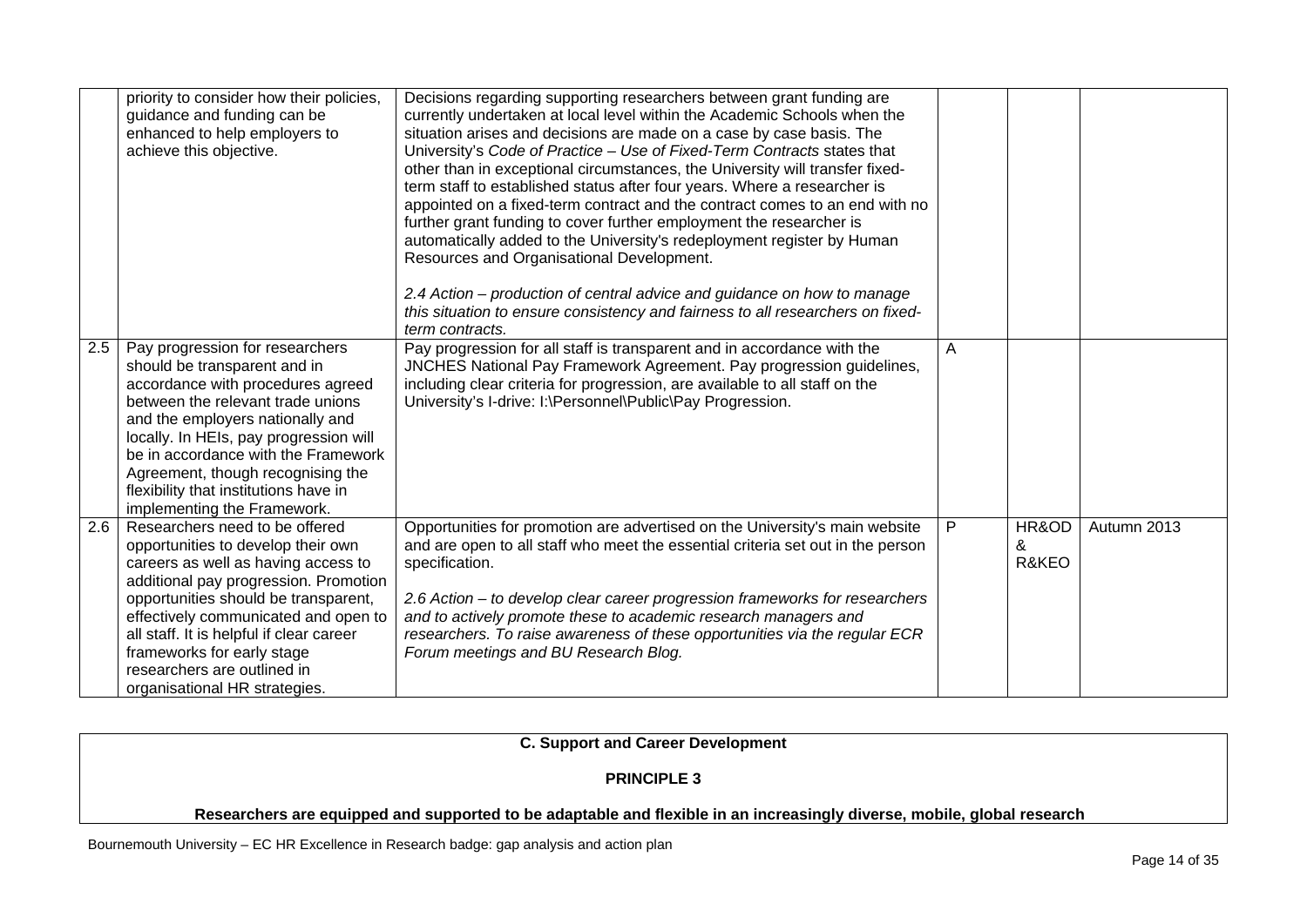| environment |                                                                                                                                                                                                                                                                                                                                                                                                                                                                                                                                                      |                                                                                                                                                                                                                                                                                                                                                                                                                                                                                                                                                                                                                                                                                                                                                                                                                                                                                                                     |               |                       |                  |  |
|-------------|------------------------------------------------------------------------------------------------------------------------------------------------------------------------------------------------------------------------------------------------------------------------------------------------------------------------------------------------------------------------------------------------------------------------------------------------------------------------------------------------------------------------------------------------------|---------------------------------------------------------------------------------------------------------------------------------------------------------------------------------------------------------------------------------------------------------------------------------------------------------------------------------------------------------------------------------------------------------------------------------------------------------------------------------------------------------------------------------------------------------------------------------------------------------------------------------------------------------------------------------------------------------------------------------------------------------------------------------------------------------------------------------------------------------------------------------------------------------------------|---------------|-----------------------|------------------|--|
|             | <b>Concordat</b>                                                                                                                                                                                                                                                                                                                                                                                                                                                                                                                                     | Evidence of current compliance and required actions                                                                                                                                                                                                                                                                                                                                                                                                                                                                                                                                                                                                                                                                                                                                                                                                                                                                 | <b>Status</b> | Lead                  | <b>Timescale</b> |  |
| 3.1         | It is recognised that positions of<br>permanent employment are limited in<br>the UK research and academic<br>communities and that not all<br>researchers will be able to obtain<br>such a position. It is, therefore,<br>imperative that researcher positions in<br>the UK are attractive in themselves<br>(and not, for example, solely as<br>potential stepping stones to<br>permanent academic positions). This<br>requires that they provide career<br>development which is comparable to,<br>and competitive with, other<br>employment sectors. | All researchers, regardless of whether they have fixed-term or permanent<br>employment contracts, are accepted as an important part of the<br>University's academic community.<br>Researchers have access to development opportunities offered by the<br>Staff Development team and the Research and Knowledge Exchange<br>Office. Researchers also have access to careers support and guidance<br>provided by the University's Graduate Employment Service, including<br>information on a wide variety of research career pathways and one-to-one<br>meetings with qualified Careers Advisers.<br>All researchers are part of the annual appraisal cycle which is used to<br>identify longer term development needs, including agreeing a personal<br>and professional development plan. This is monitored throughout the year<br>at regular meetings between the academic research manager and the<br>researcher. | P             | HR&OD<br>and<br>R&KEO | Summer 2013      |  |
|             |                                                                                                                                                                                                                                                                                                                                                                                                                                                                                                                                                      | Where funders require a specialist, dedicated training programme for<br>researchers (for example, Marie Curie Fellowships), this is developed<br>specifically for the individual researcher in discussion between the<br>academic research manager and researcher.<br>3.1a Action – the University currently puts a dedicated training<br>programme in place for researchers funded via certain grants such as<br>Marie Curie Fellowships. Work will be undertaken to assess the benefits<br>to providing this level of support and development to all researchers.<br>3.1b Action – to implement core staff development and induction<br>programmes, including Associate Professor and Professor Development,<br>research leaders, leadership and management core skills, and establish<br>secondments, work shadowing and volunteering opportunities.                                                             |               |                       |                  |  |
| 3.2         | A wide variety of career paths is open<br>to researchers, and the ability to<br>move between different paths in key<br>to a successful career. It is<br>recognised that this mobility brings<br>great benefit to the UK economy and                                                                                                                                                                                                                                                                                                                  | As detailed in 3.1, researchers have access to a wide range of resources<br>and advice from the Graduate Employment Service.<br>ECRs can attend the regular ECR Forum meetings where they meet with<br>a group of experienced academics and discuss their research, career<br>development and potential career paths. Advice and guidance is also                                                                                                                                                                                                                                                                                                                                                                                                                                                                                                                                                                   | $\mathsf{P}$  | <b>R&amp;KEO</b>      | Autumn 2013      |  |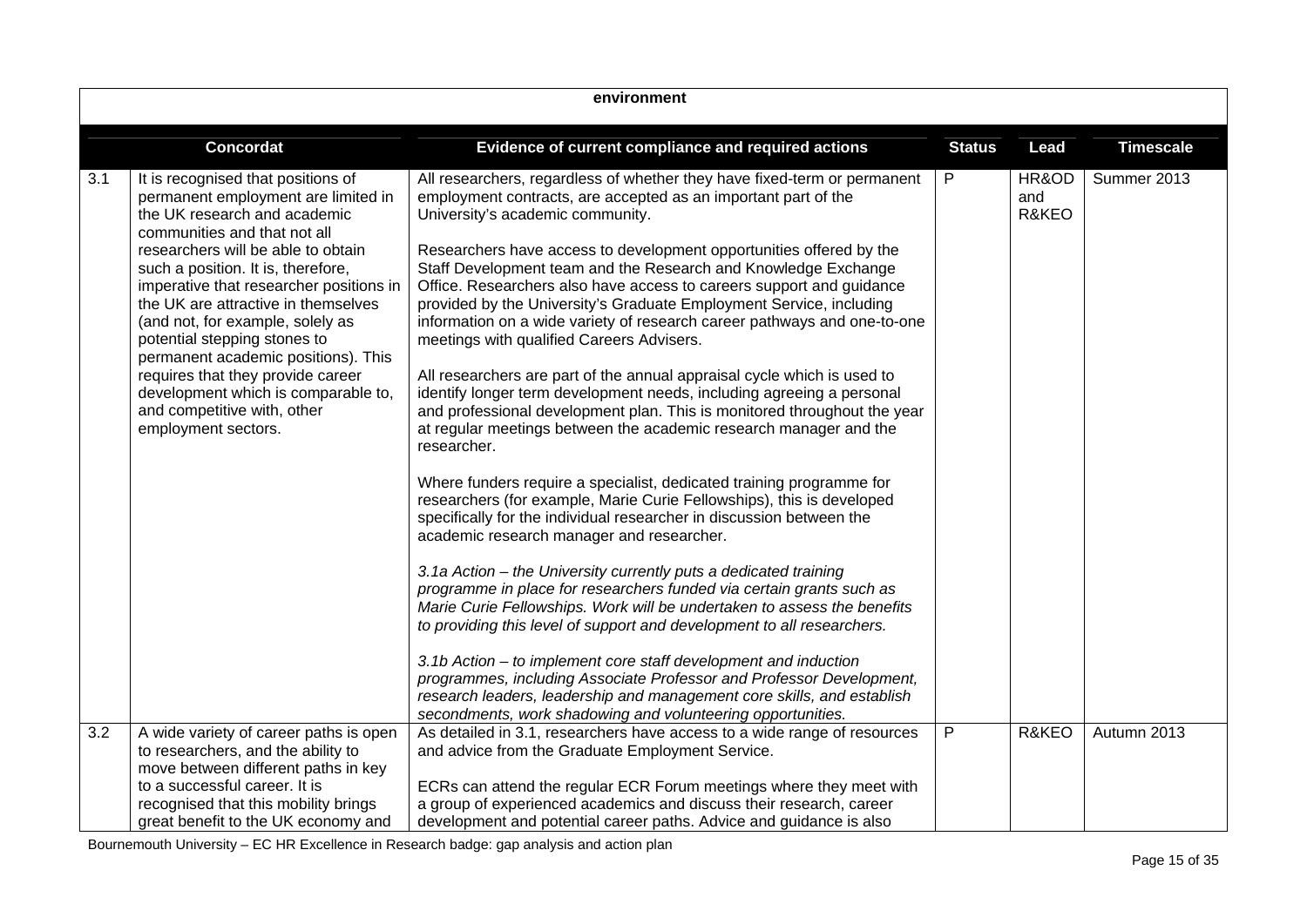|     | organisations will, therefore, wish to                                      | provided on a one-to-one basis by their academic research manager.          |   |                  |             |
|-----|-----------------------------------------------------------------------------|-----------------------------------------------------------------------------|---|------------------|-------------|
|     | be confident that their culture<br>supports a broad-minded approach to      | Vitae's Researcher Development Framework has been embedded in the           |   |                  |             |
|     | researcher careers and that all career                                      | training available to postgraduate researchers by the Graduate School. A    |   |                  |             |
|     | paths are valued equally.                                                   | version of this is currently under development with a view to being offered |   |                  |             |
|     |                                                                             | to staff researchers during the 2012-13 academic year. Many of the          |   |                  |             |
|     |                                                                             | development opportunities offered to researchers via these frameworks       |   |                  |             |
|     |                                                                             | focus on transferable research skills and how these skills can be used in   |   |                  |             |
|     |                                                                             | different contexts, including different career pathways.                    |   |                  |             |
|     |                                                                             |                                                                             |   |                  |             |
|     |                                                                             | Researchers are able to apply for funds from the University's Staff         |   |                  |             |
|     |                                                                             | Mobility and Networking Fund which provides support for staff for UK or     |   |                  |             |
|     |                                                                             | overseas travel in pursuit of teaching, research and/or professional        |   |                  |             |
|     |                                                                             | practice. Researchers are also able to apply for funds from the             |   |                  |             |
|     |                                                                             | University's EU Networking Fund which provides support for staff to         |   |                  |             |
|     |                                                                             | establish links with peers in other academic institutions and/or in other   |   |                  |             |
|     |                                                                             | institutions within Europe.                                                 |   |                  |             |
|     |                                                                             | The majority of the academic Schools run localised incentive schemes for    |   |                  |             |
|     |                                                                             | academics and researchers. For example the School of Design,                |   |                  |             |
|     |                                                                             | Engineering and Computing runs an incentive scheme that rewards             |   |                  |             |
|     |                                                                             | international journal publications and bid contribution - the scheme        |   |                  |             |
|     |                                                                             | provides funding for conference travel, mobility, research equipment,       |   |                  |             |
|     |                                                                             | etcetera.                                                                   |   |                  |             |
|     |                                                                             |                                                                             |   |                  |             |
|     |                                                                             | 3.2 Action – for the Graduate School to implement the Researcher            |   |                  |             |
|     |                                                                             | Development Framework to all postgraduate taught students from              |   |                  |             |
|     |                                                                             | September 2013.                                                             |   |                  |             |
| 3.3 | Employers, funders and researchers                                          | The University provides a wide range of opportunities for professional      | P | 3.3a             | Summer 2013 |
|     | recognise that researchers need to                                          | development for researchers. See sections 2.3 and 3.2 for details. In       |   | R&KEO            |             |
|     | develop transferable skills, delivered                                      | addition the University runs the Grants Academy development scheme          |   |                  |             |
|     | through embedded training, in order                                         | which is open to all researchers and academics to support colleagues        |   | 3.3 <sub>b</sub> | Ongoing     |
|     | to stay competitive in both internal                                        | develop their proposal writing skills. 40% of current researchers do not    |   | R&KEO            |             |
|     | and external job markets. Therefore,                                        | think that the University provides enough training and development          |   |                  |             |
|     | as well as the necessary training and                                       | opportunities for researchers or that these are not promoted enough.        |   |                  |             |
|     | appropriate skills, competencies and<br>understanding to carry out a funded | The academic Schools run localised programmes for researcher                |   |                  |             |
|     | project, researchers also need to                                           | development, for example the Compendium of Scholarly Mentorship             |   |                  |             |
|     | support to develop the communication                                        | programme run recently developed in the School of Health and Social         |   |                  |             |
|     | and other professional skills that they                                     | Care which draws together central researcher support and bespoke            |   |                  |             |
|     | will need to be both effective                                              | School support. The programme provides postdoctoral proposal                |   |                  |             |
|     |                                                                             |                                                                             |   |                  |             |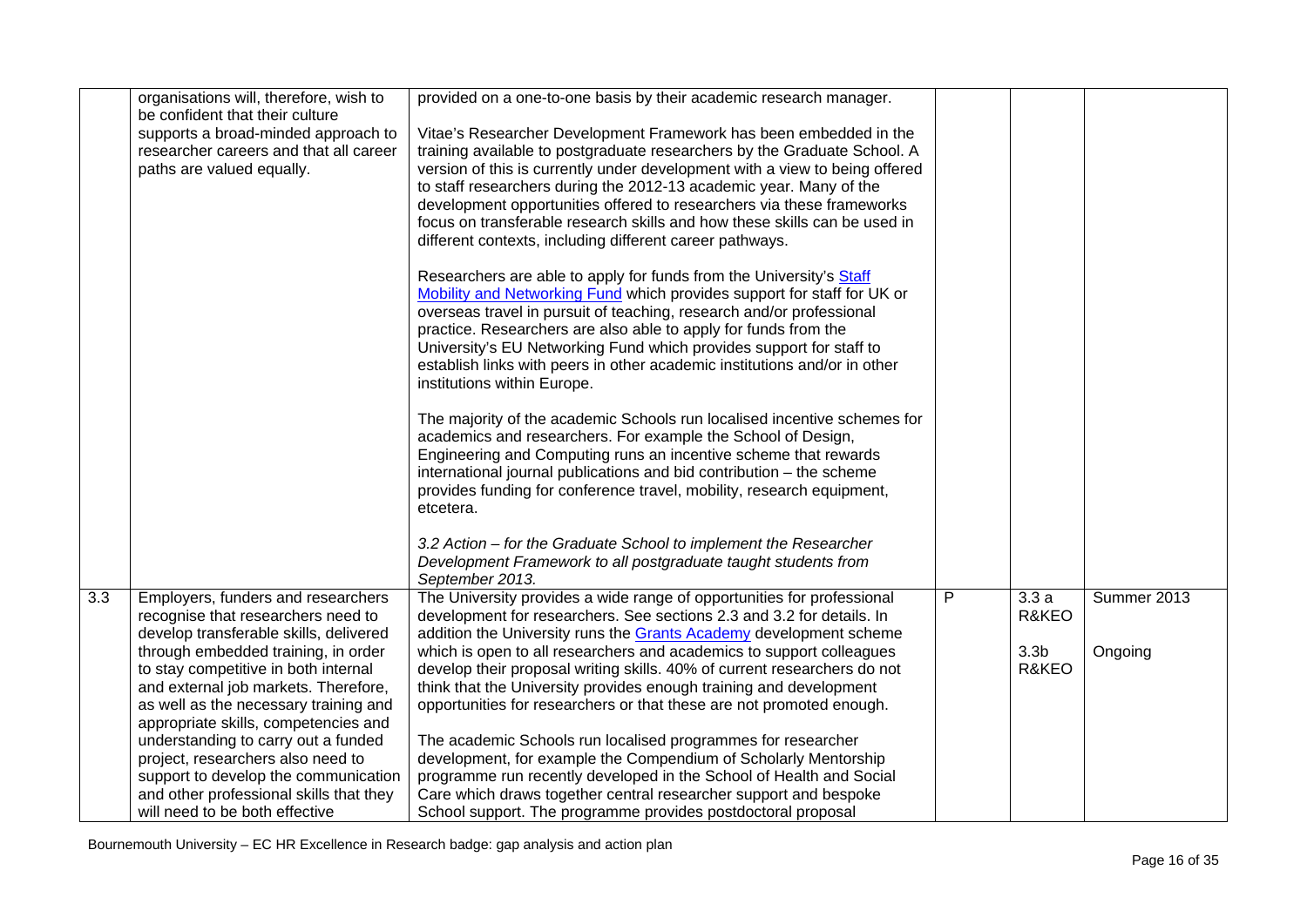|                  | researchers and highly-skilled<br>professionals in whatever field they<br>choose to enter.                                                                                                                                                                                                                                                                                                                                                       | development and bidding support, a doctoral peer support group, a writing<br>and publication group, and seminar sessions for researchers.<br>3.3a Action – to conduct some internal and external research to assess<br>whether holding an annual event for early career researchers, similar to<br>the Vitae 'GRADschool' model, would be beneficial, and to potentially hold<br>the first event in summer 2013.                                                              |   |                               |                            |
|------------------|--------------------------------------------------------------------------------------------------------------------------------------------------------------------------------------------------------------------------------------------------------------------------------------------------------------------------------------------------------------------------------------------------------------------------------------------------|-------------------------------------------------------------------------------------------------------------------------------------------------------------------------------------------------------------------------------------------------------------------------------------------------------------------------------------------------------------------------------------------------------------------------------------------------------------------------------|---|-------------------------------|----------------------------|
|                  |                                                                                                                                                                                                                                                                                                                                                                                                                                                  | 3.3b Action - to monitor and further promote the Researcher<br>Development Framework for PGRs, and to establish, monitor and<br>promote the Researcher Development Framework for researchers and<br>academics. To ensure that all training and development opportunities are<br>regularly promoted and easily accessible to researchers through the BU<br>Research Blog.                                                                                                      |   |                               |                            |
| $\overline{3.4}$ | All employers will wish to review how<br>their staff can access professional,<br>independent advice on career<br>management in general, particularly<br>the prospect of employment beyond<br>their immediate discipline base, or<br>offering training and placements to<br>broaden awareness of other fields<br>and sectors.                                                                                                                     | See section 3.2 for support offered by the Graduate Employment Service.                                                                                                                                                                                                                                                                                                                                                                                                       |   |                               |                            |
| 3.5              | Researchers benefit from clear<br>systems that help them to plan their<br>career development. Employers and<br>funding bodies should assist<br>researchers to make informed<br>choices about their career<br>progression by ensuring that their<br>own policies and processes for<br>promotion and reward are transparent<br>and clearly stated and that all<br>researchers are aware of local and<br>national career development<br>strategies. | The ECR Forum provides the opportunity for researchers to discuss and<br>consider career development with their peers and more experienced<br>researchers and academics.<br>As detailed in section 3.2 the Graduate Employment Service offers<br>impartial advice and guidance regarding careers.<br>Processes for promotion and reward are available from Human<br>Resources and Organisational Development. See sections 2.5 and 2.6 for<br>information on pay progression. |   |                               |                            |
| 3.6              | Employers should provide a planned<br>induction programme for researchers,<br>on appointment to a research post, to<br>ensure early effectiveness through<br>the understanding of the organisation                                                                                                                                                                                                                                               | Inductions to the workplace are organised locally by the Academic<br>Schools and all managers are provided with an induction checklist to<br>complete and return to Human Resources and Organisational<br>Development. This local induction includes information about the<br>organisation, its policies and procedures, and the departmental structure.                                                                                                                      | P | 3.6a<br>R&KEO<br>and<br>HR&OD | Summer 2013<br>Summer 2013 |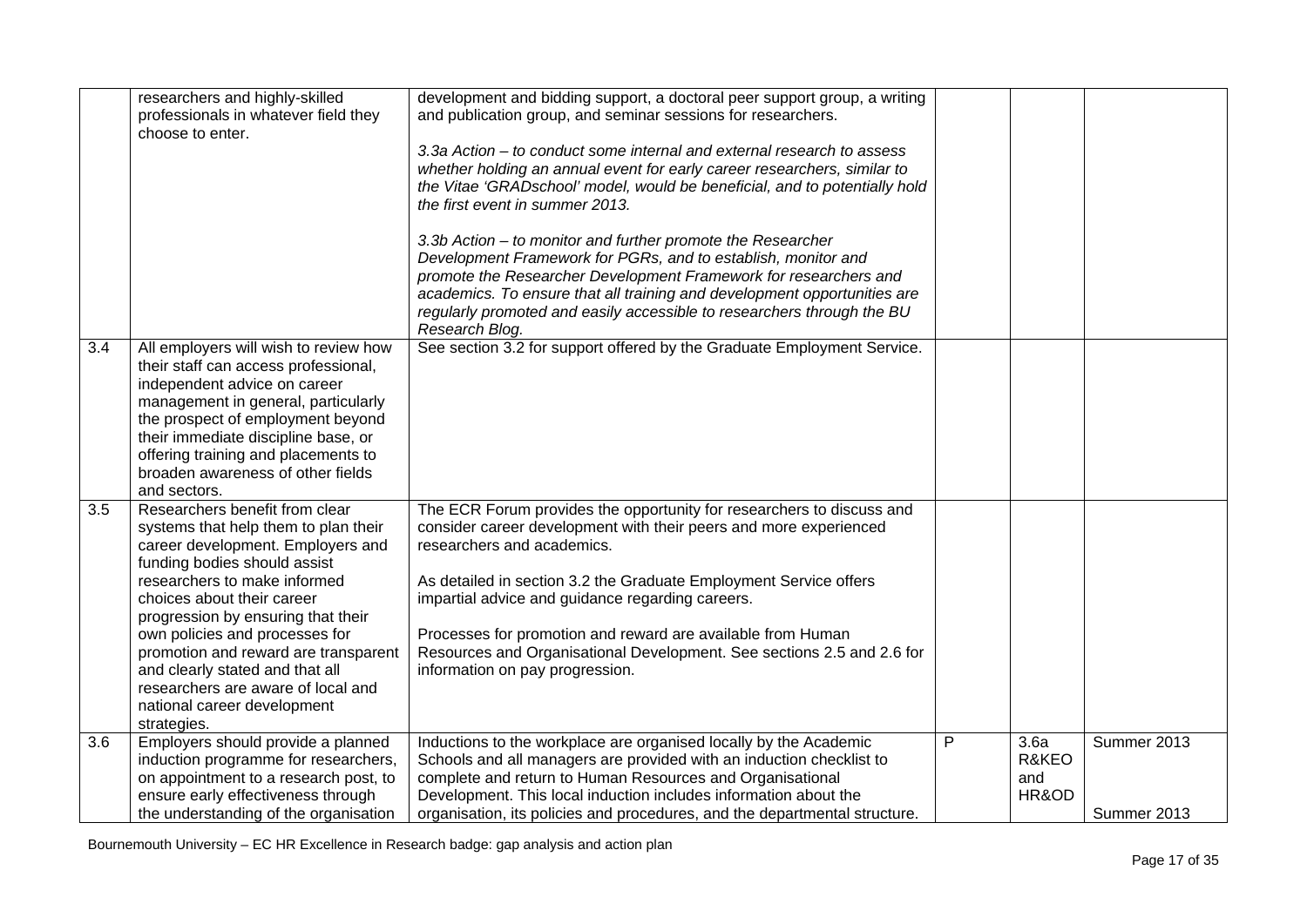|     | and its policies and procedures. They<br>should also ensure that research<br>managers provide effective research<br>environments for the training and<br>development of researchers and<br>encourage them to maintain or start<br>their continuous professional<br>development.                                                                                                                                                  | All researchers and academics receive an email within the first month<br>from the Research and Knowledge Exchange Office containing<br>information about undertaking research at the University. In addition all<br>new staff attend a full-day University induction event.<br>The annual appraisal cycle facilitates discussions between the researcher<br>and their academic research manager, including developing a Personal<br>and Professional Development Plan to support their development.<br>3.6a Action - to raise the profile of research in the existing universal new<br>staff induction event, including profiling the Concordat.<br>3.6b Action – the induction checklist has recently been reviewed and work                                                                                                                            |   | 3.6 <sub>b</sub><br>HR&OD |             |
|-----|----------------------------------------------------------------------------------------------------------------------------------------------------------------------------------------------------------------------------------------------------------------------------------------------------------------------------------------------------------------------------------------------------------------------------------|----------------------------------------------------------------------------------------------------------------------------------------------------------------------------------------------------------------------------------------------------------------------------------------------------------------------------------------------------------------------------------------------------------------------------------------------------------------------------------------------------------------------------------------------------------------------------------------------------------------------------------------------------------------------------------------------------------------------------------------------------------------------------------------------------------------------------------------------------------|---|---------------------------|-------------|
|     |                                                                                                                                                                                                                                                                                                                                                                                                                                  | is underway to replace this with an induction checklist and booklet. It is<br>possible that there could be an induction checklist and booklet developed<br>specifically for researchers and academics which specifically highlights<br>the Concordat. This will be investigated.                                                                                                                                                                                                                                                                                                                                                                                                                                                                                                                                                                         |   |                           |             |
| 3.7 | Employers and funders will wish to<br>consider articulating the skills that<br>should be developed at each stage of<br>their staff development frameworks<br>and should encourage researchers to<br>acquire and practise those skills. For<br>example, researchers may be given<br>the opportunity to manage part of the<br>budget for a project, or to act as a<br>mentor or advisor to other<br>researchers and students.      | As detailed in 3.3 a version of the Researcher Development Framework is<br>currently being established at the University and will contain sessions<br>which focus on developing the skills required at each level.<br>The principal investigator is responsible for the budget and personnel<br>management for his/her project, however elements of this may be<br>devolved to researchers as part of their ongoing development.<br>3.7 Action - to develop and implement documentation on Academic<br>Career Pathways, to include specific Researcher Career Pathways, as<br>part of the HR&OD Delivery Plan for the 2013-14 academic year.                                                                                                                                                                                                             | P | HR&OD                     | Summer 2014 |
| 3.8 | Employers also should provide a<br>specific career development strategy<br>for researchers at all stages of their<br>career, regardless of their contractual<br>situation, which should include the<br>availability of mentors involved in<br>providing support and guidance for<br>the personal and professional<br>development of researchers. All<br>researchers should be familiar with<br>such provisions and arrangements. | Action 1.0 is for the University to develop a specific code of practice for<br>the employment and career development of research staff and<br>recommends that such a document is developed and communicated to all<br>staff in 2012-13. This document will provide details on the specific career<br>development for researchers, including mentoring arrangements.<br>University guidance recommends that all new researchers and academics<br>are provided with academic mentors and this is managed locally by the<br>Academic Schools with varying degrees of success. The School of<br>Design, Engineering and Computing, for example, run a successful<br>mentoring/buddy scheme for academics and researchers and the School<br>of Applied Sciences has a strong peer mentoring culture within the School<br>to support early career researchers. | P | HR&OD                     | Autumn 2013 |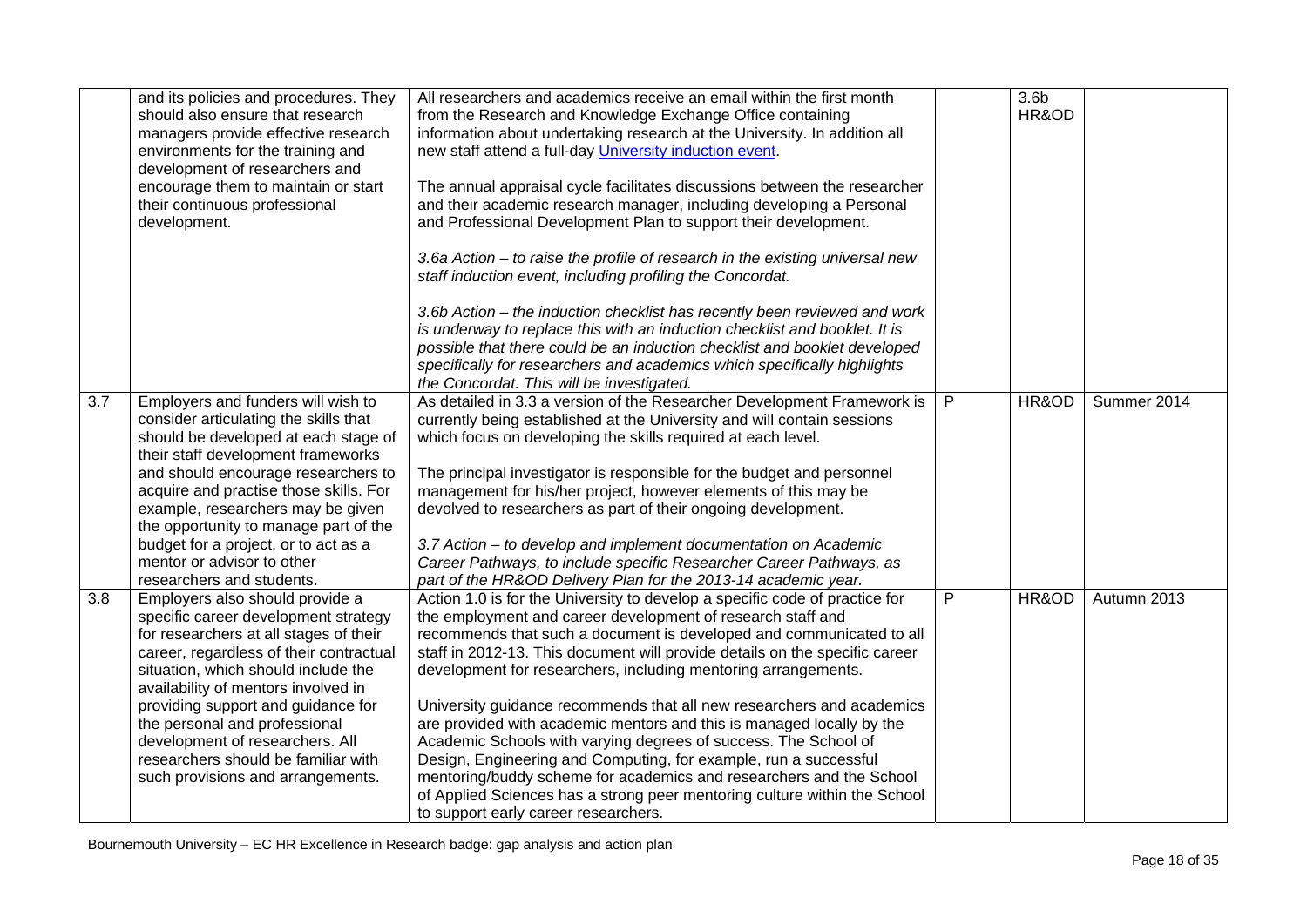|     |                                                                                                                                                                                                                                                                                                                                                                                                                                                                                                                                                                                                                                                                                                                                                            | Where centrally managed development schemes operate (such as the<br>Grants Academy or the EU Academic Development Scheme) attempts<br>have been made to link mentors with researchers and academics on the<br>scheme who do not have mentors already. Again this has been<br>successful in some, but not all, cases. Realising that mentoring<br>arrangements can work well when they develop organically and are<br>established by the researcher, future schemes will provide researchers<br>with the skills, information and support to seek out their own<br>mentor. However, an Academic Mentor Database does exist in the<br>University and it is possible for staff to access mentoring through more<br>formal routes through Organisational and Staff Development where<br>appropriate.<br>3.8 Action – for the existing mentoring arrangements to be reviewed and<br>improvements made where appropriate, and for the Academic Mentor<br>Database to continue to be promoted to staff. |   |       |             |  |  |  |
|-----|------------------------------------------------------------------------------------------------------------------------------------------------------------------------------------------------------------------------------------------------------------------------------------------------------------------------------------------------------------------------------------------------------------------------------------------------------------------------------------------------------------------------------------------------------------------------------------------------------------------------------------------------------------------------------------------------------------------------------------------------------------|-------------------------------------------------------------------------------------------------------------------------------------------------------------------------------------------------------------------------------------------------------------------------------------------------------------------------------------------------------------------------------------------------------------------------------------------------------------------------------------------------------------------------------------------------------------------------------------------------------------------------------------------------------------------------------------------------------------------------------------------------------------------------------------------------------------------------------------------------------------------------------------------------------------------------------------------------------------------------------------------------|---|-------|-------------|--|--|--|
| 3.9 | Research managers should actively<br>encourage researchers to undertake<br><b>Continuing Professional Development</b><br>(CPD) activity, so far as is possible<br>within the project. It should be<br>stressed that developmental activity<br>can often have a direct impact on the<br>success of the project, by distributing<br>work, taking advantage of individual<br>strengths and talents, and increasing<br>the skill and effectiveness of<br>researchers in key areas such as<br>writing for publication or<br>communicating with a wider audience.<br>Funding bodies acknowledge that the<br>training of researchers is a significant<br>contribution to research output and<br>they encourage employers and<br>mentors to adopt these practices. | Researchers are encouraged to attend CPD sessions by their academic<br>research managers and the Research and Knowledge Exchange Office<br>and opportunities are promoted via the BU Research Blog, Staff Intranet<br>and ECR Forums.<br>The annual appraisal cycle requires researchers in conjunction with their<br>academic research managers to plan their development requirements for<br>the forthcoming year and to reflect upon those undertaken during the<br>review year.<br>3.9 Action - monitor the uptake of researchers to the development<br>opportunities provided during 2012-13. Use the data collected from PIRLS<br>2013 to assess how principal investigators are undertaking CPD with their<br>research staff.                                                                                                                                                                                                                                                            | P | R&KEO | Summer 2013 |  |  |  |
|     |                                                                                                                                                                                                                                                                                                                                                                                                                                                                                                                                                                                                                                                                                                                                                            | <b>C. Support and Career Development</b>                                                                                                                                                                                                                                                                                                                                                                                                                                                                                                                                                                                                                                                                                                                                                                                                                                                                                                                                                        |   |       |             |  |  |  |
|     |                                                                                                                                                                                                                                                                                                                                                                                                                                                                                                                                                                                                                                                                                                                                                            | <b>PRINCIPLE 4</b>                                                                                                                                                                                                                                                                                                                                                                                                                                                                                                                                                                                                                                                                                                                                                                                                                                                                                                                                                                              |   |       |             |  |  |  |
|     |                                                                                                                                                                                                                                                                                                                                                                                                                                                                                                                                                                                                                                                                                                                                                            |                                                                                                                                                                                                                                                                                                                                                                                                                                                                                                                                                                                                                                                                                                                                                                                                                                                                                                                                                                                                 |   |       |             |  |  |  |
|     | The importance of researchers' personal and career development, and lifelong learning, is clearly recognised and promoted at                                                                                                                                                                                                                                                                                                                                                                                                                                                                                                                                                                                                                               |                                                                                                                                                                                                                                                                                                                                                                                                                                                                                                                                                                                                                                                                                                                                                                                                                                                                                                                                                                                                 |   |       |             |  |  |  |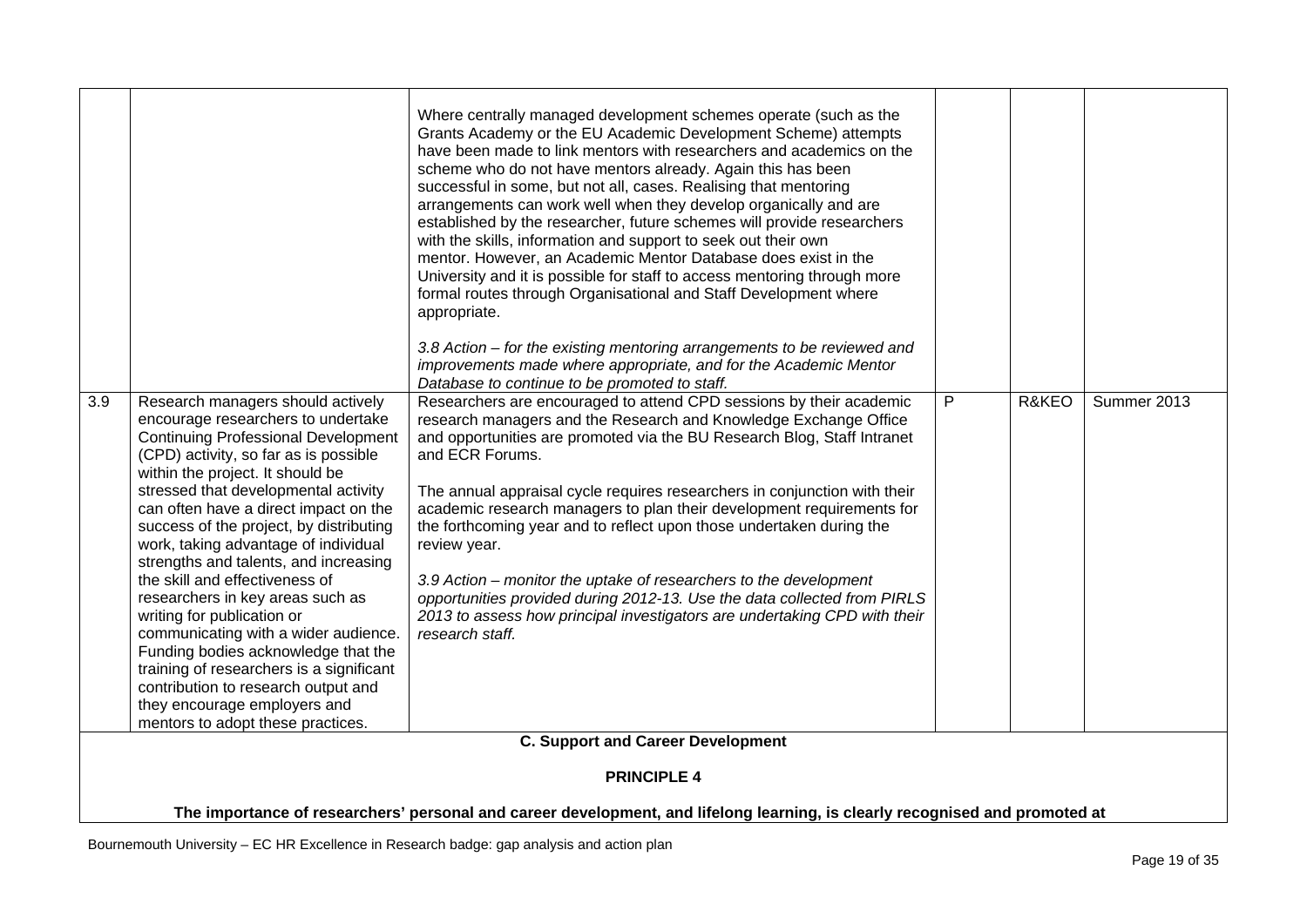|     | all stages of their career                                                                                                                                                                                                                                                                                                                                                                                                                                                                                                                                                                           |                                                                                                                                                                                                                                                                                                                                                                                                                                                                                                                                                                                                                                                                                                                                                                                                                                                                                                                                                                                                        |   |  |  |  |
|-----|------------------------------------------------------------------------------------------------------------------------------------------------------------------------------------------------------------------------------------------------------------------------------------------------------------------------------------------------------------------------------------------------------------------------------------------------------------------------------------------------------------------------------------------------------------------------------------------------------|--------------------------------------------------------------------------------------------------------------------------------------------------------------------------------------------------------------------------------------------------------------------------------------------------------------------------------------------------------------------------------------------------------------------------------------------------------------------------------------------------------------------------------------------------------------------------------------------------------------------------------------------------------------------------------------------------------------------------------------------------------------------------------------------------------------------------------------------------------------------------------------------------------------------------------------------------------------------------------------------------------|---|--|--|--|
| 4.1 | Researchers should be empowered<br>by having a realistic understanding<br>of, and information about, their own<br>career development and career<br>direction options as well as taking<br>personal responsibility for their<br>choices at the appropriate times.<br>Employers should introduce<br>appraisal systems for all<br>researchers for assessing their<br>professional performance on a<br>regular basis and in a transparent<br>manner. It is important that<br>researchers have access to honest<br>and transparent advice on their<br>prospects for success in their<br>preferred career. | All researchers have an annual appraisal followed by several review<br>meetings during the year. This is in addition to the regular one-to-one<br>meetings they have with their academic research manager, and the initial<br>probation review meetings that take place at 12 and 20 weeks into their<br>employment.<br>The Graduate Employment Service provides impartial advice and guidance<br>to researchers as part of their career development.                                                                                                                                                                                                                                                                                                                                                                                                                                                                                                                                                  | A |  |  |  |
| 4.2 | Employers will wish to ensure that<br>developmental activities open to<br>researchers include preparation for<br>academic practice. Employers<br>should take measures to ensure<br>broad recognition of CPD schemes<br>from other employing organisations<br>as far as possible, so that<br>researchers are not unduly<br>disadvantaged when moving from<br>one employer to another.                                                                                                                                                                                                                 | As detailed in previous sections there are numerous opportunities for<br>training and development open to researchers, many of which include<br>preparation for academic practice. For example, the Grants Academy<br>scheme (strand 1) develops skills in academic writing, the Researcher<br>Development Framework, and the promotion of Vitae's Leadership<br>Development for Principal Investigators. In addition the University advises<br>academic research managers to encourage their researchers to undertake<br>teaching, demonstrating and supervision duties to develop their academic<br>skills, and this takes place in the majority of cases. The School of Design,<br>Engineering and Computing, for example, actively encourages all<br>researchers to be involved in teaching to enhance their transferable skills<br>and provide different experiences; in recent years there have been a<br>handful of examples of research assistants developing into lecturers in the<br>School. | A |  |  |  |
| 4.3 | Employers will ensure that where<br>researchers are provided with<br>teaching and demonstrating<br>opportunities as part of their career<br>development, suitable training and<br>support is provided.                                                                                                                                                                                                                                                                                                                                                                                               | Training and support are provided to researchers and academics with<br>teaching responsibilities as part of the University's <b>Educational Excellence</b><br>Programme, PG Certificate in Education Practice, and Introduction to<br><b>Education Practice</b> development programmes. The latter programme is a<br>three day event designed to prepare postgraduate researchers to undertake<br>their teaching responsibilities. The individual masterclasses and events that<br>form part of these development programmes are also open to researchers<br>as standalone events.                                                                                                                                                                                                                                                                                                                                                                                                                     |   |  |  |  |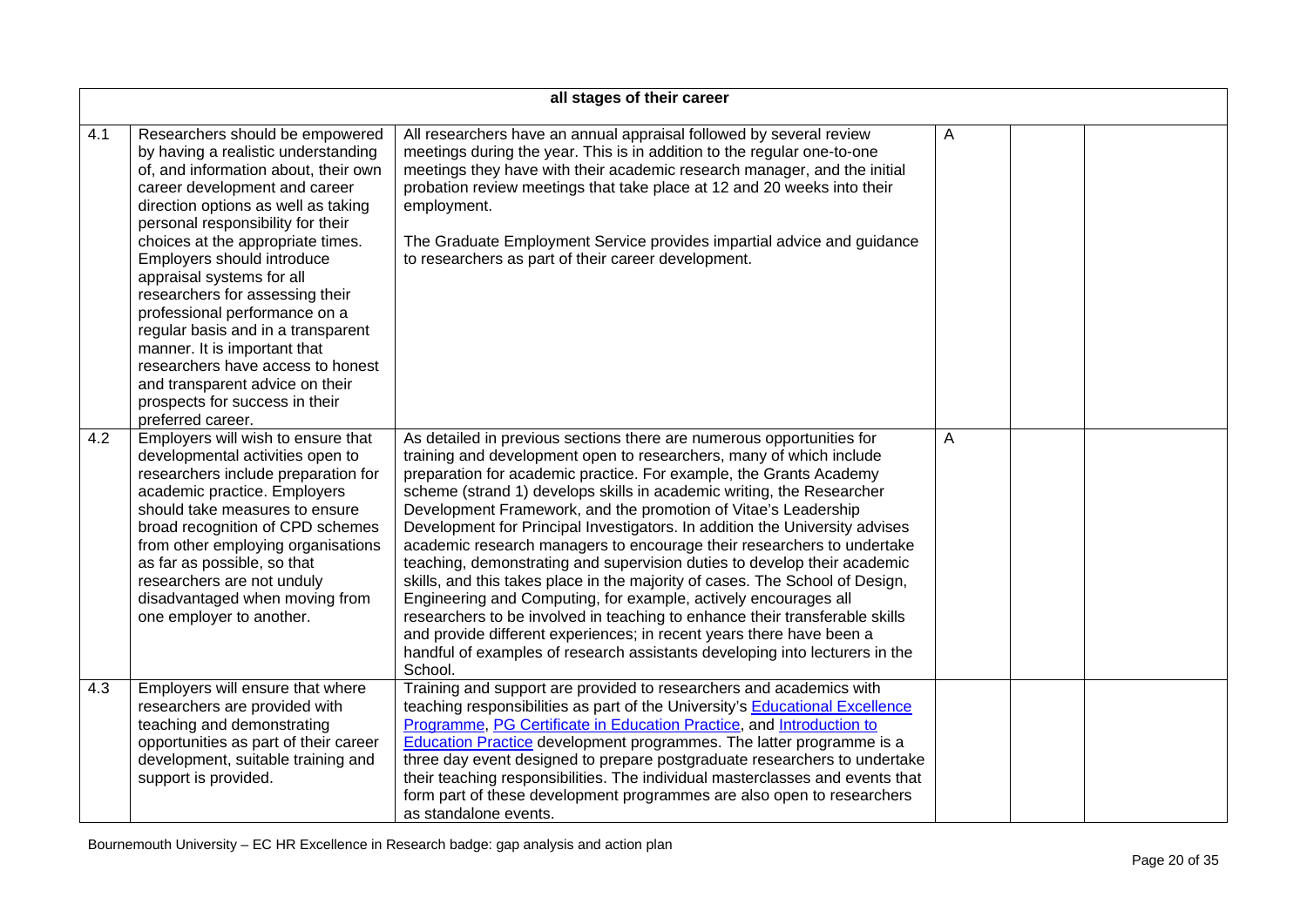| 4.4 | Employers and researchers can<br>often benefit if researchers have an<br>input into policy and practice<br>through appropriate representation<br>at staff meetings and on<br>organisation or management<br>committees. | Researchers are encouraged to input into other areas of University<br>decision-making and are welcome to attend School Academic Board<br>meetings and School Research and Knowledge Exchange meetings (or<br>equivalent). Their views are represented at the University Research and<br>Knowledge Exchange Forum by the representatives from their Schools.<br>Researchers can be elected to University Senate as the academic<br>representative by other members of academic staff within a School.<br>Researchers are also invited to take part in relevant consultations, such as<br>took place for the draft BU Research Excellence Framework 2014 Code of<br>Practice, and in all sorts of staff engagement activities, such as the<br>development of the University's Vision and Values. | $\overline{A}$ |  |
|-----|------------------------------------------------------------------------------------------------------------------------------------------------------------------------------------------------------------------------|------------------------------------------------------------------------------------------------------------------------------------------------------------------------------------------------------------------------------------------------------------------------------------------------------------------------------------------------------------------------------------------------------------------------------------------------------------------------------------------------------------------------------------------------------------------------------------------------------------------------------------------------------------------------------------------------------------------------------------------------------------------------------------------------|----------------|--|
| 4.5 | Mentoring arrangements should be<br>supported by employers as a key<br>mechanism for career development<br>and enhancement.                                                                                            | Mentoring opportunities are available to researchers. See section 3.8 for<br>further details.                                                                                                                                                                                                                                                                                                                                                                                                                                                                                                                                                                                                                                                                                                  | $\overline{A}$ |  |

|     | D. Researchers' Responsibilities                                                                                                                                                       |                                                                                                                                                                                                                                                                                                                                                                                                                                                                                                                                                                                                                                                                                                                                                                 |        |       |                  |  |  |
|-----|----------------------------------------------------------------------------------------------------------------------------------------------------------------------------------------|-----------------------------------------------------------------------------------------------------------------------------------------------------------------------------------------------------------------------------------------------------------------------------------------------------------------------------------------------------------------------------------------------------------------------------------------------------------------------------------------------------------------------------------------------------------------------------------------------------------------------------------------------------------------------------------------------------------------------------------------------------------------|--------|-------|------------------|--|--|
|     |                                                                                                                                                                                        | <b>PRINCIPLE 5</b>                                                                                                                                                                                                                                                                                                                                                                                                                                                                                                                                                                                                                                                                                                                                              |        |       |                  |  |  |
|     | Individual researchers share the responsibility for an need to pro-actively engage in their own personal and career<br>development, and lifelong learning                              |                                                                                                                                                                                                                                                                                                                                                                                                                                                                                                                                                                                                                                                                                                                                                                 |        |       |                  |  |  |
|     | <b>Concordat</b>                                                                                                                                                                       | Evidence of current compliance and required actions                                                                                                                                                                                                                                                                                                                                                                                                                                                                                                                                                                                                                                                                                                             | Status | Lead  | <b>Timescale</b> |  |  |
| 5.1 | Researchers are employed to<br>advance knowledge and should<br>exercise and develop increased<br>capacity for independent, honest and<br>critical thought throughout their<br>careers. | Recruiting and retaining high quality researchers and academics forms a<br>key part of the <i>University's Strategic Plan 2012-18</i> and the development of<br>researchers, particularly early career researchers, also features significantly<br>in the plan ( $P1$ – 'Recruit, retain, recognise and develop a high performing<br>workforce'; $C2E - 'Provide$ opportunities for growth for early career<br>researchers'). The <b>BU Code of Good Practice in Research</b> sets out the<br>standards and conduct expected of all those engaged in research at the<br>University and clearly sets out the principles of good research practice,<br>including honesty and integrity.<br>5.1 Action – The BU Code of Good Practice in Research was last updated | P      | R&KEO | Spring 2013      |  |  |
|     |                                                                                                                                                                                        | in 2006 and needs to be reviewed and updated.                                                                                                                                                                                                                                                                                                                                                                                                                                                                                                                                                                                                                                                                                                                   |        |       |                  |  |  |
| 5.2 | Researchers should develop their<br>ability to transfer and exploit                                                                                                                    | BU recognises its role as a public institution and research at the University<br>is increasingly driven by the societal agenda. This is in the process of being                                                                                                                                                                                                                                                                                                                                                                                                                                                                                                                                                                                                 | P      | R&KEO | Winter 2012      |  |  |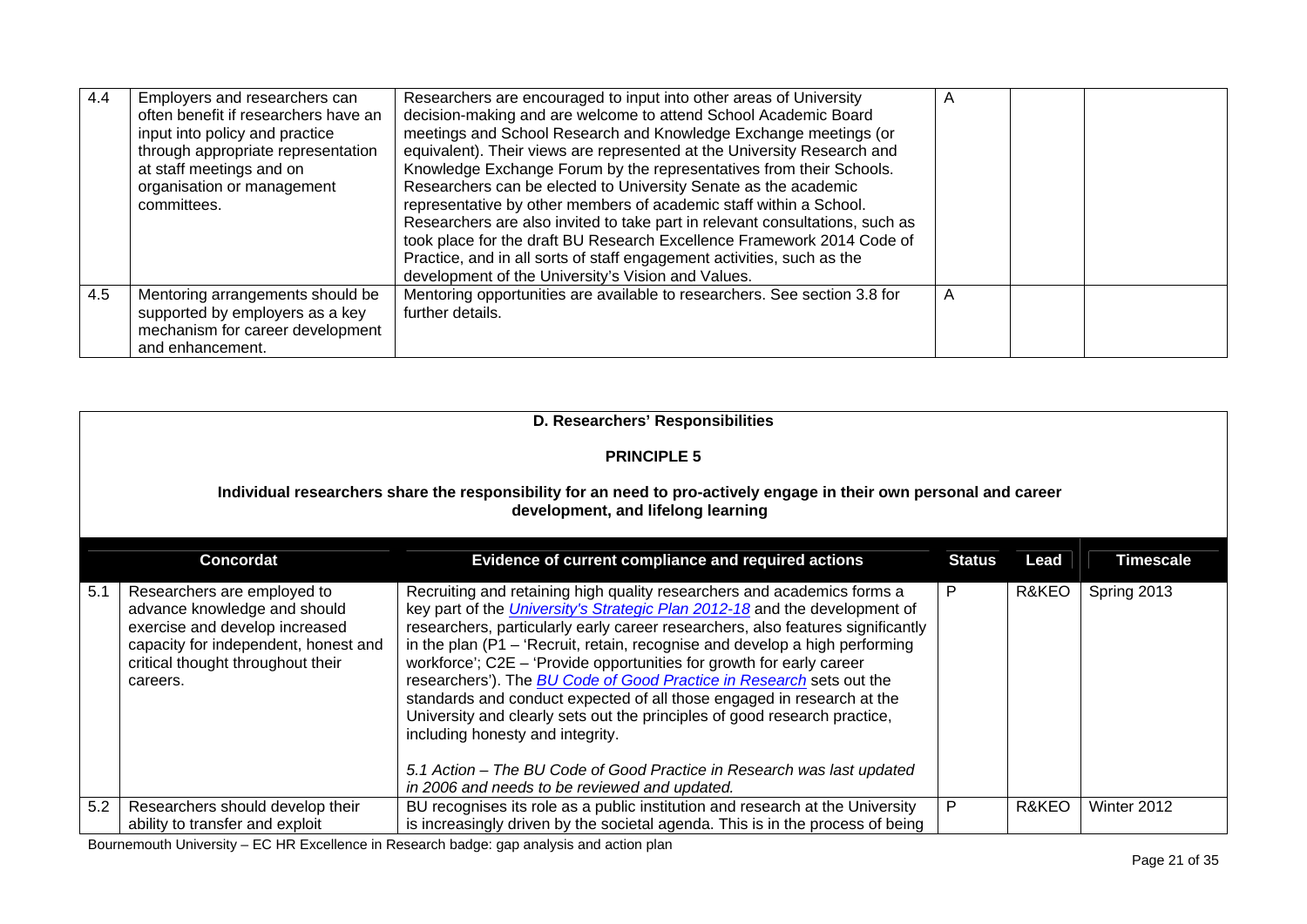|     | knowledge where appropriate and<br>facilitate its use in policy making and<br>the commercialisation of research for<br>the benefit of their employing<br>organisation, as well as the wider<br>society and economy as a whole. | presented externally via the eight BU Research Themes and disseminated<br>through knowledge exchange, in which public engagement and student<br>engagement are identified as key strands ( <i>University's Strategic Plan 2012-</i><br>18). The University has recently invested in a central, dedicated public<br>engagement post to support researchers and academics to engage with<br>wider society and to ensure that research undertaken is informed by<br>societal need. |   |       |             |
|-----|--------------------------------------------------------------------------------------------------------------------------------------------------------------------------------------------------------------------------------|---------------------------------------------------------------------------------------------------------------------------------------------------------------------------------------------------------------------------------------------------------------------------------------------------------------------------------------------------------------------------------------------------------------------------------------------------------------------------------|---|-------|-------------|
|     |                                                                                                                                                                                                                                | The University is moving towards an open access policy to<br>commercialisation (similar to the Easy Access IP model in place at other<br>institutions) and aims to support staff in creative innovations.                                                                                                                                                                                                                                                                       |   |       |             |
|     |                                                                                                                                                                                                                                | Researchers are encouraged to undertake knowledge exchange activities<br>alongside their research and the Research and Knowledge Exchange Office<br>support researchers with developing this type of work.                                                                                                                                                                                                                                                                      |   |       |             |
|     |                                                                                                                                                                                                                                | 5.2 Action – the University does not currently run specific knowledge<br>exchange training for academics / researchers and will assess whether this<br>would be of benefit. This could include information on how knowledge<br>exchange is part of the research process, how to engage with external<br>organisations, networking, commercialisation and IP, and public<br>engagement and outreach.                                                                             |   |       |             |
| 5.3 | Researchers should recognise their<br>responsibility to conduct and<br>disseminate research results in an<br>honest and ethical manner and to<br>contribute to the wider body of<br>knowledge.                                 | The University's Research Ethics Code of Practice and Code of Good<br><b>Practice in Research</b> set out the responsibilities for researchers in<br>conducting research in an honest and ethical manner.<br>The University has a central, dedicated officer responsible for ethics and<br>conduct who is responsible for providing advice, guidance and support to                                                                                                             | P | R&KEO | Summer 2013 |
|     |                                                                                                                                                                                                                                | researchers on research ethics, integrity and governance. The University<br>runs a hybrid model for ethics with a central University Research Ethics<br>Committee supported by School Research Ethics Committees based in the<br>Academic Schools. In each Academic School there is at least one academic<br>member of staff responsible for ethics in their School.                                                                                                            |   |       |             |
|     |                                                                                                                                                                                                                                | Training on ethics and conduct available to postgraduate research students,<br>researchers and academics as part of the Researcher Development<br>Framework, and also as part of the Grants Academy (strand 1) scheme.                                                                                                                                                                                                                                                          |   |       |             |
|     |                                                                                                                                                                                                                                | A review of the University's research ethics model was undertaken in 2012<br>and highlighted a lack of awareness of the importance of research ethics<br>amongst researchers and academics. Significant work is currently underway                                                                                                                                                                                                                                              |   |       |             |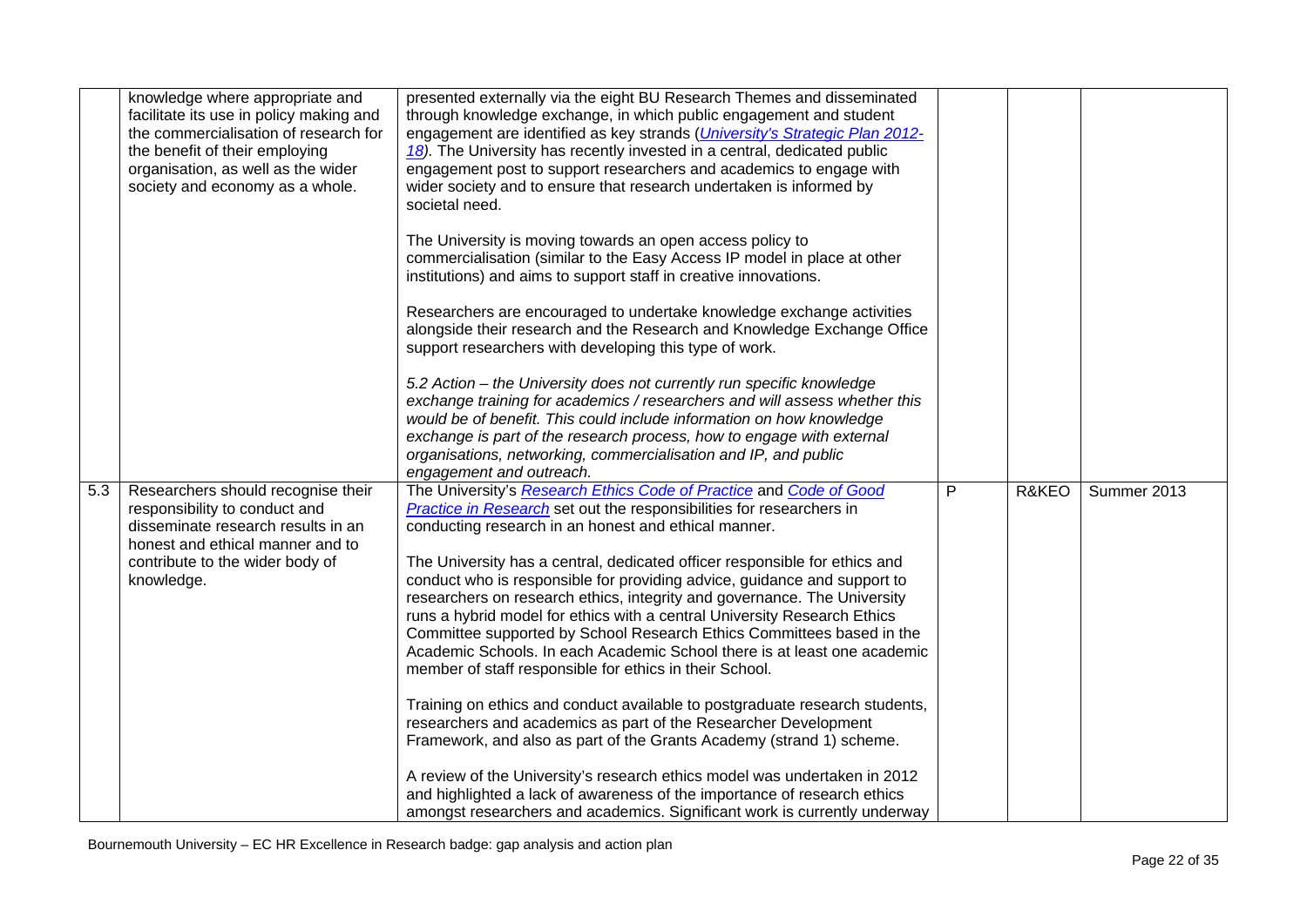|     |                                                                                                                                                                                                                                                                                                                                                                                                                                                                                                                                                                                                                                                                                                                     | to improve awareness and understanding of research ethics at the<br>University.                                                                                                                                                                                                                                                                                                                                                                                                                                                                                                                                                                           |   |       |             |
|-----|---------------------------------------------------------------------------------------------------------------------------------------------------------------------------------------------------------------------------------------------------------------------------------------------------------------------------------------------------------------------------------------------------------------------------------------------------------------------------------------------------------------------------------------------------------------------------------------------------------------------------------------------------------------------------------------------------------------------|-----------------------------------------------------------------------------------------------------------------------------------------------------------------------------------------------------------------------------------------------------------------------------------------------------------------------------------------------------------------------------------------------------------------------------------------------------------------------------------------------------------------------------------------------------------------------------------------------------------------------------------------------------------|---|-------|-------------|
|     |                                                                                                                                                                                                                                                                                                                                                                                                                                                                                                                                                                                                                                                                                                                     | 5.3 Action – to action the recommendations made as part of the BU Ethics<br><b>Review 2012.</b>                                                                                                                                                                                                                                                                                                                                                                                                                                                                                                                                                           |   |       |             |
| 5.4 | Researchers should also be aware<br>that the skills and achievements<br>required to move on from a research<br>position may not be the same as the<br>skills and achievements which they<br>displayed to reach that position.                                                                                                                                                                                                                                                                                                                                                                                                                                                                                       | See section and action 3.7.                                                                                                                                                                                                                                                                                                                                                                                                                                                                                                                                                                                                                               | O | HR&OD | Summer 2014 |
| 5.5 | Researchers should recognise that<br>the primary responsibility for<br>managing and pursuing their career is<br>theirs. Accordingly, they should<br>identify training needs and actively<br>seek out opportunities for learning<br>and development in order to further<br>that career and take personal<br>responsibility for their choices.<br>Research managers and employers<br>also have a responsibility to provide<br>honest advice and appropriate<br>structures, and to equip researchers<br>with the tools to manage their own<br>careers. Research managers should<br>encourage research staff under their<br>supervision to attend appropriate<br>training and career development<br>courses and events. | The University considers researchers as independent researchers<br>responsible for seeking out the opportunities to develop their own careers.<br>They are supported in their endeavours by a range of services, information<br>and tools, such as the Research and Knowledge Exchange Office, the<br>Graduate Employment Service, and the BU Research Blog, and this<br>provision is regularly reviewed to ensure it meets with researcher needs.<br>Academic research managers encourage researchers to make the most of<br>the support available however the emphasis is on the researcher to take<br>responsibility for their own career development. | A |       |             |
| 5.6 | Researchers should ensure that their<br>career development requirements<br>and activities are regularly discussed,<br>monitored and evaluated throughout<br>the year in discussion with their<br>research manager and mentor, and<br>that they commit themselves fully to<br>all such activities. Researchers are<br>encouraged to record their Personal<br>Development Planning (PDP) and<br>CPD activities, a log of which may be                                                                                                                                                                                                                                                                                 | All researchers are part of the appraisal cycle which includes a personal<br>and professional development plan. See sections 2.3, 3.1 and 3.6. A record<br>of all internal training and development undertaken is kept centrally by the<br>Staff Development team in Human Resources and Organisational<br>Development.                                                                                                                                                                                                                                                                                                                                   | A |       |             |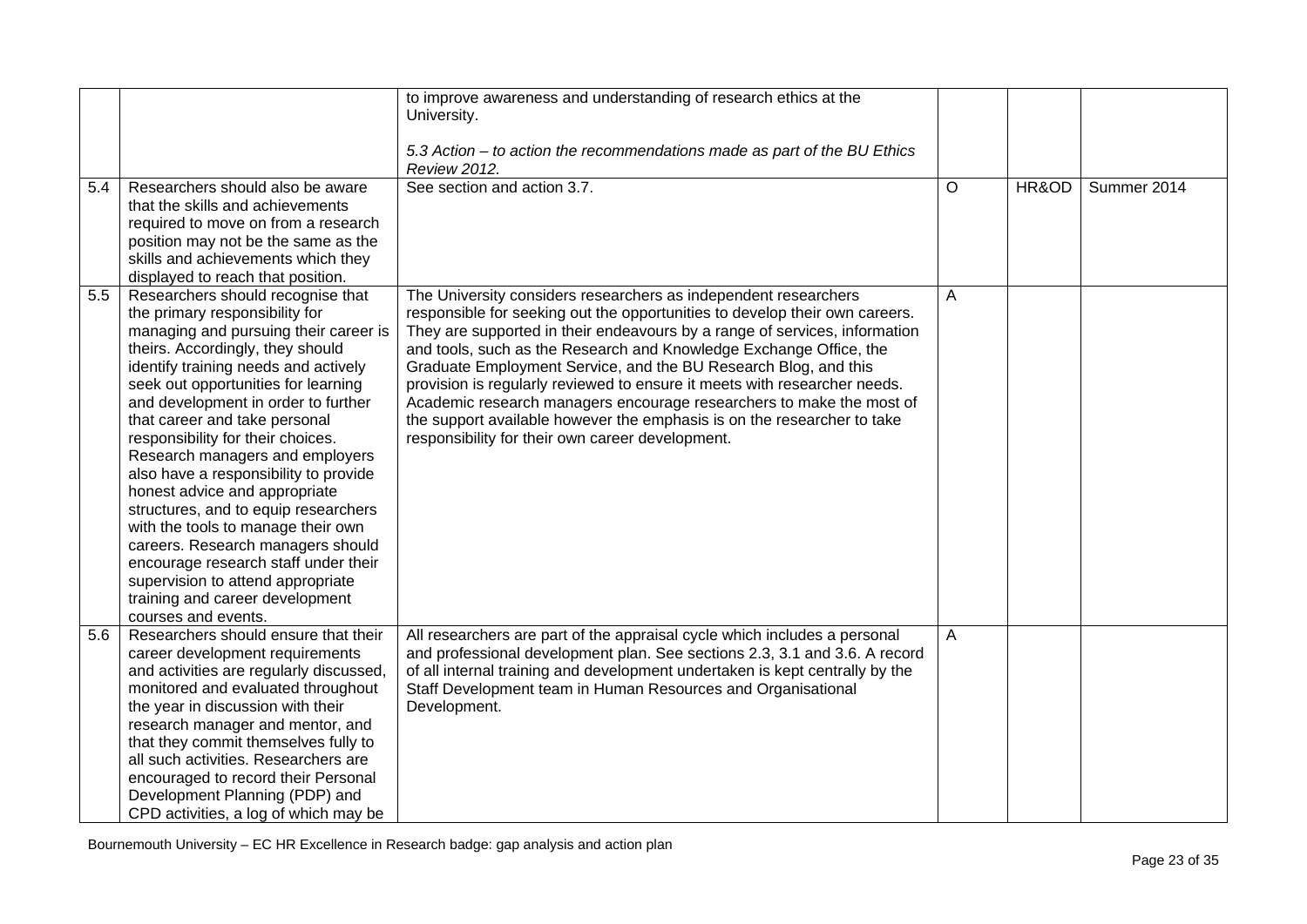| ' futur∈<br>$n \times n$<br>one<br>CUITE<br>ּ וחי<br>esentec<br>dΙ<br>.<br>. |  |  |
|------------------------------------------------------------------------------|--|--|
| nnn <i>r</i><br>ropriate.<br>co<br>employ                                    |  |  |

|     | <b>E. Diversity and Equality</b>                                                                                                                                                                                                                                                                                                                                                                                                                |                                                                                                                                                                                                                                                                                                                                                                                                                                                                                                                                                                                                                                                                                                                                                                                                                                                                                                                                                                                                                                                                                                                                                                                                                                                                                                                                                                                                                                                                                                                                                                                                                                                                                                                                                                                                                                                                            |               |      |                  |  |  |  |  |
|-----|-------------------------------------------------------------------------------------------------------------------------------------------------------------------------------------------------------------------------------------------------------------------------------------------------------------------------------------------------------------------------------------------------------------------------------------------------|----------------------------------------------------------------------------------------------------------------------------------------------------------------------------------------------------------------------------------------------------------------------------------------------------------------------------------------------------------------------------------------------------------------------------------------------------------------------------------------------------------------------------------------------------------------------------------------------------------------------------------------------------------------------------------------------------------------------------------------------------------------------------------------------------------------------------------------------------------------------------------------------------------------------------------------------------------------------------------------------------------------------------------------------------------------------------------------------------------------------------------------------------------------------------------------------------------------------------------------------------------------------------------------------------------------------------------------------------------------------------------------------------------------------------------------------------------------------------------------------------------------------------------------------------------------------------------------------------------------------------------------------------------------------------------------------------------------------------------------------------------------------------------------------------------------------------------------------------------------------------|---------------|------|------------------|--|--|--|--|
|     | <b>PRINCIPLE 6</b>                                                                                                                                                                                                                                                                                                                                                                                                                              |                                                                                                                                                                                                                                                                                                                                                                                                                                                                                                                                                                                                                                                                                                                                                                                                                                                                                                                                                                                                                                                                                                                                                                                                                                                                                                                                                                                                                                                                                                                                                                                                                                                                                                                                                                                                                                                                            |               |      |                  |  |  |  |  |
|     | Diversity and equality must be promoted in all aspects of the recruitment and career management of researchers                                                                                                                                                                                                                                                                                                                                  |                                                                                                                                                                                                                                                                                                                                                                                                                                                                                                                                                                                                                                                                                                                                                                                                                                                                                                                                                                                                                                                                                                                                                                                                                                                                                                                                                                                                                                                                                                                                                                                                                                                                                                                                                                                                                                                                            |               |      |                  |  |  |  |  |
|     | <b>Concordat</b>                                                                                                                                                                                                                                                                                                                                                                                                                                | Evidence of current compliance and required actions                                                                                                                                                                                                                                                                                                                                                                                                                                                                                                                                                                                                                                                                                                                                                                                                                                                                                                                                                                                                                                                                                                                                                                                                                                                                                                                                                                                                                                                                                                                                                                                                                                                                                                                                                                                                                        | <b>Status</b> | Lead | <b>Timescale</b> |  |  |  |  |
| 6.1 | The UK legislative framework outlaws<br>discrimination on the basis of age,<br>disability, sex, sexual orientation,<br>race or religion. It also requires public<br>bodies to take positive steps to<br>promote equality, based on evidence<br>and priorities, and to develop specific<br>schemes and action plans related to<br>gender, race and disability to address<br>specific issues of<br>underrepresentation or lack of<br>progression. | The University's Dignity, Diversity and Equality Policy (Employment)   A<br>Statement confirms the University " is committed to both the avoidance of<br>unlawful discrimination and the positive promotion of diversity and equality.<br>In pursuit of this it is essential that no person shall experience more or less<br>favourable treatment on the grounds of disability, gender, gender<br>expression and identity, sexual orientation, marital or parental status, age,<br>race, colour, ethnic origin, nationality (subject to UKBA permission), trade<br>union membership and activity, political or religious beliefs, socio-economic<br>background and any other distinction". The University's Recruitment and<br>Selection Policy and Procedures document is consistent with the Dignity,<br>Diversity and Equality Policy (Employment) Statement.<br>As part of its value statements, the <i>University's Strategic Plan 2012-18</i><br>makes a number of commitments to equality and diversity, by talking about<br>the opportunity "to learn from other cultures" and "increasing diversity,<br>equality, inclusivity and internationalisation." The plan builds on this<br>through its commitment towards creating an "increasingly internationally<br>diverse staff and student body" (C5B) and "realis[ing] the benefits of a<br>diverse and engaged workforce" (P3D).<br>The University requires an equality impact assessment to be regularly<br>carried out on all policies and procedures. For example, a number of<br>equality impact assessments will be carried out on the internal preparations<br>for the Research Excellence Framework 2014 submission (such as on the<br>code of practice and on the preparation exercises) to ensure these do not<br>inadvertently discriminate against individual researchers / groups of<br>researchers. |               |      |                  |  |  |  |  |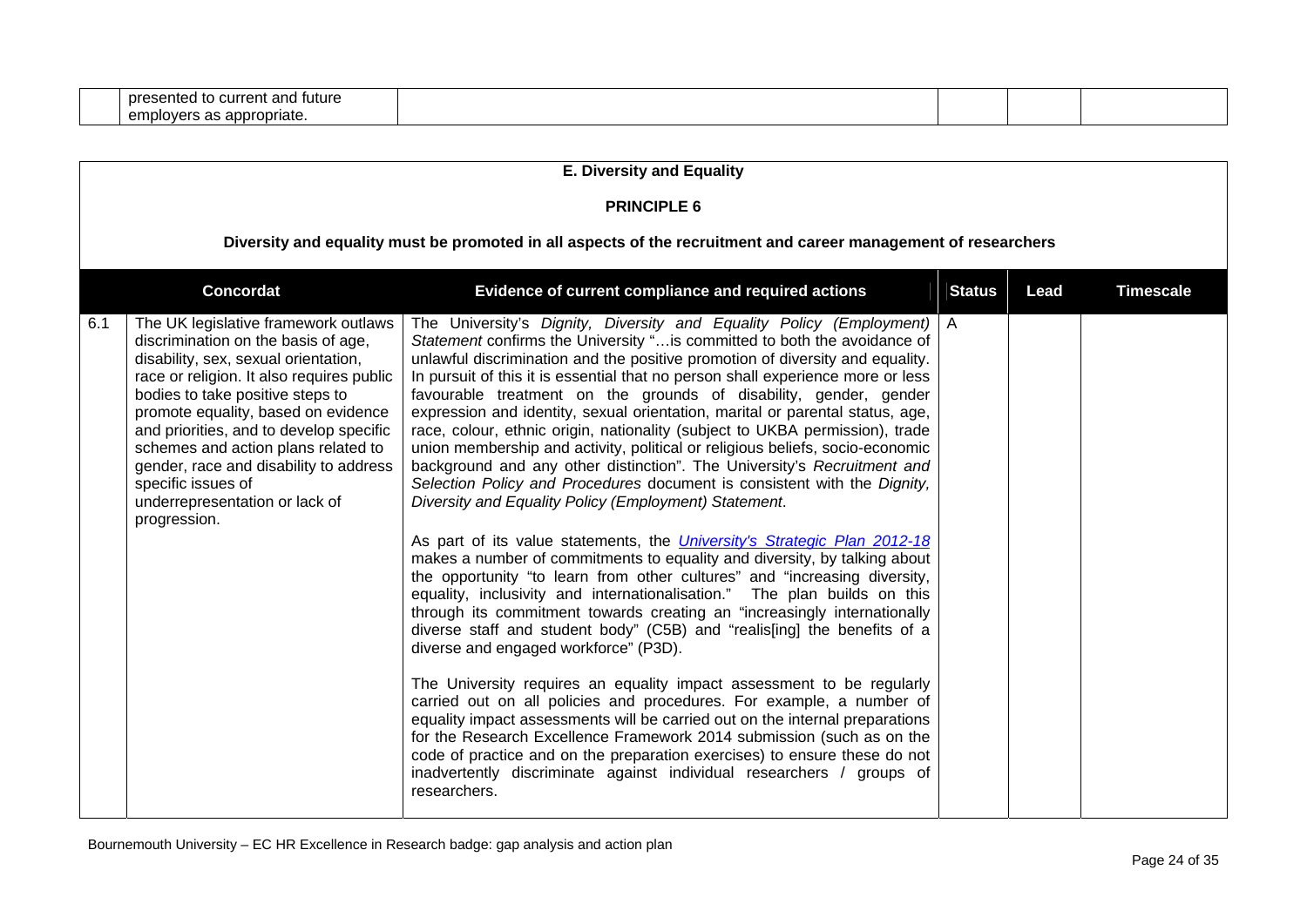| 6.2 | As is the case for society as a whole,                                                                                                                                                                                                                                                                                                                                                                                                                                                                                                          | The University has a Dignity, Diversity and Equality Steering Group which<br>leads strategy and policy on all issues related to students and staff. The<br>University's Equality and Diversity Adviser regularly organises events in<br>conjunction with staff and student groups to promote diversity, and an<br>annual review of activities in this area in conducted.<br>See section 6.1.                                                                                                                                                                                                                                                                                                      | Α              |                     |         |
|-----|-------------------------------------------------------------------------------------------------------------------------------------------------------------------------------------------------------------------------------------------------------------------------------------------------------------------------------------------------------------------------------------------------------------------------------------------------------------------------------------------------------------------------------------------------|---------------------------------------------------------------------------------------------------------------------------------------------------------------------------------------------------------------------------------------------------------------------------------------------------------------------------------------------------------------------------------------------------------------------------------------------------------------------------------------------------------------------------------------------------------------------------------------------------------------------------------------------------------------------------------------------------|----------------|---------------------|---------|
|     | UK research will benefit from<br>increasing equality and diversity in<br>the recruitment and retention of<br>researchers. The Concordat<br>encourages the recruitment and<br>retention of researchers from the<br>widest pool of available talent,<br>including those from diverse<br>backgrounds.                                                                                                                                                                                                                                              |                                                                                                                                                                                                                                                                                                                                                                                                                                                                                                                                                                                                                                                                                                   |                |                     |         |
| 6.3 | It should be emphasised that the<br>demanding nature of research<br>careers has a disproportionate effect<br>on certain groups. We strongly<br>recommend that all members of the<br>UK research community actively<br>address the disincentives and indirect<br>obstacles to retention and<br>progression in research careers<br>which may disproportionately impact<br>on some groups more than others.                                                                                                                                        | Equality and diversity data are monitored by the University in consultation<br>with the relevant staff equality groups and networks. The data is presented<br>as part of the annual Equality and Diversity Report.<br>The University is currently working towards an institutional Athena Swan<br>bronze award, with a view to supporting a couple of the Academic Schools<br>to work towards the Athena Swan silver award over the next few years. The<br>Head of the Graduate School will work on this with the Equality and<br>Diversity Adviser.<br>6.3 Action – achieve institutional Athena Swan bronze award and start work<br>with academic Schools towards the Athena Swan silver award. | P              | HR&OD<br>&<br>R&KEO | Ongoing |
| 6.4 | Employers should ensure that the<br>working conditions for researchers<br>provide the flexibility necessary for<br>successful research performance in<br>line with legal requirements.<br>Employers should recognise that for<br>parents and others who have taken<br>career breaks, including parental<br>leave, have worked part-time, or<br>have taken atypical routes into<br>research, the early career period may<br>be prolonged, and this may be a time<br>where the risk of attrition from the<br>research path is most acute. Working | The University has developed policies and practices to support all staff in<br>achieving a healthy work-life balance, including a Flexible Working Policy<br>which states that the University will 'make every effort to reach an<br>agreement on mutually convenient working hours', subject to operational<br>requirements. The University supports staff and their family life through<br>various policies, including maternity leave, paternity leave, and adoption<br>leave. The University has an on-site nursery at the main Talbot Campus<br>and provides staff with the opportunity to purchase childcare vouchers as<br>part of a salary sacrifice scheme.                              | $\overline{A}$ |                     |         |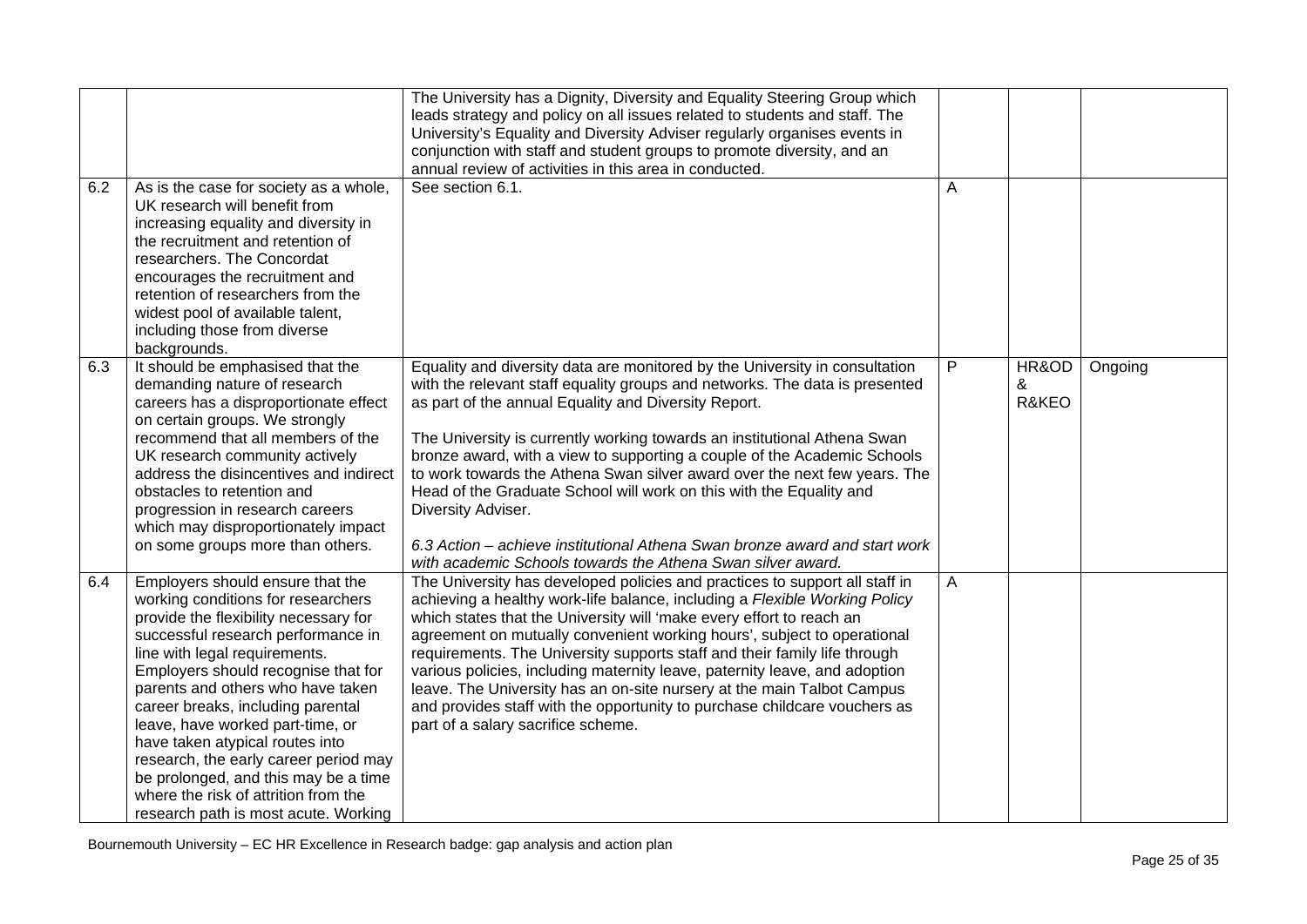|     | conditions should allow both female                                      |                                                                                  |              |       |             |
|-----|--------------------------------------------------------------------------|----------------------------------------------------------------------------------|--------------|-------|-------------|
|     | and male researchers to combine                                          |                                                                                  |              |       |             |
|     | family and work, children and career.                                    |                                                                                  |              |       |             |
| 6.5 | It is important for employers to                                         | See section 6.4.                                                                 | A            |       |             |
|     | respond flexibly to requests for                                         |                                                                                  |              |       |             |
|     | changed work patterns and to resist                                      |                                                                                  |              |       |             |
|     | instant refusals on the assumption                                       |                                                                                  |              |       |             |
|     | that, because research has always                                        |                                                                                  |              |       |             |
|     | been carried out in a particular way, it                                 |                                                                                  |              |       |             |
|     | cannot be done differently.                                              |                                                                                  |              |       |             |
| 6.6 | Funders should continue to ensure                                        | Not applicable.                                                                  | N/A          |       |             |
|     | that their funding mechanisms and                                        |                                                                                  |              |       |             |
|     |                                                                          |                                                                                  |              |       |             |
|     | policies are adapted to changing                                         |                                                                                  |              |       |             |
|     | diversity and equality legislation and<br>guidance, for example in their |                                                                                  |              |       |             |
|     |                                                                          |                                                                                  |              |       |             |
|     | provision of additional funding and                                      |                                                                                  |              |       |             |
|     | duration of grant to cover paternity                                     |                                                                                  |              |       |             |
|     | and adoptive leave as well as                                            |                                                                                  |              |       |             |
|     | maternity leave.                                                         |                                                                                  |              |       |             |
| 6.7 | Employers should aim for a                                               | See sections 1.2, 6.1 and 6.3 for details of how this is articulated in the      | P            | HR&OD | Winter 2012 |
|     | representative balance of gender,                                        | University's strategic plan, how this is monitored and the policies and          |              |       |             |
|     | disability, ethnicity and age at all                                     | procedures underpinning recruitment and selection, including panel               |              |       |             |
|     | levels of staff, including at                                            | diversity.                                                                       |              |       |             |
|     | supervisory and managerial level.                                        |                                                                                  |              |       |             |
|     | This should be achieved on the basis                                     | The University's Gender Equality Scheme and Action Plan confirms the             |              |       |             |
|     | of a transparent equal opportunity                                       | vision for gender equality at BU is reflected through the institution's Equality |              |       |             |
|     | policy at recruitment and at all                                         | and Diversity Policy and strategic plan.                                         |              |       |             |
|     | subsequent career stages. Diversity                                      |                                                                                  |              |       |             |
|     | should be reflected on selection and                                     | The University's policy for recruitment is that selection is based on merit      |              |       |             |
|     | evaluation committees. What is                                           | and the best candidate for the job.                                              |              |       |             |
|     | 'representative' will vary according to                                  |                                                                                  |              |       |             |
|     | the nature of the institution and the                                    | See Action 6.3.                                                                  |              |       |             |
|     | academic research subject, but                                           |                                                                                  |              |       |             |
|     | institutions should aim to ensure that                                   | 6.7 Action – in response to the Equality Act (2010) it is planned that the       |              |       |             |
|     | the percentage of applicants, and                                        | existing Equality Schemes will be merged into one single scheme and              |              |       |             |
|     | ultimately appointments, from a                                          | action plan by winter 2012.                                                      |              |       |             |
|     | particular group to any given level                                      |                                                                                  |              |       |             |
|     | should reflect the percentage in the                                     |                                                                                  |              |       |             |
|     | available pool at the level                                              |                                                                                  |              |       |             |
|     | immediately below.                                                       |                                                                                  |              |       |             |
| 6.8 | Account should also be taken of the                                      | Researchers have regular one-to-one meetings with their academic                 | $\mathsf{P}$ | R&KEO | Summer 2013 |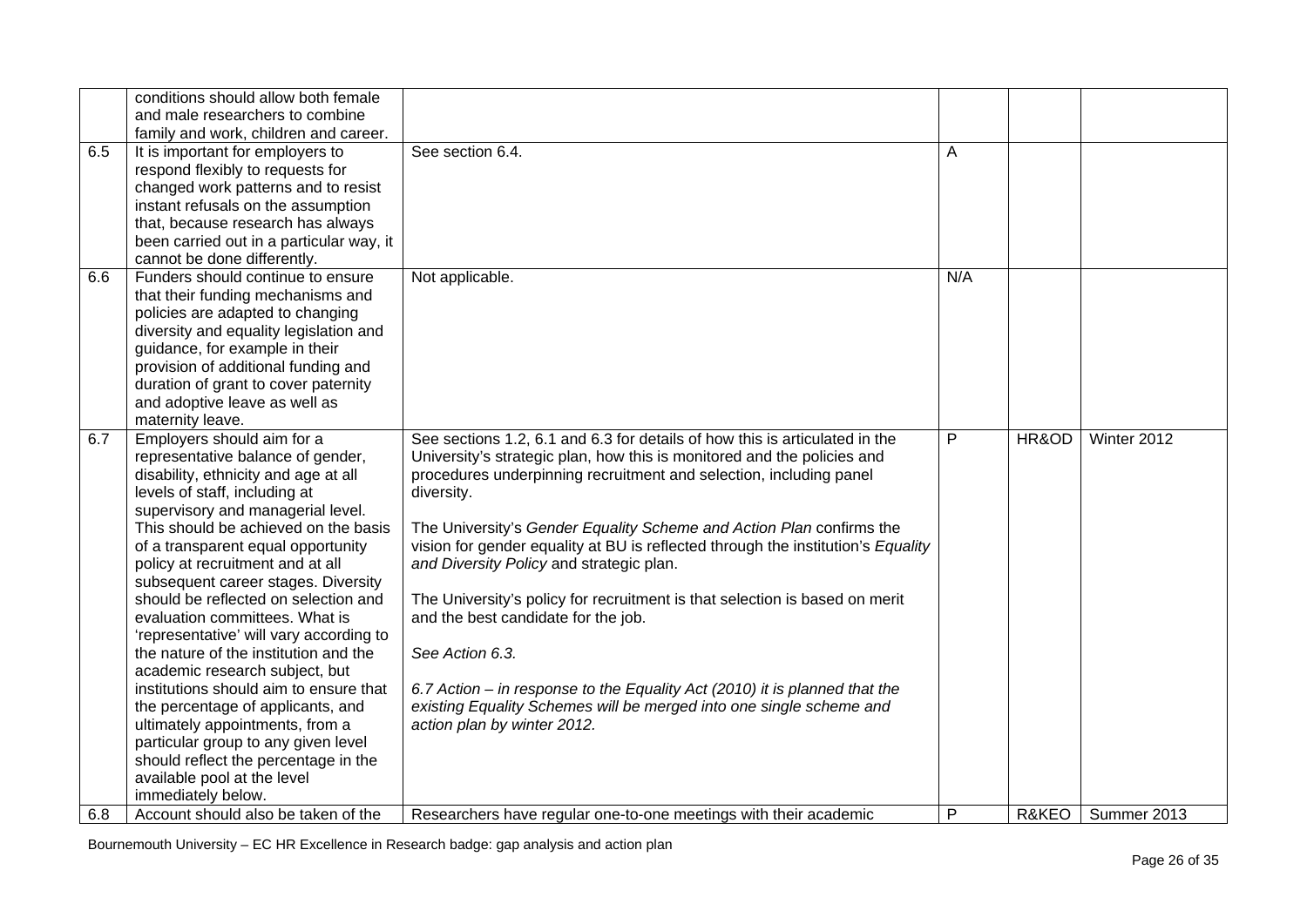|      | personal circumstances of groups of<br>researchers. Examples would include<br>researchers who have responsibility<br>for young children or adult<br>dependants, researchers for whom<br>English is not a first language, older<br>or younger researchers, or<br>researchers with disabilities and long-<br>term health issues. Employers and<br>funders should change policies or<br>practices that directly or indirectly<br>disadvantage such groups. | research managers and this forum should identify issues relating to<br>personal circumstances.<br>See section 6.4 regarding the University's Flexible Working Policy and<br>support available to researchers with families.<br>The University offers wellbeing advice to all staff, primarily provided by the<br>Staff Wellbeing and Occupational Health Advisor and the Senior Chaplain,<br>including a confidential peer support service, staff counselling, and a<br>chaplaincy.<br>On occasion the University has provided researchers for whom English is<br>not a first language with specific support from a tutor to improve and<br>develop their spoken and written English.<br>6.8 Action – to assess how successful the English language tutoring has<br>been and to put in place a more formalised structure for supporting<br>academics and research for whom English is not a first language so they<br>can be better supported with undertaking their roles and performing at their<br>full ability. |    |       |             |
|------|---------------------------------------------------------------------------------------------------------------------------------------------------------------------------------------------------------------------------------------------------------------------------------------------------------------------------------------------------------------------------------------------------------------------------------------------------------|---------------------------------------------------------------------------------------------------------------------------------------------------------------------------------------------------------------------------------------------------------------------------------------------------------------------------------------------------------------------------------------------------------------------------------------------------------------------------------------------------------------------------------------------------------------------------------------------------------------------------------------------------------------------------------------------------------------------------------------------------------------------------------------------------------------------------------------------------------------------------------------------------------------------------------------------------------------------------------------------------------------------|----|-------|-------------|
| 6.9  | All managers of research should<br>ensure that measures exist at every<br>institution through which<br>discrimination, bullying or harassment<br>can be reported and addressed<br>without adversely affecting the<br>careers of innocent parties.                                                                                                                                                                                                       | Bournemouth University is committed to a working and learning<br>environment that is free from harassment and bullying of individuals on any<br>grounds (Code of Practice - Harassment). Expectations and requirements<br>relating to general conduct are stated in the Staff Handbook. The Code of<br>Practice - Harassment clearly sets out the standards of behaviour required<br>from all staff and provides a detailed procedure to follow if staff are being<br>affected by any form of harassment or bullying.<br>Training is available to line managers on conflict in the workplace which<br>includes advice on managing harassment and bullying.<br>The University has a Dignity, Diversity and Equality policy to which all staff<br>are expected to adhere.<br>6.9 Action – to see whether establishing a network of harassment advisers<br>based in Academic Schools would be of benefit to staff.                                                                                                     | PM | HR&OD | Summer 2014 |
| 6.10 | Employers should also consider<br>participation in schemes such as the<br>Athena Swan Charter, the Juno<br>Project and other initiatives aimed at<br>promoting diversity in research                                                                                                                                                                                                                                                                    | The University is currently working to achieve an institutional Athena Swan<br>bronze award.<br>See Action 6.3.                                                                                                                                                                                                                                                                                                                                                                                                                                                                                                                                                                                                                                                                                                                                                                                                                                                                                                     | P. | HR&OD | Ongoing     |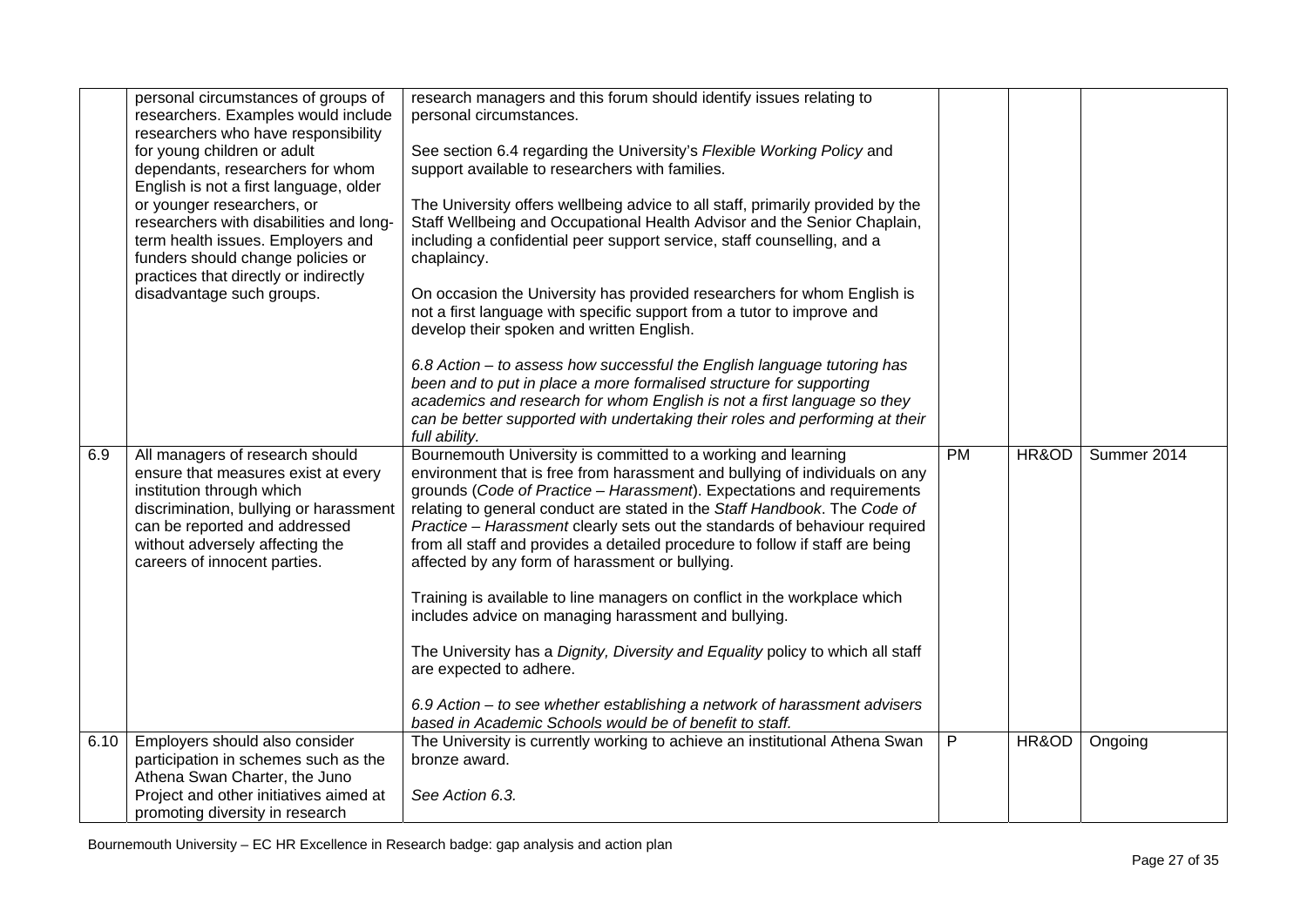| careers |  |
|---------|--|

| E. Implementation and Review                                                                                                                                                                                                                                                                                                                          |                                                                                                                                                                                                                                                                                                                                                                                                                                                                                                                                                                                                                                                                                                                                                                                                                                                                                                                                                                                                                                                                                                                                                                                                                                                                                                                                                                                                                                                                                                                                                           |   |                                                                           |                                           |  |  |  |
|-------------------------------------------------------------------------------------------------------------------------------------------------------------------------------------------------------------------------------------------------------------------------------------------------------------------------------------------------------|-----------------------------------------------------------------------------------------------------------------------------------------------------------------------------------------------------------------------------------------------------------------------------------------------------------------------------------------------------------------------------------------------------------------------------------------------------------------------------------------------------------------------------------------------------------------------------------------------------------------------------------------------------------------------------------------------------------------------------------------------------------------------------------------------------------------------------------------------------------------------------------------------------------------------------------------------------------------------------------------------------------------------------------------------------------------------------------------------------------------------------------------------------------------------------------------------------------------------------------------------------------------------------------------------------------------------------------------------------------------------------------------------------------------------------------------------------------------------------------------------------------------------------------------------------------|---|---------------------------------------------------------------------------|-------------------------------------------|--|--|--|
| <b>PRINCIPLE 7</b>                                                                                                                                                                                                                                                                                                                                    |                                                                                                                                                                                                                                                                                                                                                                                                                                                                                                                                                                                                                                                                                                                                                                                                                                                                                                                                                                                                                                                                                                                                                                                                                                                                                                                                                                                                                                                                                                                                                           |   |                                                                           |                                           |  |  |  |
| The sector and all stakeholders will undertake regular and collective review of their progress in strengthening the<br>attractiveness and sustainability of research careers in the UK                                                                                                                                                                |                                                                                                                                                                                                                                                                                                                                                                                                                                                                                                                                                                                                                                                                                                                                                                                                                                                                                                                                                                                                                                                                                                                                                                                                                                                                                                                                                                                                                                                                                                                                                           |   |                                                                           |                                           |  |  |  |
| <b>Concordat</b><br>Evidence of current compliance and required actions<br>Lead<br><b>Timescale</b><br><b>Status</b>                                                                                                                                                                                                                                  |                                                                                                                                                                                                                                                                                                                                                                                                                                                                                                                                                                                                                                                                                                                                                                                                                                                                                                                                                                                                                                                                                                                                                                                                                                                                                                                                                                                                                                                                                                                                                           |   |                                                                           |                                           |  |  |  |
| The implementation of the<br>7.1<br>Concordat's principles will lead to<br>greater integration of researchers<br>into the mainstream management<br>and career development structures<br>of their employing organisations. The<br>aim of this section is to promote<br>implementation through a collective<br>commitment to reviewing its<br>progress. | Implementation of the Concordat at Bournemouth University is overseen by<br>the Senate Research and Knowledge Exchange Committee.<br>As posts become vacant they are advertised through the jobs site of the<br>University's main website (www.bournemouth.ac.uk/jobs) and applications<br>from internal applicants are strongly encouraged. The University has a good<br>track record of staff progressing progressing through several successive<br>career stages.<br>See sections 2.3, 3.3 and 4.2 for details of the main staff development<br>opportunities currently available to researchers and academics at the<br>University.<br>See Action 1.0 which states that the University will develop a code of<br>practice for the employment and career development of research staff; the<br>Concordat will be embedded within this.<br>7.1a Action – a researcher representative will be invited to join Senate<br>Research and Knowledge Exchange Committee in the 2012-13 academic<br>year.<br>7.1b Action – feedback from current researchers suggested that most were<br>not aware of the Concordat and that those who were aware tended to have<br>prior knowledge of it from previous employment, thus indicating that the<br>University has not done enough to promote the Concordat internally. A new<br>section has been built into the BU Research Blog to specifically promote<br>researcher development, including the Concordat, and will continue to be<br>updated. In addition a copy of the Concordat has been sent to all existing | P | 1.0<br>HR&O<br>D &<br>R&KEO<br>7.1a<br>R&KEO<br>7.1 <sub>b</sub><br>R&KEO | Summer 2013<br>Autumn 2012<br>Autumn 2012 |  |  |  |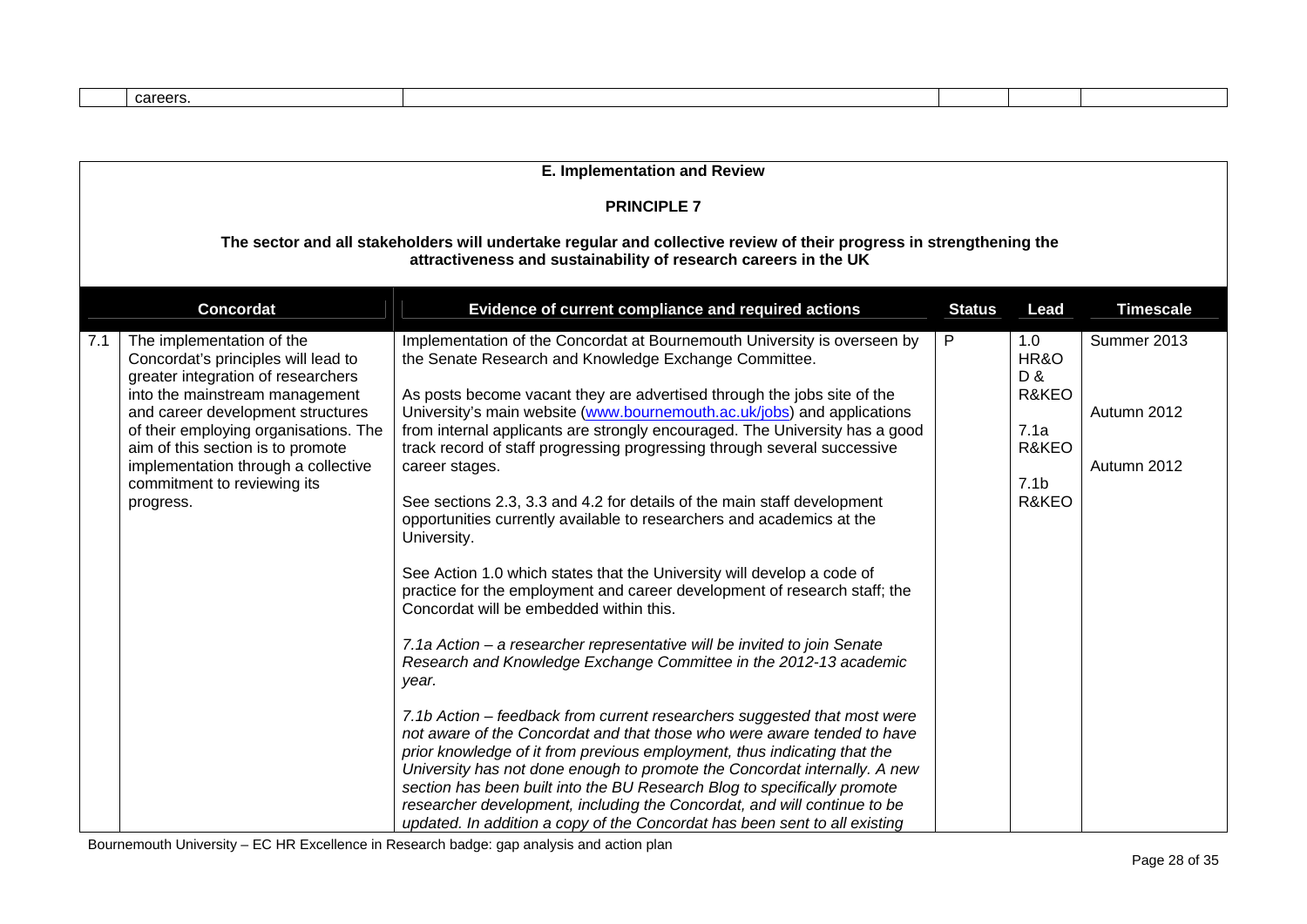|     |                                                                                                                                                                                                                                                                                                                                                                                                                                                                                                                                                                                                                                                                                                                                                                                                                                                                                                                                                                                                                                                                                                                                                                                                       | researchers and their academic line managers and a process established                                                                                                                                                                                                                                                                                                                                                                                                                                                                                                                                                                            |     |                           |         |
|-----|-------------------------------------------------------------------------------------------------------------------------------------------------------------------------------------------------------------------------------------------------------------------------------------------------------------------------------------------------------------------------------------------------------------------------------------------------------------------------------------------------------------------------------------------------------------------------------------------------------------------------------------------------------------------------------------------------------------------------------------------------------------------------------------------------------------------------------------------------------------------------------------------------------------------------------------------------------------------------------------------------------------------------------------------------------------------------------------------------------------------------------------------------------------------------------------------------------|---------------------------------------------------------------------------------------------------------------------------------------------------------------------------------------------------------------------------------------------------------------------------------------------------------------------------------------------------------------------------------------------------------------------------------------------------------------------------------------------------------------------------------------------------------------------------------------------------------------------------------------------------|-----|---------------------------|---------|
|     |                                                                                                                                                                                                                                                                                                                                                                                                                                                                                                                                                                                                                                                                                                                                                                                                                                                                                                                                                                                                                                                                                                                                                                                                       | for sending the Concordat to all new researchers when they join the                                                                                                                                                                                                                                                                                                                                                                                                                                                                                                                                                                               |     |                           |         |
|     |                                                                                                                                                                                                                                                                                                                                                                                                                                                                                                                                                                                                                                                                                                                                                                                                                                                                                                                                                                                                                                                                                                                                                                                                       |                                                                                                                                                                                                                                                                                                                                                                                                                                                                                                                                                                                                                                                   |     |                           |         |
| 7.2 | The signatories agree:<br>a. to constitute a steering group<br>under an independent chair to<br>oversee the implementation and<br>review of the Concordat with<br>appropriate representation of the<br>funders and sector bodies including<br>the Professional Institutions. This<br>group will inform the UK Research<br>Base Funders' Forum of progress.<br>b. to procure an independent<br>benchmarking study to assess the<br>state of the sector at the launch of<br>this Concordat.<br>c. to contribute an appropriate share<br>of the costs of supporting<br>implementation and review, including<br>the benchmarking report.<br>d. to draw up an implementation plan<br>for the Concordat, to ensure a<br>coherent and sustained approach by<br>organisations operating in the sector<br>and the appropriate use of survey<br>and monitoring tools such as the<br>Careers in Research Online Survey<br>(CROS).<br>e. to undertake and publish a major<br>review of the implementation of the<br>Concordat after three years reporting<br>to the signatories and taking account<br>of progress against the benchmark<br>report and the views of researchers<br>and employers (both outside and | University and their academic line managers.<br>The University intends to run CROS and PIRLS in 2013.<br>The Senate Research and Knowledge Exchange Committee, which meets<br>monthly, will receive a termly update produced by the Research and<br>Knowledge Exchange Office and Human Resources and Organisational<br>Development on progress against this action plan.<br>See Action 1.4 which states the University will run PIRLS in 2013.<br>7.2a Action - the University will run CROS in 2013.<br>7.2b Action - the Senate Research and Knowledge Exchange Committee<br>will monitor progress against this action plan on a termly basis. | O   | R&KEO<br>and<br>HR&O<br>D | Ongoing |
|     | within the HE sector).                                                                                                                                                                                                                                                                                                                                                                                                                                                                                                                                                                                                                                                                                                                                                                                                                                                                                                                                                                                                                                                                                                                                                                                |                                                                                                                                                                                                                                                                                                                                                                                                                                                                                                                                                                                                                                                   |     |                           |         |
| 7.3 | The signatory funders will ensure                                                                                                                                                                                                                                                                                                                                                                                                                                                                                                                                                                                                                                                                                                                                                                                                                                                                                                                                                                                                                                                                                                                                                                     | Not applicable                                                                                                                                                                                                                                                                                                                                                                                                                                                                                                                                                                                                                                    | N/A |                           |         |
|     | that their terms and conditions of, for                                                                                                                                                                                                                                                                                                                                                                                                                                                                                                                                                                                                                                                                                                                                                                                                                                                                                                                                                                                                                                                                                                                                                               |                                                                                                                                                                                                                                                                                                                                                                                                                                                                                                                                                                                                                                                   |     |                           |         |
|     | example, project grants include the                                                                                                                                                                                                                                                                                                                                                                                                                                                                                                                                                                                                                                                                                                                                                                                                                                                                                                                                                                                                                                                                                                                                                                   |                                                                                                                                                                                                                                                                                                                                                                                                                                                                                                                                                                                                                                                   |     |                           |         |
|     | expectation that the Research                                                                                                                                                                                                                                                                                                                                                                                                                                                                                                                                                                                                                                                                                                                                                                                                                                                                                                                                                                                                                                                                                                                                                                         |                                                                                                                                                                                                                                                                                                                                                                                                                                                                                                                                                                                                                                                   |     |                           |         |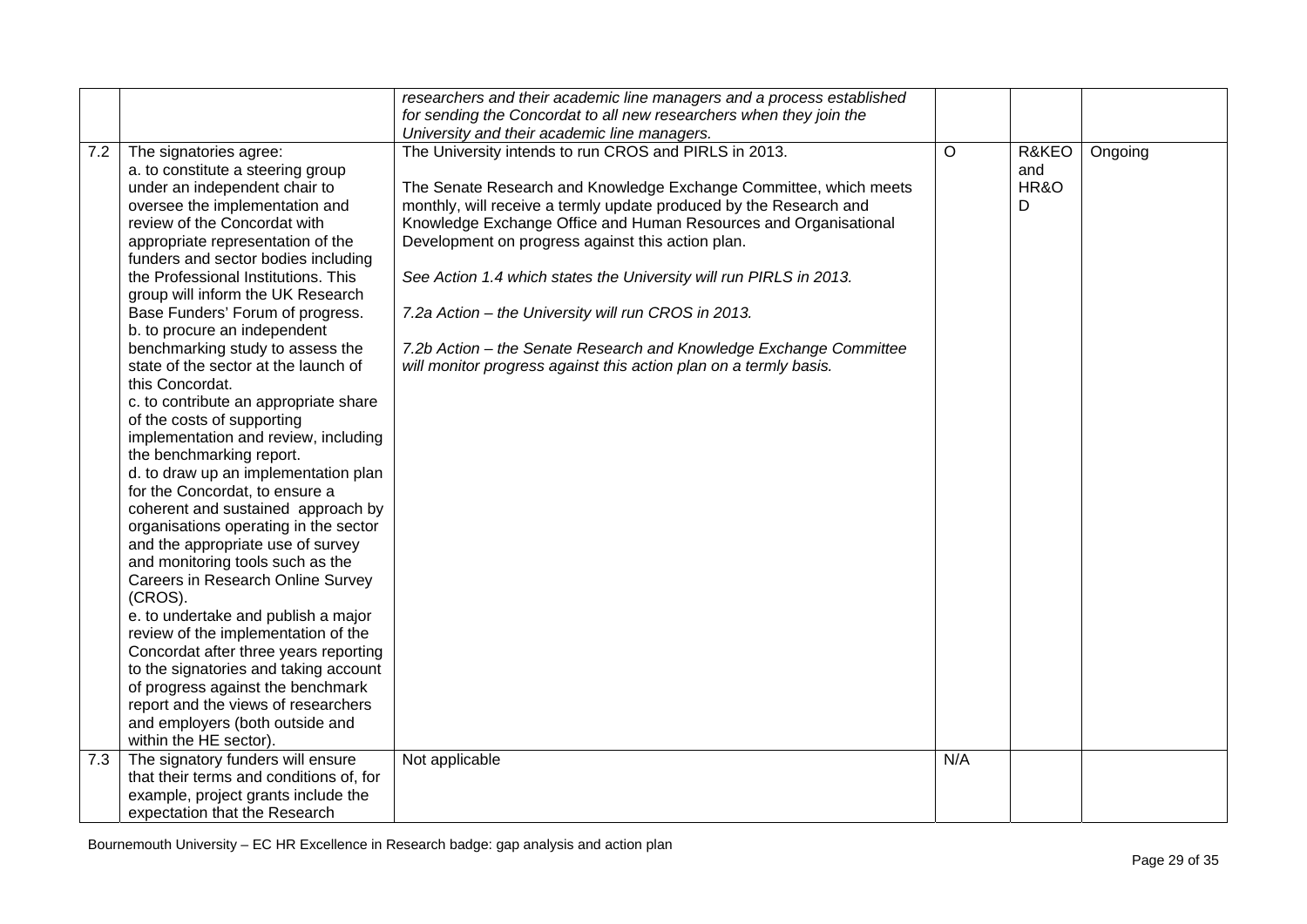|     | Organisations that they fund will<br>adopt the principles of the revised<br>Concordat.                                                                                                                                                                                                                                                                                                                                                                                                                                                                                                                                                                                                                     |                                                                                                                                                                                                                                                                                                                                                                                                                                                                                                                                                                                                                                                                                                        |   |                                                        |         |
|-----|------------------------------------------------------------------------------------------------------------------------------------------------------------------------------------------------------------------------------------------------------------------------------------------------------------------------------------------------------------------------------------------------------------------------------------------------------------------------------------------------------------------------------------------------------------------------------------------------------------------------------------------------------------------------------------------------------------|--------------------------------------------------------------------------------------------------------------------------------------------------------------------------------------------------------------------------------------------------------------------------------------------------------------------------------------------------------------------------------------------------------------------------------------------------------------------------------------------------------------------------------------------------------------------------------------------------------------------------------------------------------------------------------------------------------|---|--------------------------------------------------------|---------|
| 7.4 | The signatories recognise the value<br>of innovation in practices and of<br>sharing practice between institutions<br>and aim to promote these throughout<br>the implementation and review<br>process.<br>The funding signatories will consider<br>aligning their support for transferable<br>and career development skills. It is<br>expected that Vitae, the national<br>programme dedicated to realising the<br>potential of researchers, funded by<br>the Research Councils, will play a<br>major role in innovating, sharing<br>practice and enhancing the capability<br>of the sector to implement aspects of<br>the Concordat, as well as<br>establishing strategic partnerships<br>between funders. | A number of senior academic managers and staff in the Research and<br>Knowledge Exchange Office, including the Head of the Graduate School,<br>attend Vitae events, keep up to date with Vitae advice, and disseminate this<br>information amongst staff at the University, however it is recognised that the<br>University could be more engaged with Vitae, particularly the regional South<br>West and Wales Hub.<br>7.4 Action – for more staff to engage and actively participate with Vitae,<br>particularly the regional South West and Wales Hub. To further liaise with<br>Vitae and other institutions to share, disseminate and implement practices to<br>support researchers' development. | P | R&KEO<br>and<br>senior<br>acade<br>mic<br>manag<br>ers | Ongoing |
| 7.5 | Under public sector equality<br>schemes, employers are required to<br>monitor equality and diversity<br>indicators for their researchers. This<br>section focuses on the co-ordination<br>and enhancement of existing<br>information collection and not on the<br>creation of additional data. There is a<br>strong presumption that in<br>implementing the Concordat,<br>significant emphasis will be placed<br>on the use of existing data and<br>information sources and on the<br>sharing of good practice between<br>institutions and to provide evidence<br>of its impact.                                                                                                                           | See section 6.3. Equality and diversity data are monitored by the University<br>in consultation with the relevant staff equality groups and networks but<br>currently we don't do anything more specific in relation to diversity indicators<br>for researchers.<br>See Actions 1.4 and 7.2a regarding running CROS and PIRLS in 2013.                                                                                                                                                                                                                                                                                                                                                                 | P |                                                        |         |

*Table 1 – Bournemouth University and the Concordat – gap analysis and action plan*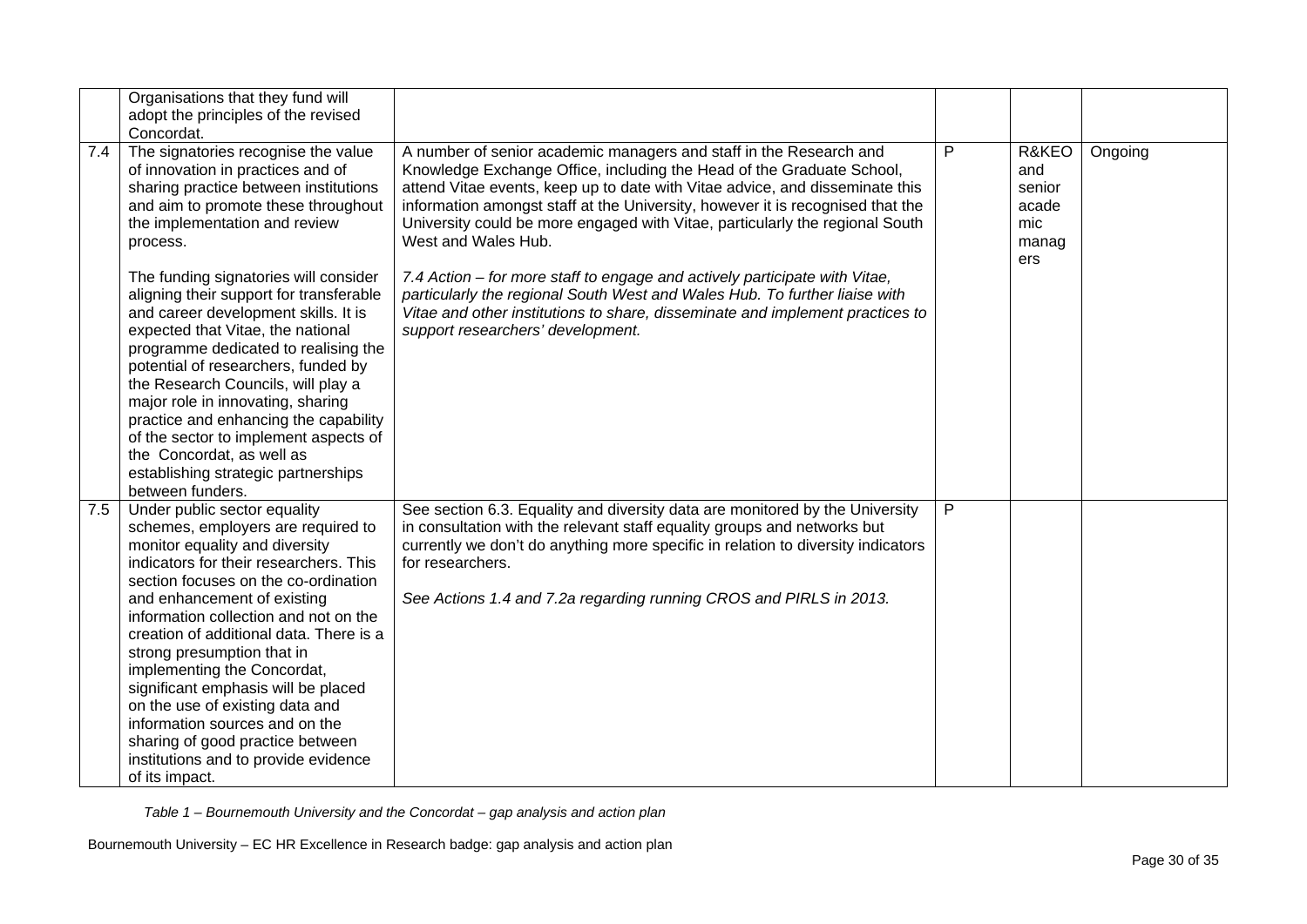# **5.0 List of actions arising from the gap analysis**

<span id="page-30-0"></span>

| <b>Action</b>    | <b>Description</b>                                                                                                                                                                                                                                                                                                                                                                                                                                                                                                                                                                                                                                                                                                                                                                                                                                                                                                                                                                                      | Owner           | <b>Timescale</b> |
|------------------|---------------------------------------------------------------------------------------------------------------------------------------------------------------------------------------------------------------------------------------------------------------------------------------------------------------------------------------------------------------------------------------------------------------------------------------------------------------------------------------------------------------------------------------------------------------------------------------------------------------------------------------------------------------------------------------------------------------------------------------------------------------------------------------------------------------------------------------------------------------------------------------------------------------------------------------------------------------------------------------------------------|-----------------|------------------|
| 1.0a             | The University doesn't currently have a specific code of practice for the employment and<br>career development of research staff and it is recognised that this would be beneficial. A<br>code, with the Concordat embedded within in, will be developed in 2012-13 and<br>communicated throughout the University. Staff researchers will be involved in the<br>development of this code of practice.                                                                                                                                                                                                                                                                                                                                                                                                                                                                                                                                                                                                   | HR&OD and R&KEO | Summer 2013      |
| 1.0 <sub>b</sub> | For the University to find ways of improving its database to maintain accurate and current<br>data on staff researchers and their line managers. It is often difficult to identify researchers<br>and their line managers and to obtain an accurate picture of the cohort overall. Providing<br>accurate information means departments will be able to communicate effectively with<br>researchers.                                                                                                                                                                                                                                                                                                                                                                                                                                                                                                                                                                                                     | HR&OD and R&KEO | Summer 2013      |
| 1.2a             | To improve the standard job descriptions for researcher posts, evaluated by HR&OD via the<br>Hay job evaluation scheme, and to train research administrators to advise principal<br>investigators and academic managers how to use these as appropriate.                                                                                                                                                                                                                                                                                                                                                                                                                                                                                                                                                                                                                                                                                                                                                | HR&OD and R&KEO | Summer 2013      |
| 1.2 <sub>b</sub> | To further develop the 'Working for BU' area of the website to incorporate information on life<br>at BU, pay, reward and benefits, and promotional opportunities.                                                                                                                                                                                                                                                                                                                                                                                                                                                                                                                                                                                                                                                                                                                                                                                                                                       | HR&OD and R&KEO | Summer 2013      |
| 1.4a             | BU has not previously submitted to PIRLS and plans to do so in 2013. Data collected will be<br>used to assess current training available to principal investigators.                                                                                                                                                                                                                                                                                                                                                                                                                                                                                                                                                                                                                                                                                                                                                                                                                                    | HR&OD & R&KEO   | Summer 2013      |
| 1.4 <sub>b</sub> | Where possible the University attempts to include representatives from both genders on<br>selection panels however this is an area which could be more proactively monitored and<br>developed.                                                                                                                                                                                                                                                                                                                                                                                                                                                                                                                                                                                                                                                                                                                                                                                                          | HR&OD           | Summer 2013      |
| 1.4c             | BU will raise awareness with line managers of the importance of panel diversity and the<br>benefits to recruitment and selection.                                                                                                                                                                                                                                                                                                                                                                                                                                                                                                                                                                                                                                                                                                                                                                                                                                                                       | HR&OD           | Ongoing          |
| 2.1              | 30% of current researchers reported feeling undervalued by the University, and 40% felt that<br>how the University values researchers depends on a number of factors including how the<br>School values researchers, how the researcher's post was funded (with researchers funded<br>by external sources being perceived as more valued than internally funded researchers),<br>contractual status (i.e. established, fixed-term or casual) and whether the researcher<br>undertook other duties such as teaching. The University will review current and new ways of<br>engaging with researchers as a group to optimise development and engagement and to<br>provide a forum for researchers to express their views. Work will also be undertaken with<br>other colleagues to ensure thorough understanding of the value of researchers to<br>undertaking high quality research, building a strong research environment, and achieving the<br>goals of the institution. This work is core to BU2018. | R&KEO           | Ongoing          |
| 2.2              | A small proportion of the current University researchers surveyed raised concerns that prior<br>to being given fixed-term contracts they were employed on full-time hours for significant<br>periods of time on casual, hourly paid contracts (in one case this was a succession of short-                                                                                                                                                                                                                                                                                                                                                                                                                                                                                                                                                                                                                                                                                                              | HR&OD & R&KEO   | Spring 2014      |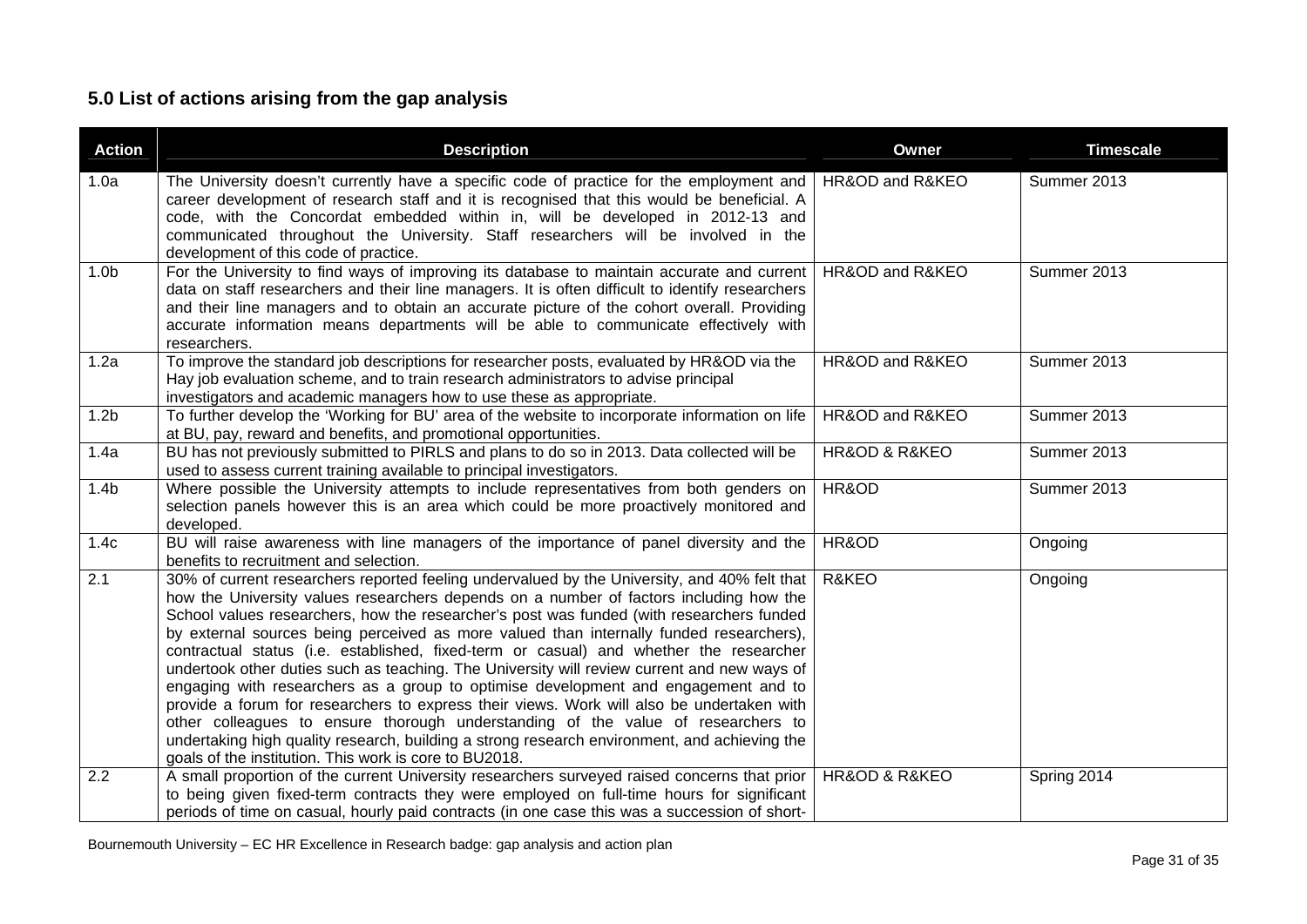| <b>Action</b>     | <b>Description</b>                                                                                                                                                                                                                                                                                                                                                                                                                                                                                                                                                                    | Owner           | <b>Timescale</b> |
|-------------------|---------------------------------------------------------------------------------------------------------------------------------------------------------------------------------------------------------------------------------------------------------------------------------------------------------------------------------------------------------------------------------------------------------------------------------------------------------------------------------------------------------------------------------------------------------------------------------------|-----------------|------------------|
|                   | term contracts for a combined period of c. two years). The University will review the use of<br>casual, hourly paid contracts and provide clearer advice and guidance to line managers on<br>how this can and should be used. The University recognised that its overhead model and<br>focus on the recovery of full economic costs often drives non-desirable behaviour in this<br>area, something which it is actively reviewing. In addition, a review of researchers currently<br>on casual, hourly paid contracts will be undertaken to ascertain whether this practice is still |                 |                  |
| 2.4               | ongoing and appropriate action will be taken.<br>Production of central advice and guidance on how to manage this situation to ensure<br>consistency and fairness to all researchers on fixed-term contracts.                                                                                                                                                                                                                                                                                                                                                                          | HR&OD           | Summer 2013      |
| $\overline{2.6}$  | To develop clear career progression frameworks for researchers and to actively promote<br>these to academic research managers and researchers. To raise awareness of these<br>opportunities via the regular ECR Forum meetings and BU Research Blog.                                                                                                                                                                                                                                                                                                                                  | HR&OD and R&KEO | Autumn 2013      |
| 3.1a              | The University currently puts a dedicated training programme in place for researchers funded<br>via certain grants, such as Marie Curie Fellowships. Work will be undertaken to assess the<br>benefits to providing this level of support and development to all researchers.                                                                                                                                                                                                                                                                                                         | HR&OD and R&KEO | Summer 2013      |
| $\overline{3.1}$  | To implement core staff development and induction programmes, including Associate<br>Professor and Professor Development, research leaders, leadership and management core<br>skills, and establish secondments, work shadowing and volunteering opportunities.                                                                                                                                                                                                                                                                                                                       | HR&OD and R&KEO | Summer 2013      |
| $\overline{3.2}$  | For the Graduate School to implement the Researcher Development Framework to all<br>postgraduate taught students from September 2013.                                                                                                                                                                                                                                                                                                                                                                                                                                                 | R&KEO           | Autumn 2013      |
| 3.3a              | To conduct some internal and external research to assess whether holding an annual event<br>for early career researchers, similar to the Vitae 'GRADschool' model, would be beneficial,<br>and to potentially hold the first event in summer 2013.                                                                                                                                                                                                                                                                                                                                    | R&KEO           | Summer 2013      |
| 3.3 <sub>b</sub>  | To monitor and further promote the Researcher Development Framework for PGRs, and to<br>establish, monitor and promote the Researcher Development Framework for researchers<br>and academics. To ensure that all training and development opportunities are regularly<br>promoted and easily accessible to researchers through the BU Research Blog.                                                                                                                                                                                                                                  | R&KEO           | Ongoing          |
| $\overline{3.6a}$ | To raise the profile of research in the existing universal new staff induction event, including<br>profiling the Concordat.                                                                                                                                                                                                                                                                                                                                                                                                                                                           | R&KEO and HR&OD | Summer 2013      |
| 3.6 <sub>b</sub>  | The induction checklist has recently been reviewed and work is underway to replace this with<br>an induction checklist and booklet. It is possible that there could be an induction checklist<br>and booklet developed specifically for researchers and academics which specifically<br>highlights the Concordat. This will be investigated.                                                                                                                                                                                                                                          | HR&OD           | Summer 2013      |
| 3.7               | To develop and implement documentation on Academic Career Pathways, to include specific<br>Researcher Career Pathways, as part of the HR Delivery Plan for the 2013-14 academic<br>year.                                                                                                                                                                                                                                                                                                                                                                                              | HR&OD           | Summer 2014      |
| $\overline{3.8}$  | For the existing mentoring arrangements to be reviewed and improvements made where<br>appropriate, and for the Academic Mentor Database to continue to be promoted to staff.                                                                                                                                                                                                                                                                                                                                                                                                          | HR&OD           | Autumn 2013      |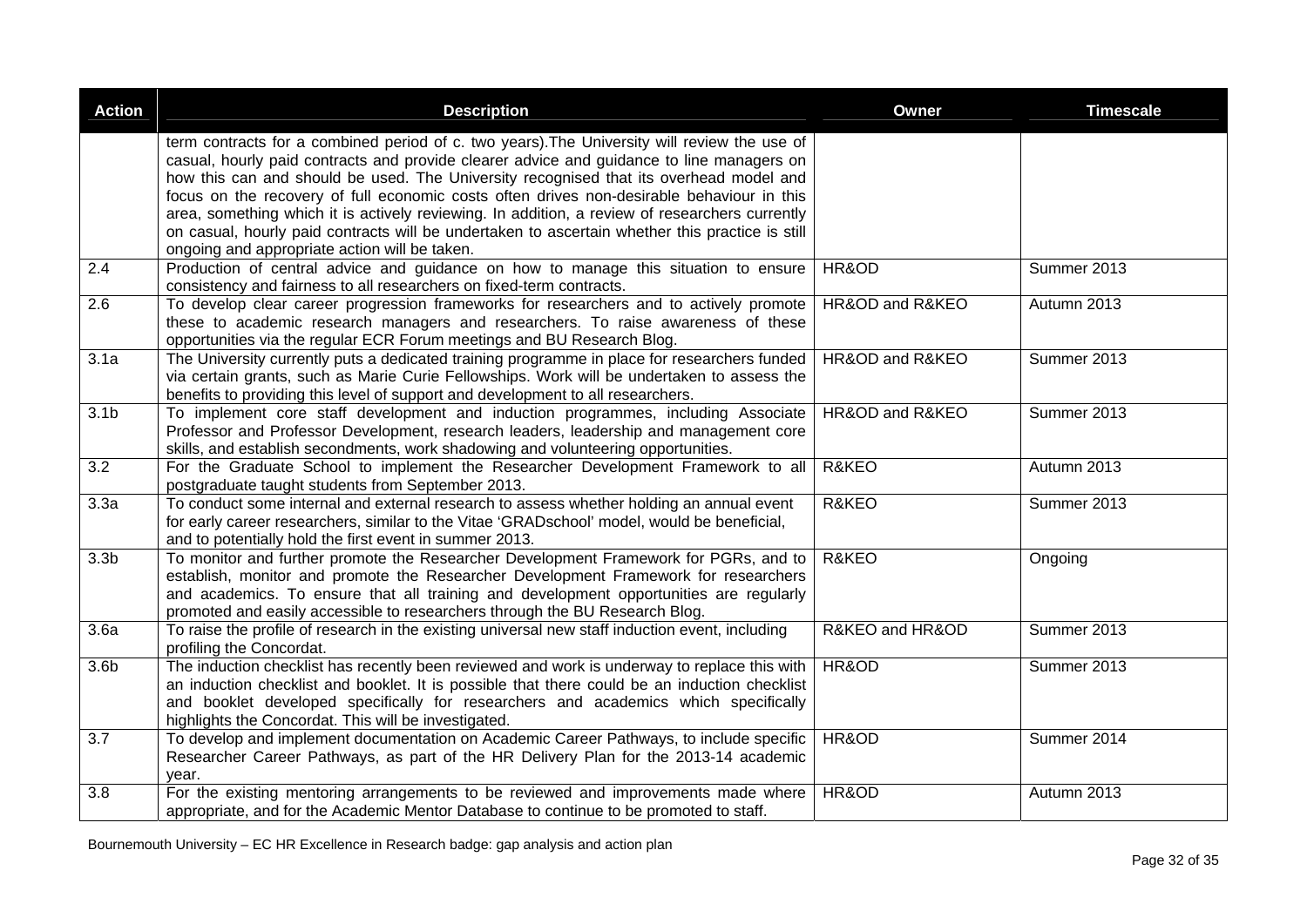| <b>Action</b>    | <b>Description</b>                                                                                                                                                                                                                                                                                                                                                                                                                                                                                                                                                                                                                                                                                                              | <b>Owner</b>                                | <b>Timescale</b> |
|------------------|---------------------------------------------------------------------------------------------------------------------------------------------------------------------------------------------------------------------------------------------------------------------------------------------------------------------------------------------------------------------------------------------------------------------------------------------------------------------------------------------------------------------------------------------------------------------------------------------------------------------------------------------------------------------------------------------------------------------------------|---------------------------------------------|------------------|
| 3.9              | Monitor the uptake of researchers to the development opportunities provided during 2012-13.<br>Use the data collected from PIRLS 2013 to assess how principal investigators are<br>undertaking CPD with their research staff.                                                                                                                                                                                                                                                                                                                                                                                                                                                                                                   | R&KEO                                       | Summer 2013      |
| 5.1              | The BU Code of Good Practice in Research was last updated in 2006 and needs to be<br>reviewed and updated.                                                                                                                                                                                                                                                                                                                                                                                                                                                                                                                                                                                                                      | R&KEO                                       | Spring 2013      |
| $\overline{5.2}$ | The University does not currently run specific knowledge exchange training for academics /<br>researchers and will assess whether this would be of benefit. This could include information<br>on how knowledge exchange is part of the research process, how to engage with external<br>organisations, networking, commercialisation and IP, and public engagement and outreach.                                                                                                                                                                                                                                                                                                                                                | R&KEO<br>Winter 2012                        |                  |
| 5.3              | To action the recommendations made as part of the BU Ethics Review 2012.                                                                                                                                                                                                                                                                                                                                                                                                                                                                                                                                                                                                                                                        | R&KEO                                       | Summer 2013      |
| 6.3              | Achieve institutional Athena Swan bronze award and start work with academic Schools<br>towards the Athena Swan silver award.                                                                                                                                                                                                                                                                                                                                                                                                                                                                                                                                                                                                    | HR&OD & R&KEO                               | Ongoing          |
| 6.7              | In response to the Equality Act (2010) it is planned that the existing Equality Schemes will be<br>merged into one single scheme and action plan by Winter 2012.                                                                                                                                                                                                                                                                                                                                                                                                                                                                                                                                                                | HR&OD                                       | Winter 2012      |
| 6.8              | To assess how successful the English language tutoring has been and to put in place a more<br>formalised structure for supporting academics and research for whom English is not a first<br>language so they can be better supported with undertaking their roles and performing at their<br>full ability.                                                                                                                                                                                                                                                                                                                                                                                                                      | R&KEO                                       | Summer 2013      |
| 6.9              | To see whether establishing a network of harassment advisers based in Academic Schools<br>would be of benefit to staff.                                                                                                                                                                                                                                                                                                                                                                                                                                                                                                                                                                                                         | HR&OD                                       | Summer 2014      |
| 7.1a             | A researcher representative will be invited to join Senate Research and Knowledge<br>Exchange Committee in the 2012-13 academic year.                                                                                                                                                                                                                                                                                                                                                                                                                                                                                                                                                                                           | R&KEO                                       | Autumn 2012      |
| 7.1 <sub>b</sub> | Feedback from current researchers suggested that most were not aware of the Concordat<br>and that those who were aware tended to have prior knowledge of it from previous<br>employment, thus indicating that the University has not done enough to promote the<br>Concordat internally. A new section has been built into the BU Research Blog to specifically<br>promote researcher development, including the Concordat, and will continue to be updated.<br>In addition a copy of the Concordat has been sent to all existing researchers and their<br>academic line managers and a process established for sending the Concordat to all new<br>researchers when they join the University and their academic line managers. | R&KEO                                       | Autumn 2012      |
| 7.2a             | The University will run CROS in 2013.                                                                                                                                                                                                                                                                                                                                                                                                                                                                                                                                                                                                                                                                                           | R&KEO and HR&OD                             | Ongoing          |
| 7.2 <sub>b</sub> | The Senate Research and Knowledge Exchange Committee will monitor progress against<br>this action plan on a termly basis.                                                                                                                                                                                                                                                                                                                                                                                                                                                                                                                                                                                                       | R&KEO and HR&OD                             | Ongoing          |
| 7.4              | For more staff to engage and actively participate with Vitae, particularly the regional South<br>West and Wales Hub. To further liaise with Vitae and other institutions to share, disseminate<br>and implement practices to support researchers' development.                                                                                                                                                                                                                                                                                                                                                                                                                                                                  | R&KEO<br>and<br>senior<br>academic managers | Ongoing          |

*Table 2 – List of actions arising from the gap analysis*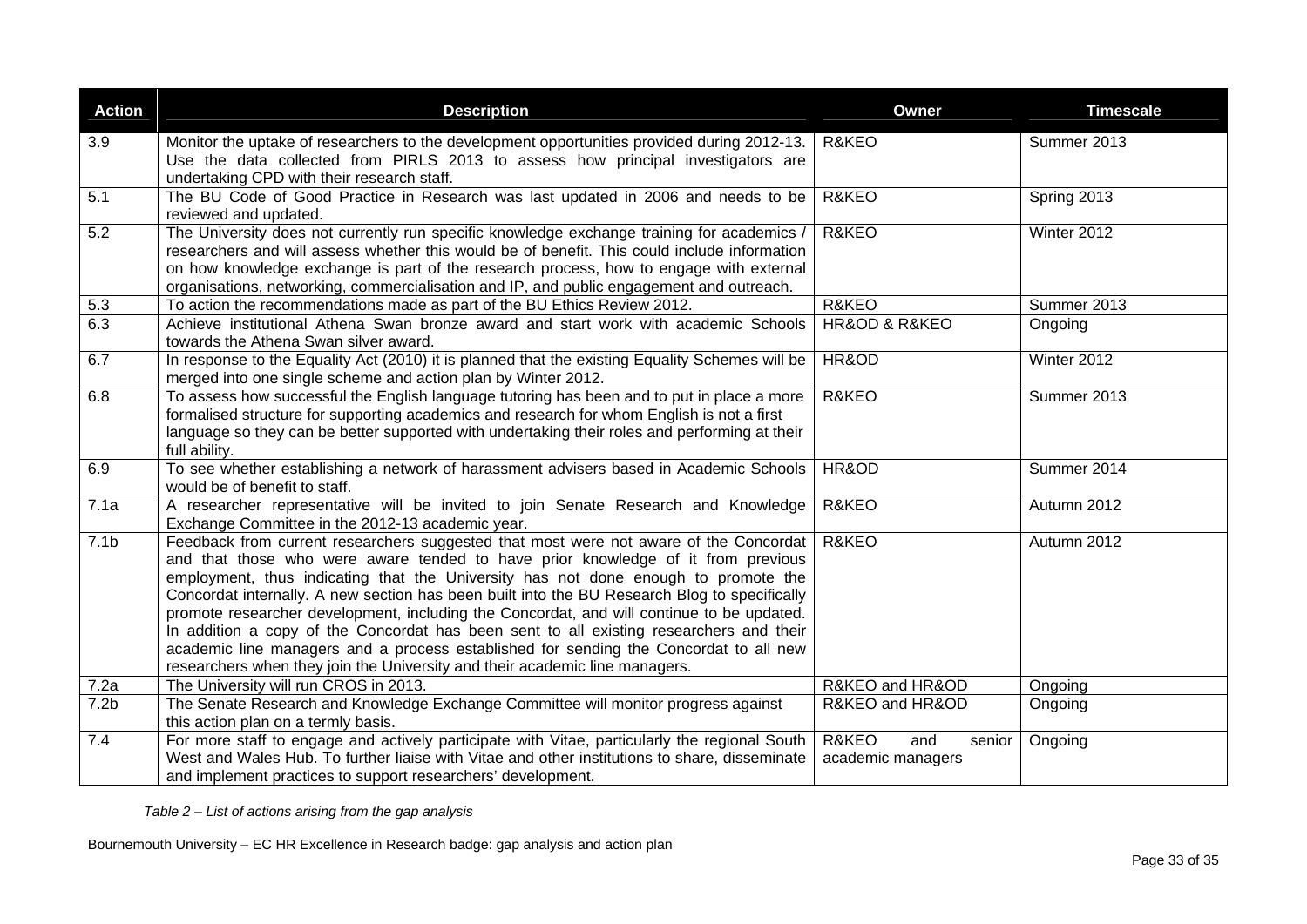#### **6.0 List of relevant current policies**

Current Bournemouth University policies, procedure and guidelines referenced in the gap analysis and action plan include:

<span id="page-33-0"></span>BU Code of Good Practice in Research BU Equality and Diversity Report BU Framework Agreement BU REF 2014 Code of Practice BU Research Ethics Code of Practice BU Staff Handbook BU Strategic Plan 2012-18 Code of Practice – Harassment Code of Practice – Use of Fixed-Term Contracts Dignity, Diversity and Equality Policy (Employment) Statement Equality and Diversity Policy Flexible Working Policy Fusion Investment Fund – Staff Mobility and Networking Policy Gender Equality Scheme and Action Plan Pay Progression Guidelines Recruitment and Selection Policy and Procedures